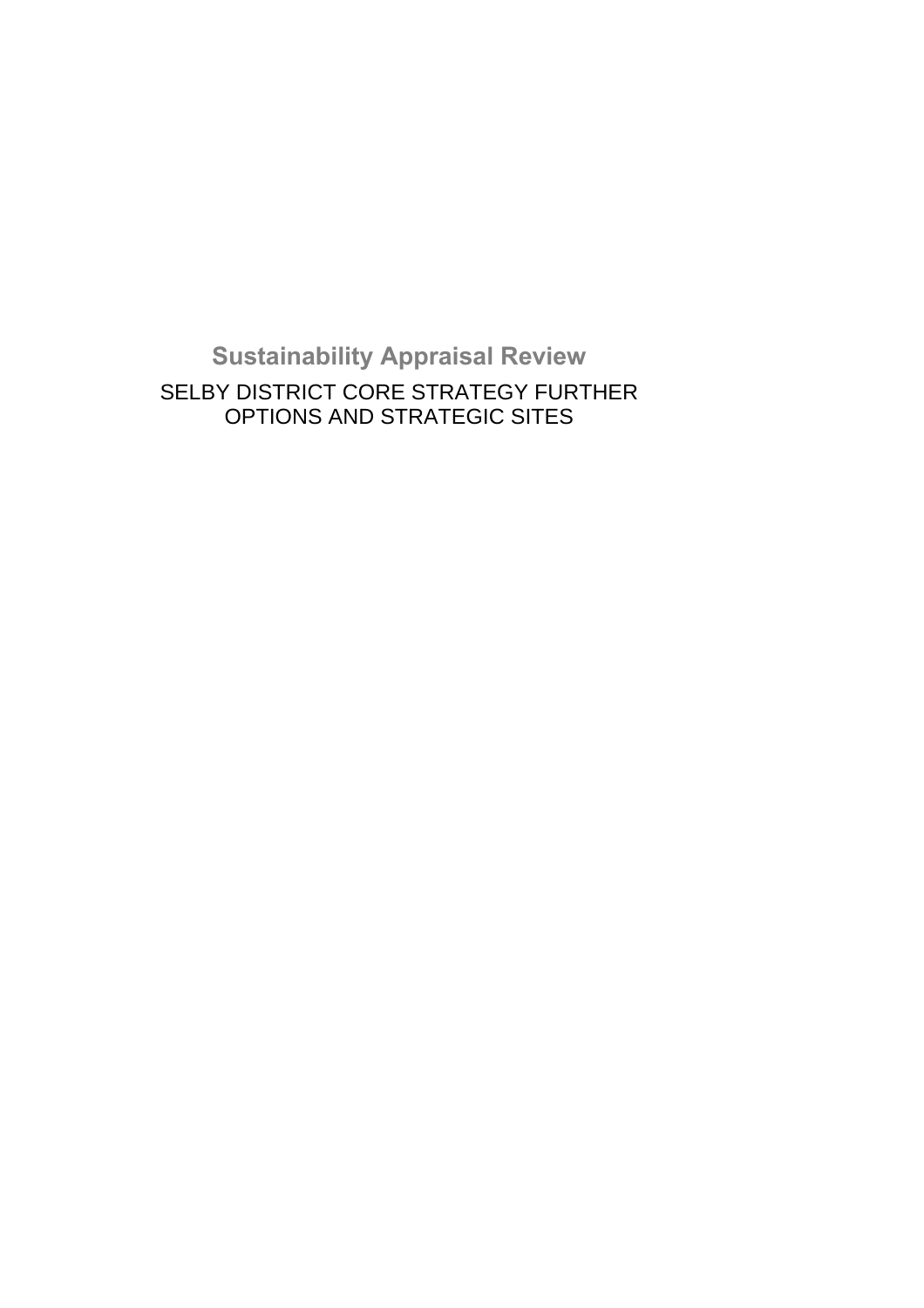**Sustainability Appraisal Review**

# **SELBY DISTRICT CORE STRATEGY FURTHER OPTIONS AND STRATEGIC SITES**

 **Client: SELBY DISTRICT COUNCIL**

|                 | Author:                          |            |                                             |  |
|-----------------|----------------------------------|------------|---------------------------------------------|--|
| Name            | Kate Anderson BA (Hons) MA AIEMA | Reference: | EN5072/R/4.2.1/KA                           |  |
| Signature       |                                  | Status:    | <b>SECOND ISSUE</b>                         |  |
| <b>Position</b> | <b>Principal Consultant</b>      | Date:      | FEBRUARY 2009                               |  |
|                 |                                  | Issued by: | Waterman<br>Energy,<br>Environment & Design |  |
|                 |                                  |            | South Central                               |  |
|                 |                                  |            | 11 Peter Street                             |  |
|                 |                                  |            | Manchester M2 5QR                           |  |
|                 | Approved by:                     | Telephone: | 0161 839 8392                               |  |
| Name            | Joanna Bagley BSc (Hons) AIEMA   | Fax:       | 0161 839 8394                               |  |
| Signature       |                                  |            | menvironmental@waterman-group.co.uk         |  |
| Position        | Associate Director               |            | www.waterman-group.co.uk/we                 |  |

This report has been prepared by Waterman Energy, Environment & Design, with all reasonable skill, care and diligence within the terms of the Contract with the client, incorporation of our General Terms and Condition of Business and taking account of the resources devoted to us by agreement with the client.

We disclaim any responsibility to the client and others in respect of any matters outside the scope of the above.

This report is confidential to the client and we accept no responsibility of whatsoever nature to third parties to whom this report, or any part thereof, is made known. Any such party relies on the report at its own risk.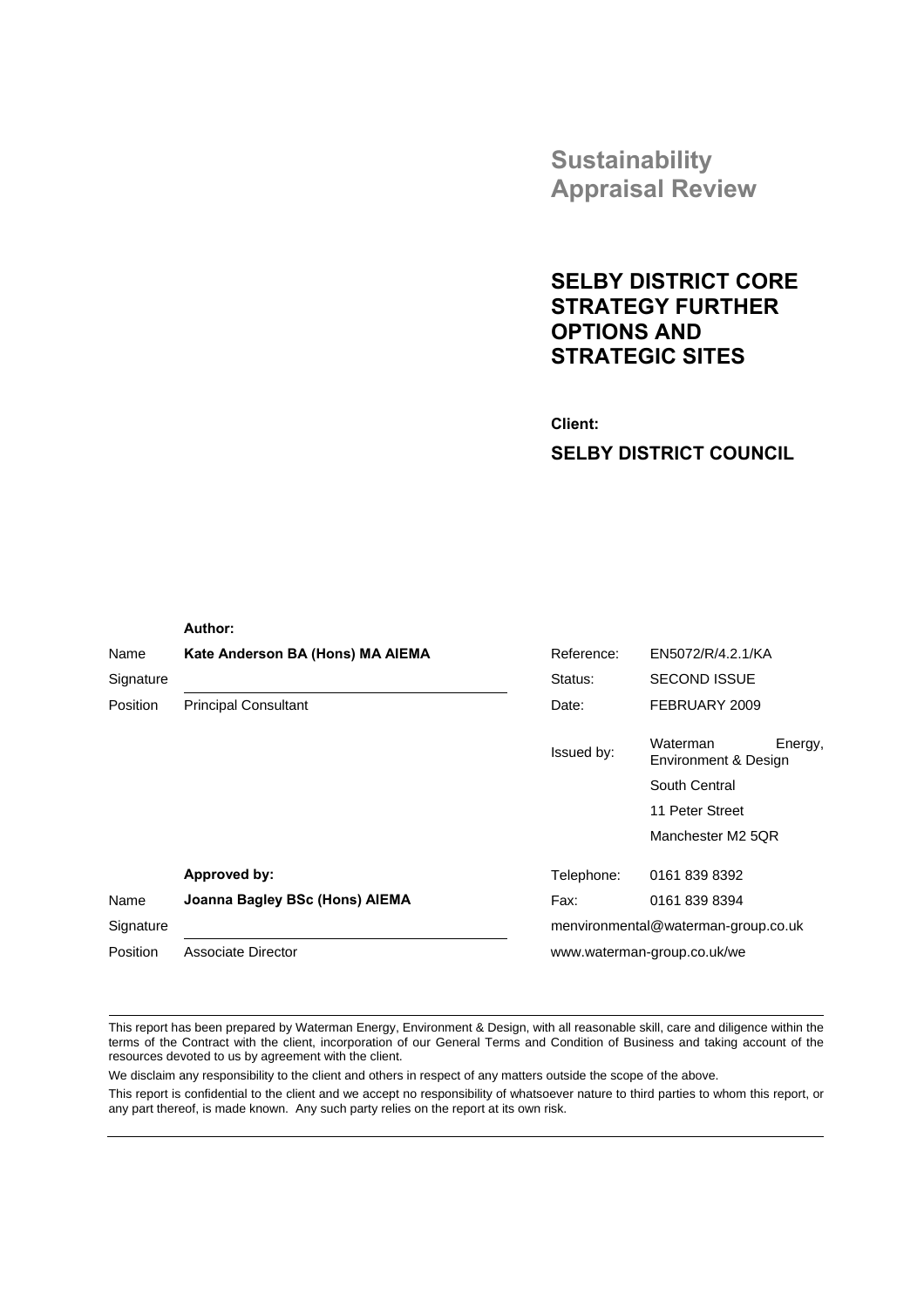# **CONTENTS**

| 1.1   |  |
|-------|--|
|       |  |
| 2.1   |  |
|       |  |
|       |  |
|       |  |
|       |  |
|       |  |
| 2.3   |  |
| 2.4   |  |
| 2.4.1 |  |
| 2.4.2 |  |
| 2.4.3 |  |
|       |  |

#### **APPENDICES**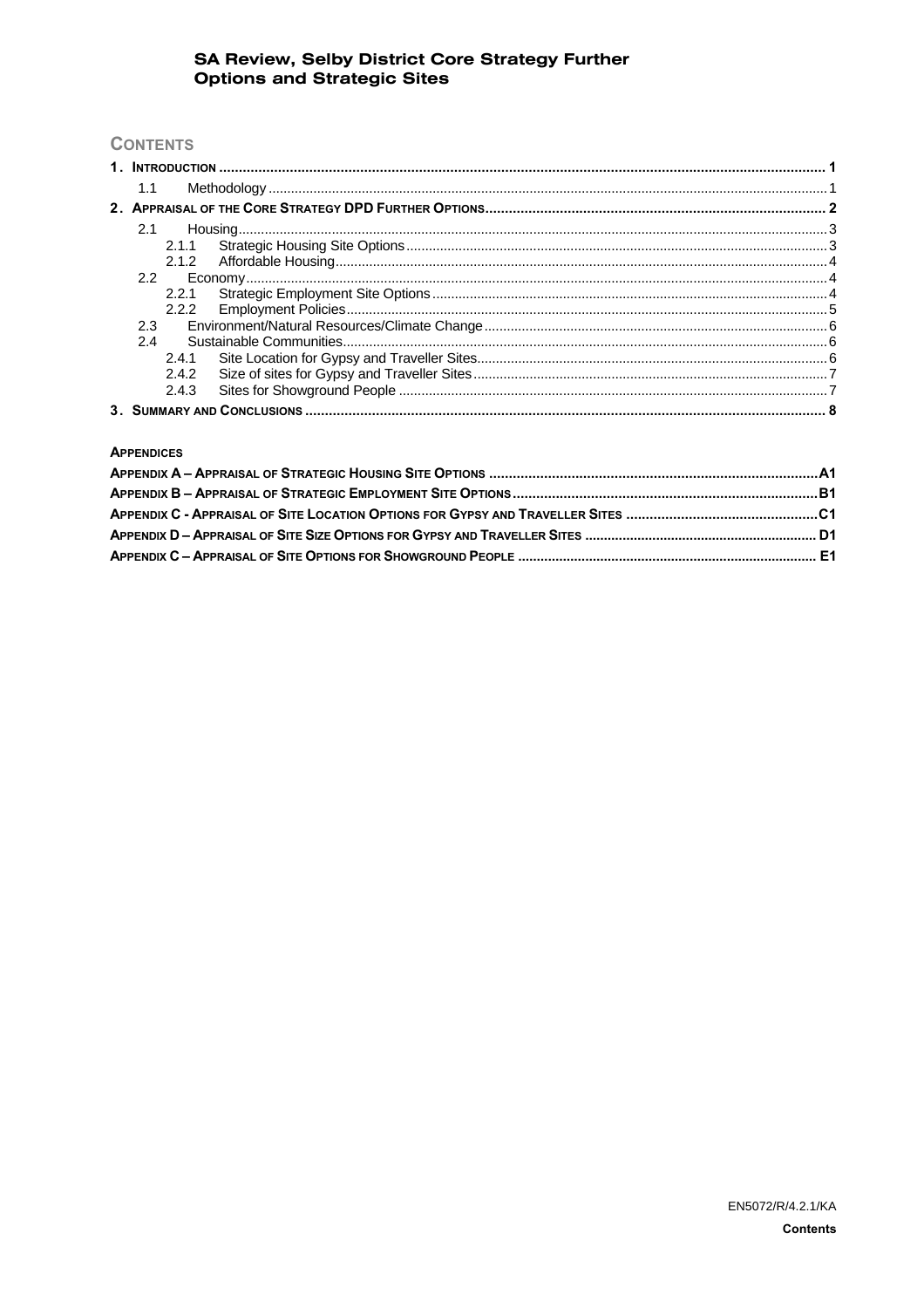# **1. INTRODUCTION**

Selby District Council (SDC) is currently preparing a series of Development Plan Documents (DPDs) which will form SDC's Local Development Framework (LDF). The first document being prepared is the Core Strategy which sets out the long-term spatial vision, objectives and strategy for the District and provides a framework for delivering development for the period up to 2021. Subsequent DPDs will conform to the Core Strategy.

In May 2006, SDC published a consultation document, the Issues and Options Report, which discussed and requested views on the main strategic planning issues which would be addressed in the Core Strategy. An internal draft Preferred Options Report was subsequently prepared in August 2007. However, this was never issued externally for consultation. In December 2007, SDC considered introducing some interim housing policies to operate in the short term prior to the Core Strategy being adopted. This was because the Council was concerned at the high levels of housing development being brought forward under existing Local Plan policies and due to a desire to increase affordable housing provision across the District. Extensive consultation was undertaken during February 2008 on these proposed interim policies with wide ranging responses received. However, in the event, the Council decided not to proceed with the interim policies but rather decided to progress the Core Strategy, taking into account the comments made on the Interim Housing Policies and the policy development proposed in the internal Preferred Options Draft DPD. In addition, in accordance with recent guidance, the Core Strategy will now include details of Strategic Sites which comprise the principal areas allocated for future development to meet the requirements within Selby District as identified within the Regional Spatial Strategy.

Given the time that has elapsed since the Issues and Options stage in 2006, the additional consultation undertaken since this time, the policy development from the internal draft Preferred Options report and the requirement for identification of Strategy Site Options, a Further Options Report has been produced by SDC for consultation.

Following consideration of the results of consultation on the Further Options Report, the Council will prepare a Submission Draft of the Core Strategy which will be subject to further comment prior to formal submission to the Secretary of State and Examination in Public. Any amendments required following the Examination in Public will then be incorporated before the Core Strategy is adopted by the Council.

Waterman Energy, Environment & Design (WEED) was appointed to undertake the Sustainability Appraisal of SDC's Core Strategy in accordance with The Planning and Compulsory Purchase Act (2004) which requires a Sustainability Appraisal (SA) to be carried out on all DPDs. The Environmental Assessment of Plans and Programmes Regulations (2004) which implement European Directive 2001/42/EC, known as the Strategic Environmental Assessment (SEA) Directive, require the SEA of a wide range of plans and programmes, including DPDs, if they are likely to give rise to significant environmental effects. Although the requirement to carry out both an SA and SEA is mandatory, it is possible to satisfy the requirements of both pieces of legislation through a single appraisal process; the approach advocated by the Government. From hereon, the term 'SA' is used to represent the integrated SA/SEA process.

The Sustainability Appraisal (SA) process to date has included preparation of an SA Scoping report in November 2005, an assessment of the 2006 Issues and Options Report, and an appraisal of the internal draft Preferred Options Report produced in August 2007. WEED has now been asked to undertake a brief SA Review of the Further Options Report and an initial assessment of the Strategic Site Options. This SA Review will be used by SDC, together with the SA undertaken on the draft Preferred Options and the Further Options consultation responses to develop the Core Strategy Submission Draft.

#### **1.1 METHODOLOGY**

This SA Review initially comprised a comparison of the Further Options Report against the internal Draft Core Strategy Preferred Options Report to determine if there were any major differences between the Preferred Options and Further Options. Where there were no changes or very slight changes between the Preferred Options and Further Options it was not considered necessary to undertake an appraisal against the SA Framework as there would be no changes to the sustainability outcomes of the policies.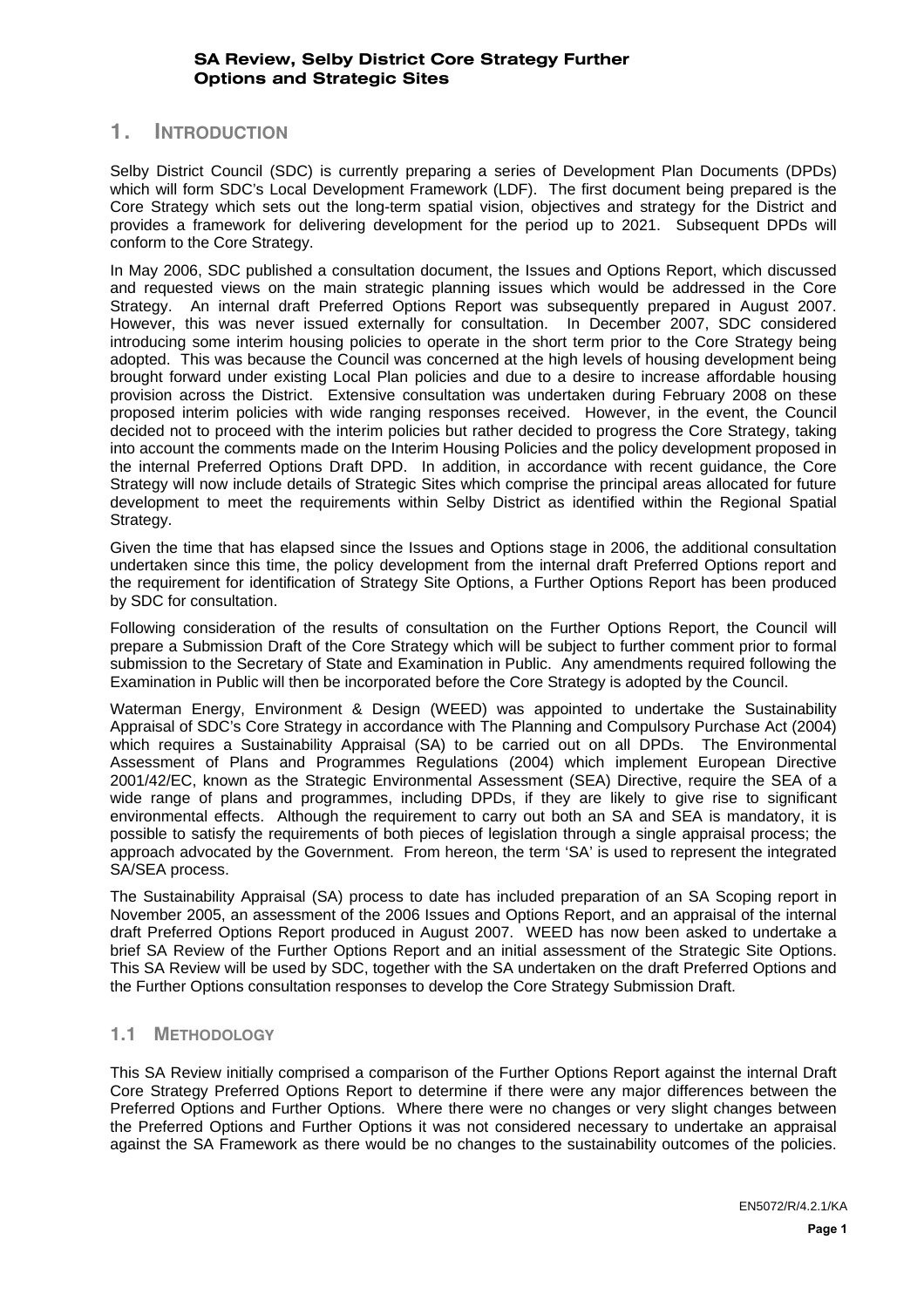Where new policy options were put forward an appraisal was undertaken of the different options proposed against the SA Framework.

With regard to the Strategic Site Options, SDC provided information in response to a series of questions drawn up by WEED in relation to sustainability issues to enable an assessment of the Sites to be undertaken against the SA Framework. The list of questions was as follows:

- What is the accessibility of the Employment Sites to people in the Selby District?
- What is the employment deprivation in the Lower Super Output Area (LSOA) within which each Employment Site is located?
- What is the income deprivation in the LSOA within which each Employment Site is located?
- How accessible are the housing sites to schools, GPs, hospitals, local shops, open spaces and employment sites (via walking and public transport)?
- Do the existing schools in the area have sufficient capacity for additional pupils?
- Do the GPs have capacity to accept new patients?
- What is the crime deprivation within the LSOAs within which the Sites are located?
- Are culture, leisure and/or recreation facilities likely to form any part of the Development?
- What are the housing needs within each area that the Sites fall?
- How accessible are the sites to public transport?
- What is the capacity of the local road network?
- Is access available into each Site?
- Is the Site in a Conservation Area?
- Is it a greenfield or brownfield Site?
- Is the Site in the Green Belt?
- Is the Site in a rural or urban area or is it an urban extension?
- Does the site contain any Scheduled Ancient Monuments?
- Does the site contain any known archaeological sites?
- Does the site contain any listed buildings and/or buildings of local interest?
- Does the Site contain any registered parks and gardens?
- Does the Site contain any regionally important geological sites?
- Are there any internationally, nationally, locally recognised sites of nature conservation interest on any of the Sites?
- Is the Site within a Wildlife Habitat Network/Corridor?
- Are there any known protected species / habitats on Site?
- Is the site known to be contaminated?
- Is the Site in an Air Quality Management Area?
- Is the Site within a Ground Water Source Protection Zone?
- Is the Site in a Flood Zone? What zone?
- What is the Site's agricultural land classification?
- Do any of the Sites have conflicts with rights of way?
- Will any of the Sites have effects on important views?

# **2. APPRAISAL OF THE CORE STRATEGY DPD FURTHER OPTIONS REPORT**

The Core Strategy Further Options Report has been grouped into four policy areas:

- Housing;
- Economy;
- Environment/Natural Resources/Climate Change; and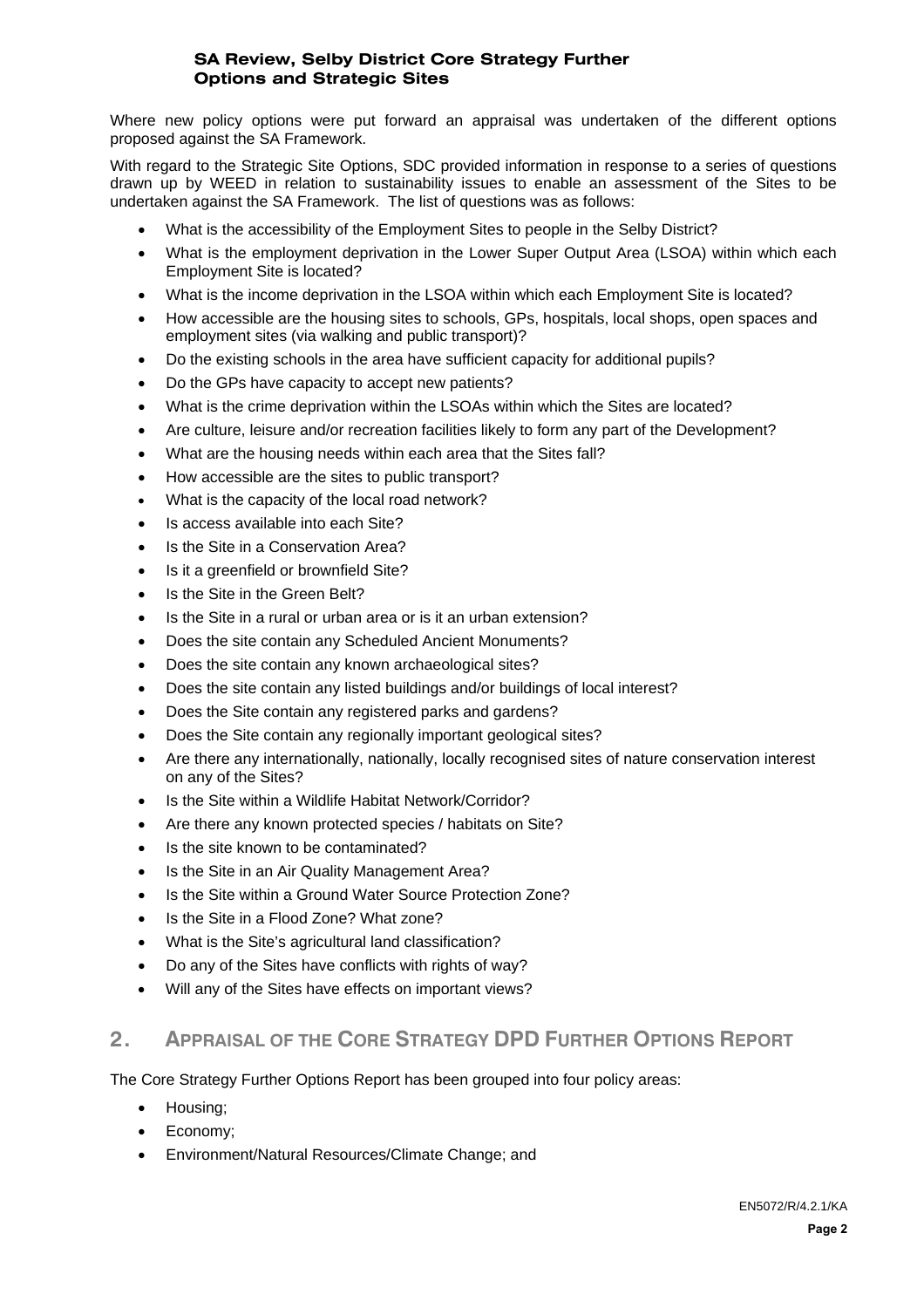• Sustainable Communities.

Where Further Options have been put forward within the policy areas they are appraised below to determine whether there are any key differences between the preferred options and further options.

## **2.1 HOUSING**

The housing policies set out the rates of new housing and development locations for the period of the DPD. The objectives of the housing policies outlined in the Consultation on Further Options Report are:

- Achieving just over 50% of development over the Regional Strategy plan period 2004 2026, within the Selby area (including adjacent villages);
- Ensuring that, as far as practical, the proportions of new development (2004 2026) allocated to Sherburn in Elmet and Tadcaster are compatible with the equivalent proportions in the Affordable Housing led approach, although in Tadcaster the target reflects potential land ownership constraints;
- Continuing to allow a limited degree of development in the larger more sustainable villages, particularly those with good, existing basic services; and
- Making good use of previously developed land.

The objectives are very similar to the objectives of the housing policies set out in the internal draft Preferred Options Report, therefore there should be no changes to the sustainability outcomes predicted in the SA of the internal draft Preferred Options Report. The main positive outcomes are that housing should be made available to all and local needs will be met locally as additional housing will be provided within Selby, the local Service Centres and Service Villages. This will help to support the vibrancy of the city, town and village centres. The housing policies will increase the likelihood of improving access to facilities for all groups and potentially reduce the need to travel by car. There will be the efficient use of resources through encouraging development on previously developed land in preference to greenfield sites. Potential negative effects of new housing development should, at least in part, be mitigated through the implementation of other Council policies, for example, policies which encourage renewable energy generation and sustainable design and construction techniques.

#### **2.1.1 Strategic Housing Site Options**

Six Strategic Housing Site Options have been identified by SDC within the Further Options Report comprising:

- Site A Cross Hills Lane
- Site B Land West of Wistow Road
- Site C Bondgate/Monk Lane
- Site D Olympia Park (Olympia Mills)
- Site E Baffam Lane
- Site F Foxhill Lane/Brackenhill Lane

#### **Initial SA of the Strategic Site Options**

The assessment of the Strategic Housing Site Options against the SA Framework is presented in Appendix A.

In general, allocation of the sites for purely residential purposes is unlikely to have a significant effect on the economic objectives other than providing a local labour supply. In terms of the social objectives, allocation and subsequent development of Site D is likely to have a beneficial effect on SA Objective 5 (Safety and Security for People and Property) as the site is currently a target for thieves and some of the buildings are in a dangerous condition. The impact of allocation of Site B, D and F on SA Objective 7 (Culture, Leisure and Recreational Activities Available for All) is uncertain because the sites currently contain playing fields/sports grounds which may be lost as a result of development. The effect of all the allocations on SA Objective 8 (Quality Housing) is significantly beneficial due to provision of housing, which, based on other Core Strategy Policies should be appropriate to local needs. All of the sites are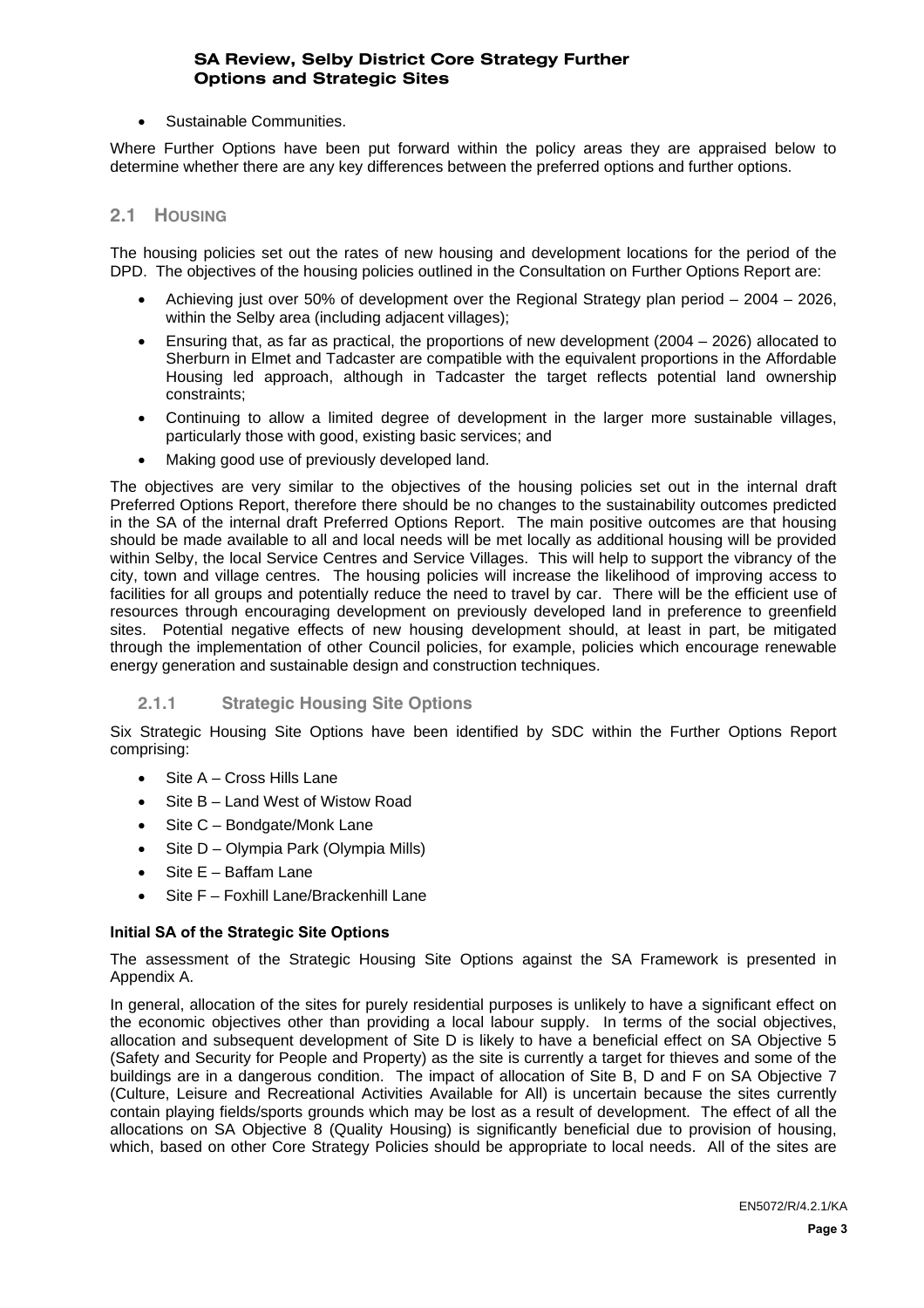located around Selby Town Centre but Sites C, D, E and F have slightly better access to the town centre, local shops, GPs and schools than Sites A and B. However, there are significant capacity issues in relation to both primary and secondary schools for Sites D, E and F that would require resolving if these sites were taken forward as the preferred option. Schools serving Sites A, B and C are likely to have sufficient capacity if each site were developed individually but if the Sites were developed in combination, significant capacity issues would arise.

With regard to the environmental objectives, Site D has the best access to public transport, both bus and rail services (SA10) and also scores the best in relation to SA11 and SA14 (Quality Built Environment and Minimal Pollution Levels) due to the fact that it is largely brownfield land that may need to be remediated whereas all the other sites are greenfield. With regard to SA12 (Historic Environment), all of the sites are located within or adjacent to a Conservation Area/Listed Buildings except Site C. The effect of development on these designations is therefore uncertain until further detail of the proposed development is known. Any development is likely to result in an increase of greenhouse gas emissions and resource use and therefore a negative effect has been given for all sites against objectives SA15 and SA17. With regard to SA16 (Flood Risk), Sites A, B, C and D all contain areas within Flood Zone 3 whilst Sites E and F have a slightly lower risk of flooding (Flood Zone 2).

Based on the assessment, Site D performs slightly better in terms of the environmental objectives due to the fact that it is a previously developed site with good access to existing public transport facilities. Site C or D perform slightly better in terms of the Social Objectives for differing reasons. However, all of the sites have a number of issues that would require addressing prior to development.

# **2.1.2 Affordable Housing**

The Council is committed to providing high quality housing for people who are unable to access or afford market housing and aims to provide affordable housing in association with market housing, through developer contributions. There are a few differences between the Affordable Housing Policy in the Further Options and the Affordable Housing Policy AF1 in the internal draft Preferred Options Report. In the Further Options Report, in light of a Strategic Housing Market Assessment undertaken by SDC in 2008, the Council is proposing slightly a slightly lower split of market/affordable housing with a 60/40 split as opposed to the previously proposed 50/50 split. A slightly higher threshold for provision of affordable housing outside of development in Selby is also proposed, particularly Sherburn in Elmet and Tadcaster where a threshold of 5 dwellings is proposed as opposed 2 dwellings proposed in the internal draft Preferred Options Report.

However, as the changes are very slight between the internal draft Preferred Options Report and the Further Options Report there should be no change to the outcomes of the sustainability appraisal undertaken on the internal draft Preferred Options Report. The proposed policy should result in provision of quality housing which is available to all. There will also be a sustainable impact on increasing social interaction within communities and building social and community confidence (Objective SA6), and a sustainable impact on Objective SA9 to ensure local needs are met locally by providing a mix of affordable and market housing within areas of need in the District.

#### **2.2 ECONOMY**

# **2.2.1 Strategic Employment Site Options**

Two Strategic Employment Site Options have been identified by SDC within the Further Options Report comprising:

- Site G: Olympia Park (Land adjacent to Selby By-pass)
- Site H: Burn Airfield

#### **Initial SA of the Options**

The assessment of the Strategic Employment Site Options is presented in Appendix B. Allocation of land for employment would have a beneficial effect on SA Objectives 1 and 2 (Employment Opportunities and Economic Growth). Site H could potentially create more employment as it is significantly larger than Site G although SDC anticipated that this site would be mixed use if taken forward as the Preferred Option. Allocation for employment purposes only is likely to have a neutral effect on many of the social objectives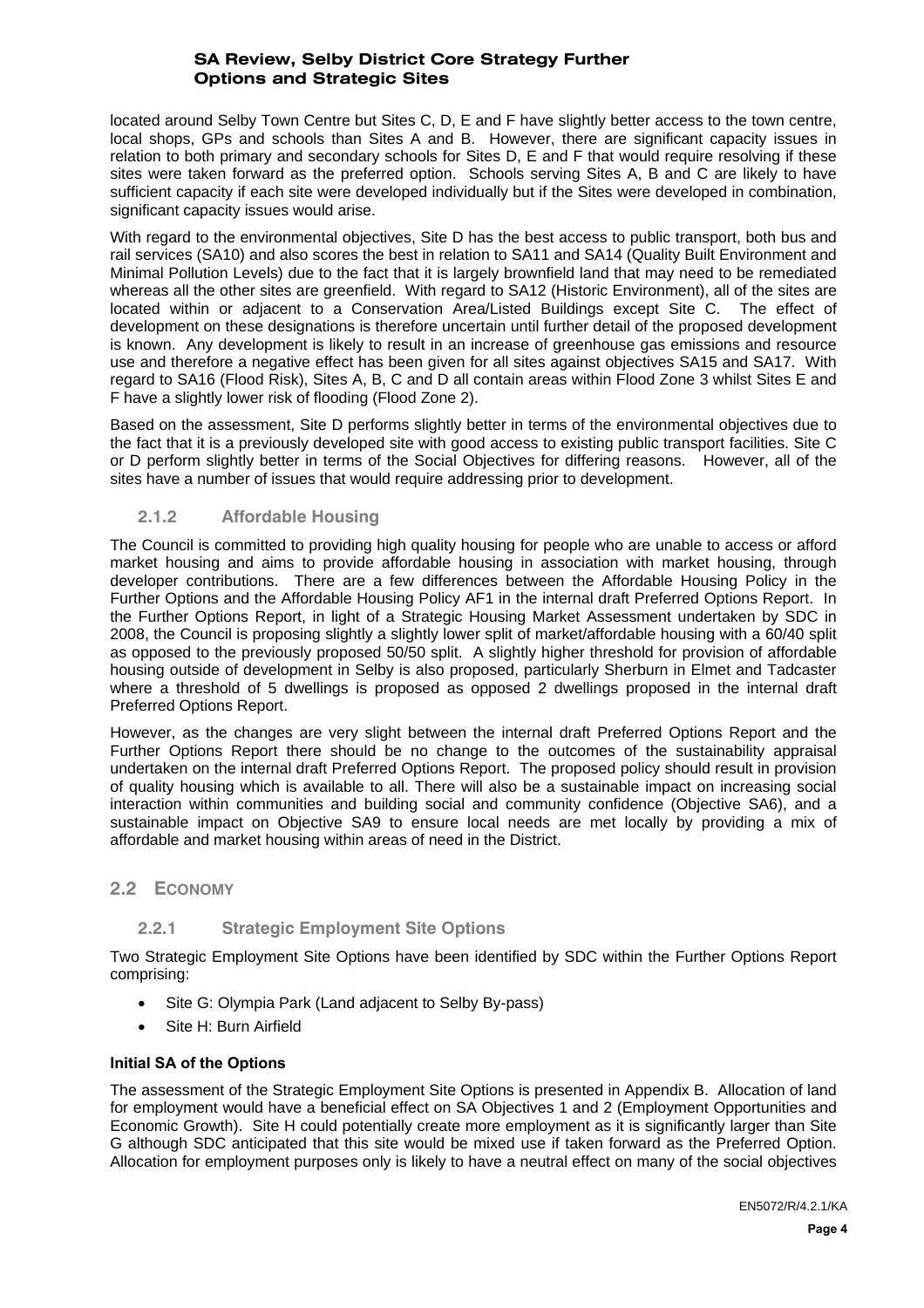although creation of more employment should enhance the overall feeling of wellbeing and have knockon benefits in improving issues associated with deprivation, such as crime (SA4, SA5 & SA6). In addition, Site G is currently a police priority for regeneration as it is a target for thieves and many of the disused buildings are in a dangerous condition (SA5). The effect of redevelopment of Site H on SA Objective 7 (CLR activities) is uncertain since the site is currently used by a gliding club and this use would be lost in the event of redevelopment.

With regard to the environmental objectives, Site G performs slightly better than Site H as it is more accessible to bus and rail services (SA10) and is less likely to affect the openness of the countryside around Selby (SA11). Any development is likely to result in an increase of greenhouse gas emissions and resource use and therefore a negative effect has been given for both sites against SA15 and SA17. With regard to flood risk (SA16), both sites are within Flood Zone 3 although Site H lies partly within the functional floodplain where development is not normally permitted.

Overall, Site G performs slightly better in terms of the environmental and social objectives and slightly worse in terms of the economic objectives, due to the smaller site size. Both sites have a number of issues associated with them that would require addressing prior to development.

#### **2.2.2 Employment Policies**

The Core Strategy will contain policies which outline the Council's approach to supporting economic development and they are seeking views on the following statements:

A – Land allocated for employment purposes but which is undeveloped should be considered for mixed use or possibly other uses if there is no realistic prospect of employment development being taken forward.

B – Existing employment premises should be protected from redevelopment where there is evidence of market need.

C – For new business development the focus should be on securing small/medium sized business space and general industrial premises in suitable locations.

D – New housing development should be balanced with an appropriate level of new business development.

#### **Initial SA of the Options**

An assessment of the above statements has not been undertaken against the full SA Framework since they primarily impact upon the Economic Sustainability Objectives only. The assessment is summarised below.

Statement A could affect investment and business development by providing uncertainty as to whether employment land will remain available into the future and could prejudice existing sites which are the most beneficial for employment (SA Objective 2). However, it could also result in more efficient use of land by enabling development for alternative uses where employment development is unlikely (SA Objective 17). It could also result in currently underused, derelict and/or currently unattractive sites to be redeveloped to beneficial use (SA Objective 11).

Statement B should enable business investment and development by protecting existing employment premises (SA2). This should also provide employment opportunities to match and enhance the needs and skills of the local workforce due to protection of existing employment uses (SA1).

Statement C should result in employment opportunities that match and enhance the needs and skills of the local workforce (SA1) and may result in new employment land in the district (SA2). It should also enable investment and business development through provision of employment premises to match the local requirements. However, it may restrict potential new employers looking for different types of space.

Statement D should result in employment opportunities that match and enhance the needs and skills of the local workforce (SA1) by providing a balance of employment and housing growth. It should also enable investment and business development (SA2) and may help to reduce the current out-commuting to Leeds and York (SA10). However, there is potential that it may restrict future housing growth affecting the provision required for local needs (SA8).

As can be seen above, no one option performs significantly better in sustainability terms than another.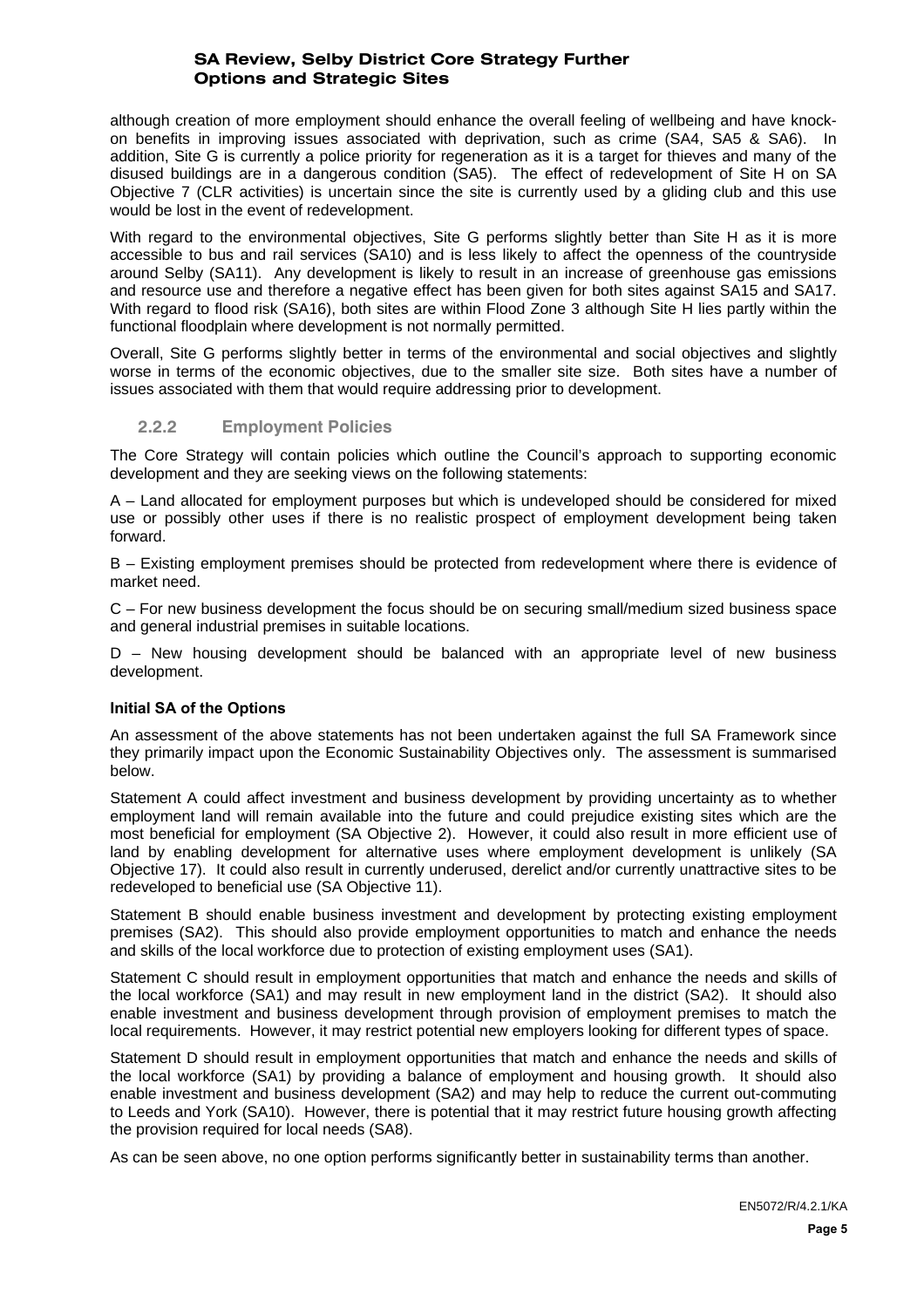## **2.3 ENVIRONMENT/NATURAL RESOURCES/CLIMATE CHANGE**

The option being considered within the Further Options Report relating to 10% renewables target for major developments has already been assessed in the SA of the internal draft Preferred Options Report which showed that it would have a major positive effect on amongst others, SA15 (Greenhouse Gas and Climate Change).

# **2.4 SUSTAINABLE COMMUNITIES**

One of the Council's main aims is to encourage the development of sustainable communities. A key issue within this is the need to cater for all sections of the community. The options relating to community infrastructure preferences has not been subject to SA as it is considered that each option has differing sustainability merits and it is not considered beneficial or feasible to weigh up the sustainability benefits of one option against another. Similarly, the option in relation to housing mix is designed to demonstrate housing needs and preferences of the local population, therefore is designed to make housing available to all in accordance with SA Objective 8. The SA of internal draft Preferred Option policy HX1 is considered to sufficiently address this issue.

The Council wishes to take into account the needs of particular groups such as gypsies, travellers and show people and, whilst a draft policy relating to provision of sites for Gypsies and Travellers was set out within the internal draft Preferred Options Report, further options for these groups have been put forward in the Further Options Report. These have been assessed against the SA Framework and the results are summarised below and presented in Appendices C, D and E.

#### **2.4.1 Site Location for Gypsy and Traveller Sites**

In the internal draft Preferred Options Report a policy on the provision of sites for Gypsies and Travellers was set out, Policy GT1. The policy stated that the need for additional sites for Gypsies and Travellers will be assessed and kept up to date. Sites will be allocated to meet any need identified subject to the following criteria:

- i. The site is not situated within the Green Belt, a Locally Important Landscape Area, an Historic Park and Garden or an area of archaeological importance, and the site will not harm a site of acknowledged nature conservation importance;
- ii. The site is accessible to schools, shops and local services;
- iii. The site is well screened, or is capable of being screened, and would not have a significant adverse effect on local amenity and the character and appearance of the countryside; and
- iv. The site has safe and convenient access to the highway network.

The Council intends to include a further policy in the Core Strategy which advocates where additional sites will be located (it is assumed that the sites will also follow the criteria set out in the internal draft Preferred Option Report, Policy GT1). In the Further Options Report, three options have been suggested for the appropriate provision of sites for Gypsies and Travellers. These are:

Option A – New sites should be spread across the District;

Option B – New sites should be located in or close to the towns and primary villages; or

Option C – Expanding the existing sites.

#### **Initial SA of the Options**

The three options were appraised against the SA Framework (See Appendix C). The appraisal found that:

- Option A is the least likely to put significant increased demand on existing education and health facilities. However, actual access to education and health facilities may be more limited than options B and C;
- Options B and C may result in an increased risk of the fear of crime and anti-social behaviour that can be associated with Gypsy and Travellers Sites due the location of sites or expansion of existing sites in or close to the towns and primary villages;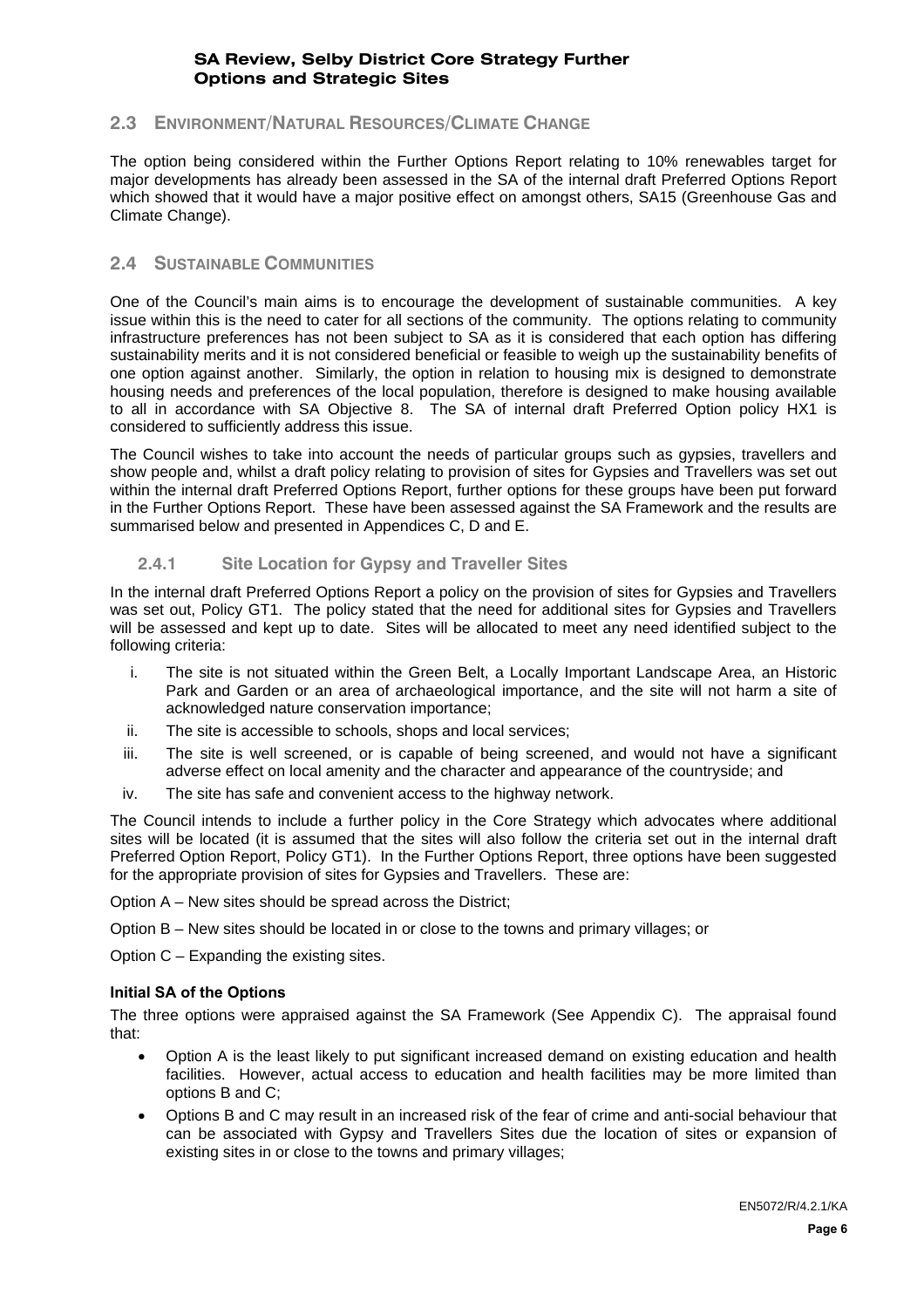- The preferred option should ensure that there is sufficient provision for open space, recreation and rearing animals;
- Option B is likely to have the best access to local facilities and services as new sites would be located in or close to the towns and primary villages; and
- It is not clear with any of the options whether the risk of flooding will be reduced (Objective SA16) or if there will be prudent use of resources (Objective SA17). It is recommended that the preferred option ensures flood risk is considered and there is efficient use of land, with brownfield land used in preference to greenfield sites.

#### **2.4.2 Size of sites for Gypsy and Traveller Sites**

In selecting appropriate sites for gypsies and travellers, the following options are also being considered:

- Option A Sites should be sought that accommodate between eight and twelve pitches:
- Option B Individual pitches should be encouraged to allow flexibility and choice for gypsies and travellers distributed across the District; or
- Option C A combination of A and B; one site of between eight and twelve pitches plus individual pitches.

#### **Initial SA of the Options**

The three options were appraised against the SA Framework (See Appendix D). In terms of the overall appraisal of the options, there were similar issues to those regarding the location of sites.

- Option B is likely to result in the least demand on existing education and health facilities as individual sites would be located across the District. However actual access to education and health facilities and other key services may be more limited than options A and C. Option C would also allow site sizes to be targeted to those areas where sufficient capacity is available;
- Option B may reduce the fear of crime that can be associated with gypsy and traveller sites;
- The preferred option should ensure that there is provision for open space, recreation and rearing animals;
- It is not clear with any of the options whether the risk of flooding will be reduced (Objective SA16) or if there will be prudent use of resources (Objective SA17). It is recommended that the preferred option ensures that flood risk is considered and that brownfield land used in preference to greenfield sites.

#### **2.4.3 Sites for Showground People**

The Further Options Report indicates that only limited provision is required within Selby District for Showground people. Two options have been put forward for where suitable sites should be located.

Option A – In or close to the towns of Selby, Tadcaster or Sherburn in Elmet; or

Option B – In close proximity to the strategic road network (such as the M62, A1, and A64).

#### **Initial SA of the Options**

The two options were appraised against the SA Framework (See Appendix E). The appraisal found that:

- Option A is likely to have better access to key services such as education and health facilities as sites would be located close to towns and primary villages;
- The preferred option should ensure that sites have access to recreation and open space. particularly space for storing fairground vehicles; and
- It is not clear with any of the options whether the risk of flooding will be reduced (Objective SA16) or if there will be prudent use of resources (Objective SA17). It is recommended that the preferred option ensures that flood risk is considered and there is efficient use of land, with brownfield land used in preference to greenfield sites.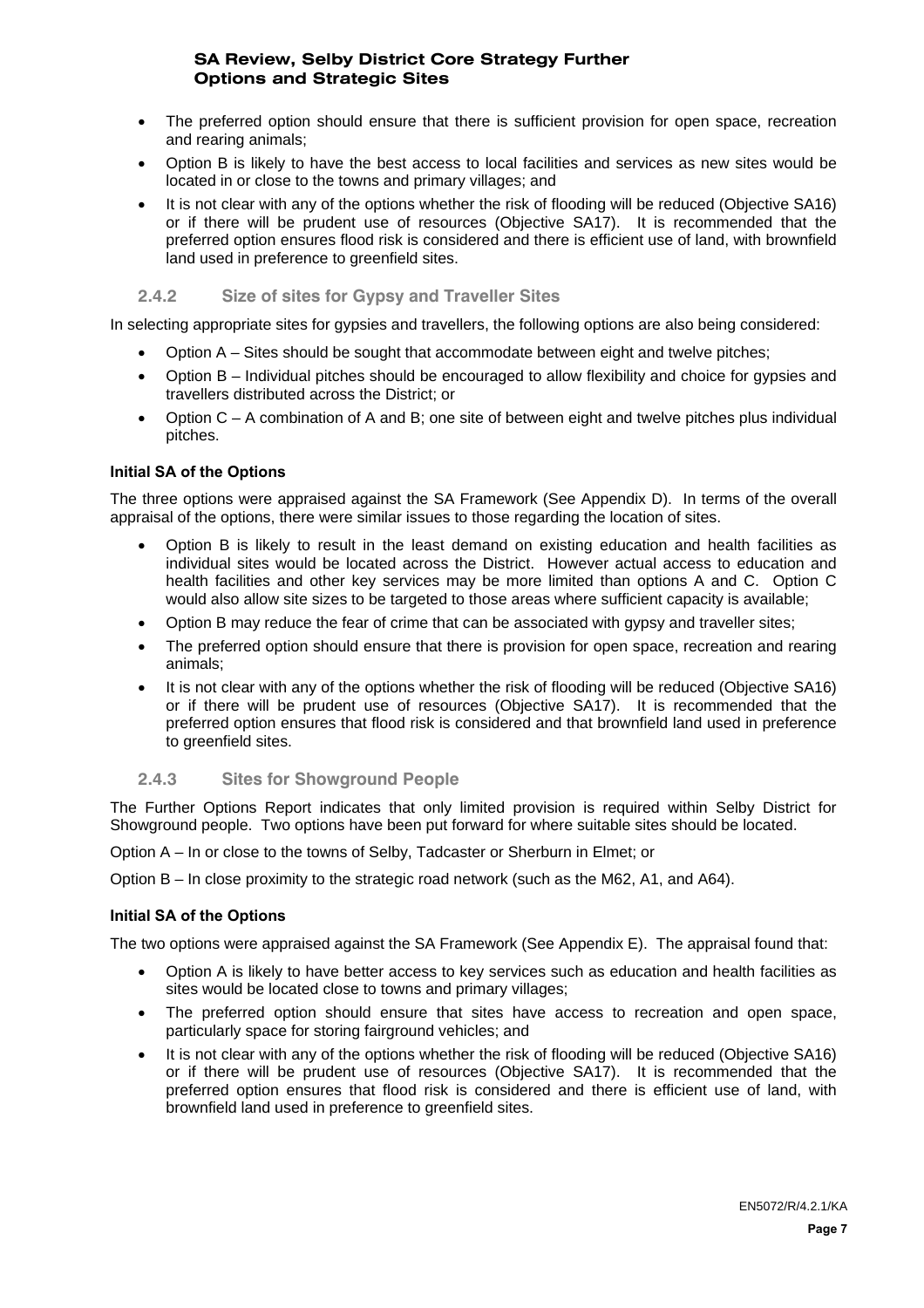# **3. SUMMARY AND CONCLUSIONS**

The SA Review has found that there were no, or only slight, changes between the internal draft Preferred Options Report and the Further Options Report with regards to housing provision and affordable housing and renewable energy. The Further Options in relation to employment policies and sustainable communities are considered to be largely subject to local preferences and priorities as each option has differing sustainability benefits. With regard to the assessment of the options for Gypsies and Travellers, no one option for the location or size of sites performs significantly better than the others. With regard to the options for Showground People, Option A performs slightly better than Option B as it would make the sites more accessible to key services.

With regard to the SA of the Strategic Housing Sites, Site D performs slightly better than the other sites due to its accessibility to public transport services and regeneration of a previously developed site which is currently a target for thieves and has buildings in a dangerous condition. With regard to the assessment of Strategic Employment Sites, Site G performs slightly better in terms of environment and social objectives and slightly worse in terms of economic objectives. However, all of the housing and employment sites have a number of issues associated with them that would require addressing prior to redevelopment and it is recommended that further guidance is provided by Selby District Council in relation to the expectations for redevelopment within the final policy wording.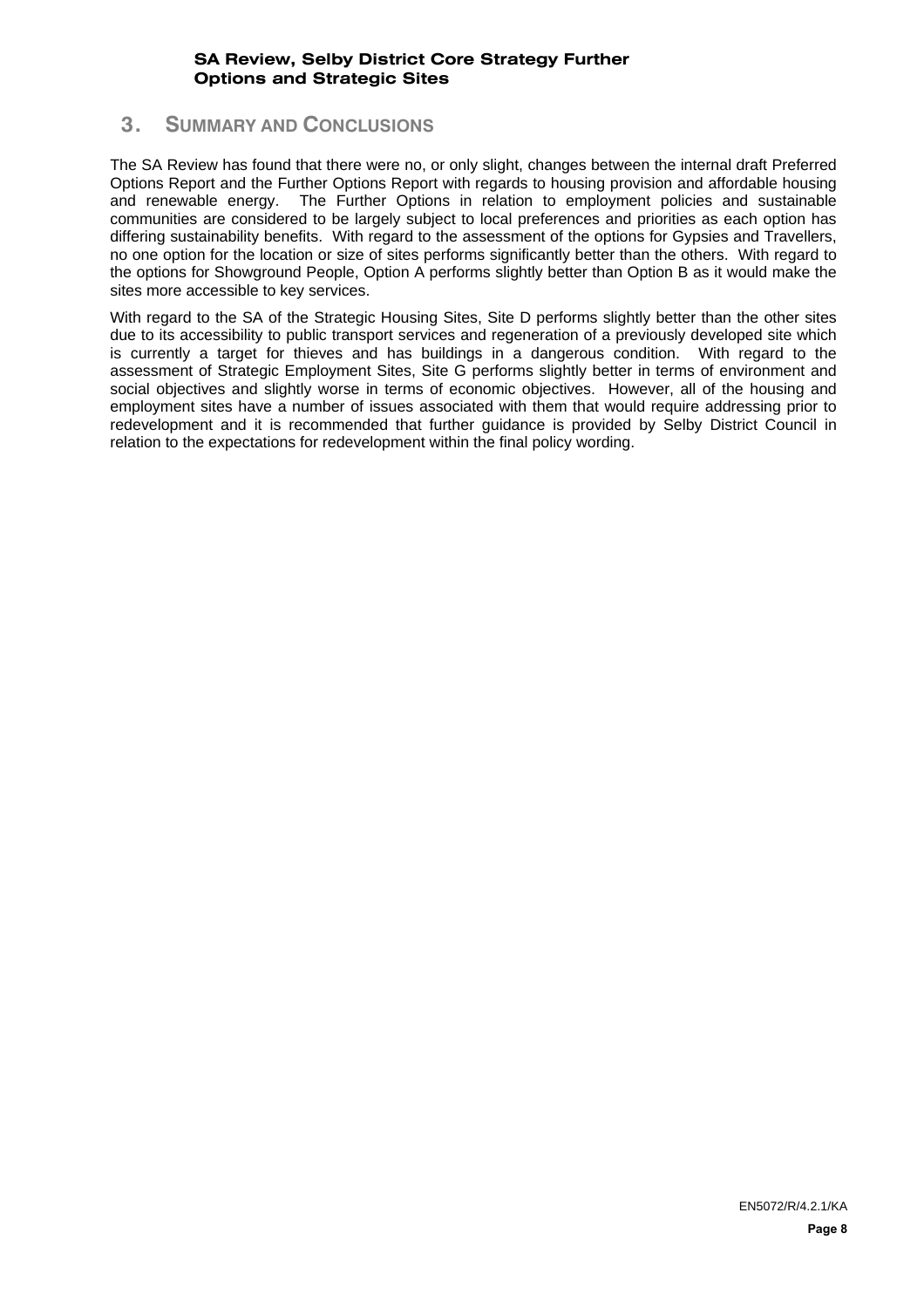# **APPENDIX A – APPRAISAL OF STRATEGIC HOUSING SITE OPTIONS**

| <b>Abbreviation/Symbol</b> | <b>Description</b>  |  |  |
|----------------------------|---------------------|--|--|
|                            | Magnitude of Effect |  |  |
| $\checkmark\checkmark$     | Very sustainable    |  |  |
|                            | Sustainable         |  |  |
|                            | <b>Neutral</b>      |  |  |
| ?                          | Uncertain           |  |  |
| x                          | Unsustainable       |  |  |
| x x                        | Very unsustainable  |  |  |

EN5072/R/4.2.1/KA **Appendix A**

**Page 1**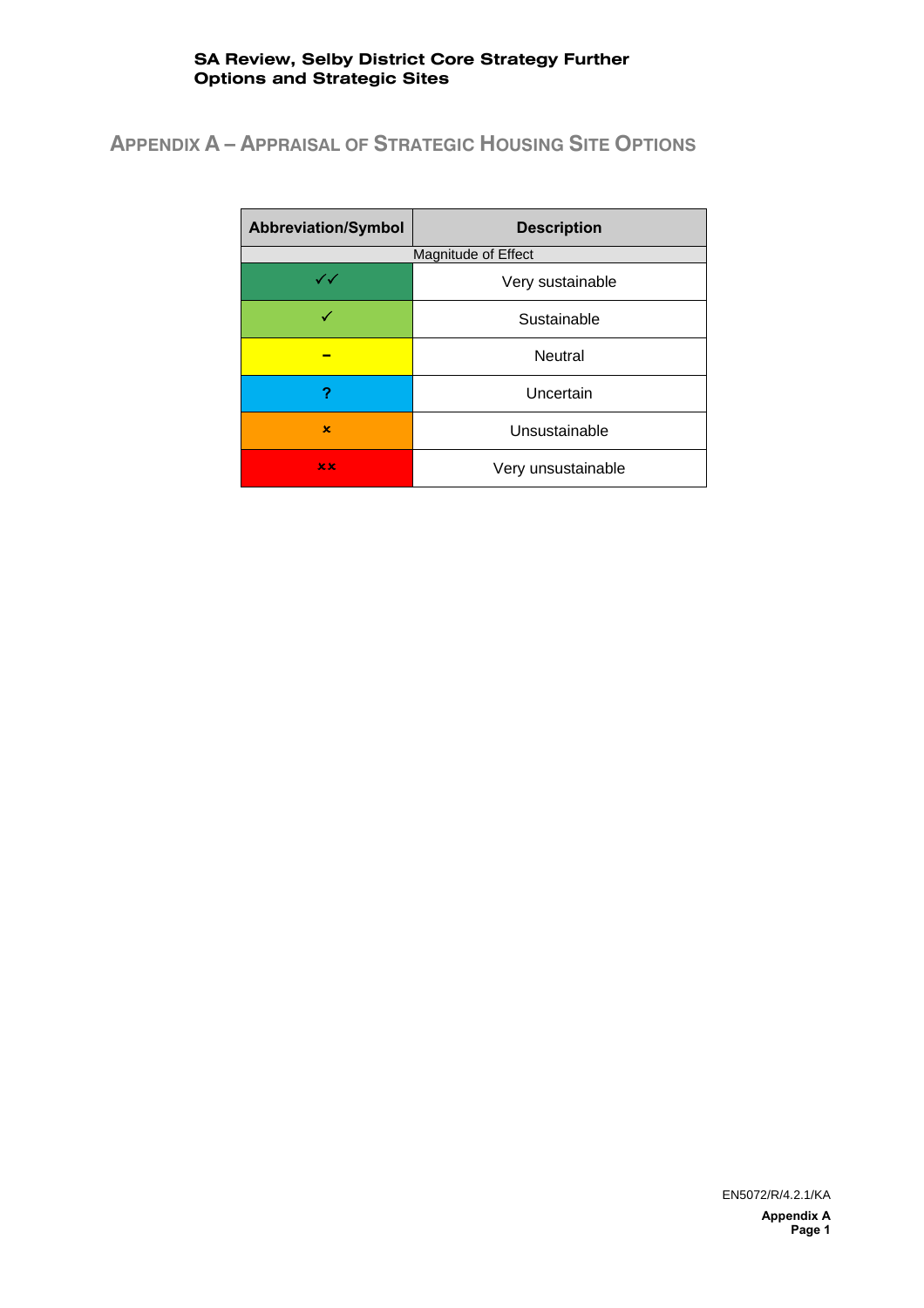| <b>Sustainability</b><br><b>Objectives</b>                                          | <b>Residential Site A</b>                                                                                                                                                                                                                                                                                                                                                                                                                                                                                                                                                   | <b>Residential Site B</b>                                                                                                                                                                                                                                                                                                                                                                                                                                                                                    | <b>Residential Site C</b>                                                                                                                                                                                                                                                                                                                                                                                                                                                                                                                                                                                           | <b>Residential Site D</b>                                                                                                                                                                                                                                                                                                                                                                                                                             | <b>Residential Site E</b>                                                                                                                                                                                                                                                                                                                                                                                                                                                                                                                                                                             | <b>Residential Site F</b>                                                                                                                                                                                                                                                                                                                                                                                                                                            |
|-------------------------------------------------------------------------------------|-----------------------------------------------------------------------------------------------------------------------------------------------------------------------------------------------------------------------------------------------------------------------------------------------------------------------------------------------------------------------------------------------------------------------------------------------------------------------------------------------------------------------------------------------------------------------------|--------------------------------------------------------------------------------------------------------------------------------------------------------------------------------------------------------------------------------------------------------------------------------------------------------------------------------------------------------------------------------------------------------------------------------------------------------------------------------------------------------------|---------------------------------------------------------------------------------------------------------------------------------------------------------------------------------------------------------------------------------------------------------------------------------------------------------------------------------------------------------------------------------------------------------------------------------------------------------------------------------------------------------------------------------------------------------------------------------------------------------------------|-------------------------------------------------------------------------------------------------------------------------------------------------------------------------------------------------------------------------------------------------------------------------------------------------------------------------------------------------------------------------------------------------------------------------------------------------------|-------------------------------------------------------------------------------------------------------------------------------------------------------------------------------------------------------------------------------------------------------------------------------------------------------------------------------------------------------------------------------------------------------------------------------------------------------------------------------------------------------------------------------------------------------------------------------------------------------|----------------------------------------------------------------------------------------------------------------------------------------------------------------------------------------------------------------------------------------------------------------------------------------------------------------------------------------------------------------------------------------------------------------------------------------------------------------------|
|                                                                                     | $-/-$                                                                                                                                                                                                                                                                                                                                                                                                                                                                                                                                                                       | $-1$                                                                                                                                                                                                                                                                                                                                                                                                                                                                                                         | $-1$                                                                                                                                                                                                                                                                                                                                                                                                                                                                                                                                                                                                                | $-1$                                                                                                                                                                                                                                                                                                                                                                                                                                                  | $-1$                                                                                                                                                                                                                                                                                                                                                                                                                                                                                                                                                                                                  | $-1$                                                                                                                                                                                                                                                                                                                                                                                                                                                                 |
| 1. Good quality<br>employment<br>opportunities<br>available to all<br>2. Conditions | Allocation of this site for<br>residential uses close to<br>Selby Town Centre<br>would provide a<br>workforce within easy<br>access of one of the<br>main areas of<br>employment within the<br>district.<br>The site is within the<br>Selby North ward and<br>Lower Super Output<br>Area (LSOA)<br>E01027906 which has<br>the lowest overall rank<br>of Indices of Multiple<br>Deprivation (IMD) of all<br>the sites falling within<br>the 40% most deprived<br>nationally. Both<br>employment and<br>income scores are also<br>within the 40% most<br>deprived nationally. | Allocation of this site for<br>residential uses close to<br>Selby Town Centre<br>would provide a<br>workforce within easy<br>access of one of the<br>main areas of<br>employment within the<br>district.<br>The site is within the<br>Selby North ward and<br>LSOAs E01027905 and<br>E01027906 which have<br>a comparatively low<br>rank of IMD falling<br>within the 45% and 40%<br>most deprived<br>nationally. Both<br>employment and<br>income scores are<br>within the 45% most<br>deprived nationally. | Allocation of this site<br>for residential uses<br>close to Selby Town<br>Centre would provide a<br>workforce within easy<br>access of one of the<br>main areas of<br>employment within the<br>district.<br>The site is within the<br>Cawood with Wistow<br>Ward and Selby North<br>ward (LSOAs<br>E01027887 and<br>E01027905<br>respectively) and falls<br>within the 20% least<br>deprived and 50% most<br>deprived nationally<br>(depending upon the<br>LSOA) in terms of<br>overall IMD scores.<br>Income and<br>employment scores are<br>within the 25% least<br>deprived and 50% most<br>deprived nationally. | Allocation of this site for<br>residential uses close to<br>Selby Town Centre<br>would provide a<br>workforce within easy<br>access of one of the<br>main areas of<br>employment within the<br>district.<br>The site is within the<br>Barlby ward and LSOA<br>E01027878 which has<br>an overall rank of IMD<br>within the 50% most<br>deprived nationally.<br>Both employment and<br>income scores are<br>around the 40% most<br>deprived nationally. | Allocation of this site<br>for residential uses<br>close to Selby Town<br>Centre would provide a<br>workforce within easy<br>access of one of the<br>main areas of<br>employment within the<br>district.<br>The site is within the<br>Brayton ward and<br>LSOA E01027879 and<br>E01027882 which<br>have an overall IMD<br>rank of within the 20%<br>least deprived<br>nationally and overall<br>is the least deprived of<br>all the Strategic Sites.<br>Income scores are<br>also within the 20%<br>least deprived<br>nationally whilst<br>employment scores<br>are within the 30%<br>least deprived. | Allocation of this site for<br>residential uses close to<br>Selby Town Centre<br>would provide a<br>workforce within easy<br>access of one of the<br>main areas of<br>employment within the<br>district.<br>The site is within the<br>Brayton ward and LSOA<br>E01027881 which has<br>an IMD rank within the<br>50% least deprived<br>nationally.<br>Employment and<br>income scores are also<br>within the 50% and 40%<br>most deprived nationally<br>respectively. |
|                                                                                     |                                                                                                                                                                                                                                                                                                                                                                                                                                                                                                                                                                             |                                                                                                                                                                                                                                                                                                                                                                                                                                                                                                              |                                                                                                                                                                                                                                                                                                                                                                                                                                                                                                                                                                                                                     |                                                                                                                                                                                                                                                                                                                                                                                                                                                       |                                                                                                                                                                                                                                                                                                                                                                                                                                                                                                                                                                                                       |                                                                                                                                                                                                                                                                                                                                                                                                                                                                      |
| which enable<br>business success.<br>economic growth<br>and investment              | increasing the local labour supply.                                                                                                                                                                                                                                                                                                                                                                                                                                                                                                                                         | Allocation of these sites for residential uses is unlikely to have a significant effect upon business success, economic growth and investment other than                                                                                                                                                                                                                                                                                                                                                     |                                                                                                                                                                                                                                                                                                                                                                                                                                                                                                                                                                                                                     |                                                                                                                                                                                                                                                                                                                                                                                                                                                       |                                                                                                                                                                                                                                                                                                                                                                                                                                                                                                                                                                                                       |                                                                                                                                                                                                                                                                                                                                                                                                                                                                      |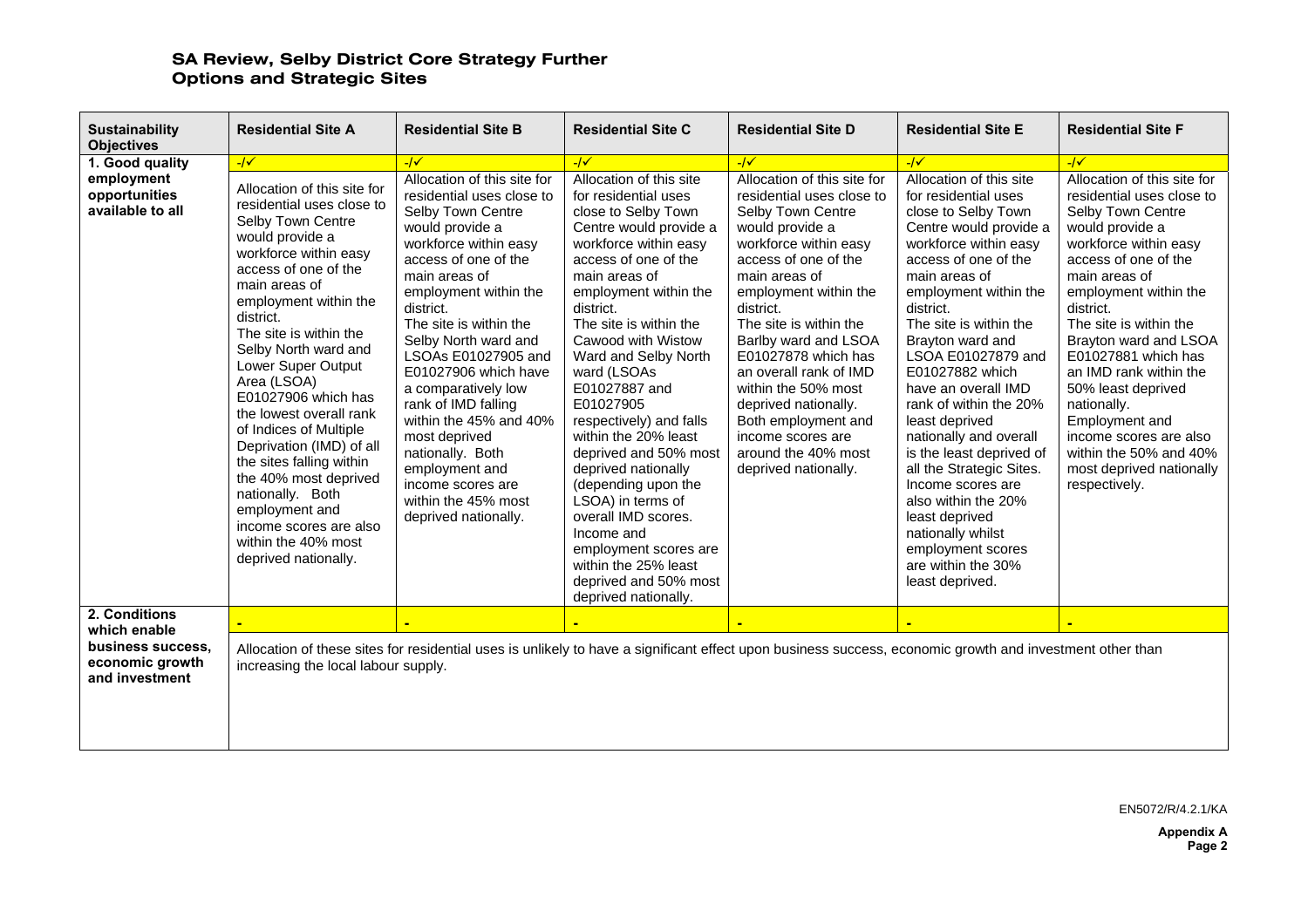| <b>Sustainability</b><br><b>Objectives</b>                     | <b>Residential Site A</b>                                                                                                                                                                                                                                                                                                                                                                                                                                                  | <b>Residential Site B</b>                                                                                                                                                                                                                                                                                                                                                                                  | <b>Residential Site C</b>                                                                                                                                                                                                                                                                                                                                                                                             | <b>Residential Site D</b>                                                                                                                                                                                                                                                                                                                                                                                         | <b>Residential Site E</b>                                                                                                                                                                                                                                                                                                                                                                                     | <b>Residential Site F</b>                                                                                                                                                                                                                                                                                                                                                                                                                       |
|----------------------------------------------------------------|----------------------------------------------------------------------------------------------------------------------------------------------------------------------------------------------------------------------------------------------------------------------------------------------------------------------------------------------------------------------------------------------------------------------------------------------------------------------------|------------------------------------------------------------------------------------------------------------------------------------------------------------------------------------------------------------------------------------------------------------------------------------------------------------------------------------------------------------------------------------------------------------|-----------------------------------------------------------------------------------------------------------------------------------------------------------------------------------------------------------------------------------------------------------------------------------------------------------------------------------------------------------------------------------------------------------------------|-------------------------------------------------------------------------------------------------------------------------------------------------------------------------------------------------------------------------------------------------------------------------------------------------------------------------------------------------------------------------------------------------------------------|---------------------------------------------------------------------------------------------------------------------------------------------------------------------------------------------------------------------------------------------------------------------------------------------------------------------------------------------------------------------------------------------------------------|-------------------------------------------------------------------------------------------------------------------------------------------------------------------------------------------------------------------------------------------------------------------------------------------------------------------------------------------------------------------------------------------------------------------------------------------------|
| 3. Education and                                               |                                                                                                                                                                                                                                                                                                                                                                                                                                                                            |                                                                                                                                                                                                                                                                                                                                                                                                            |                                                                                                                                                                                                                                                                                                                                                                                                                       |                                                                                                                                                                                                                                                                                                                                                                                                                   |                                                                                                                                                                                                                                                                                                                                                                                                               |                                                                                                                                                                                                                                                                                                                                                                                                                                                 |
| training<br>opportunities to<br>build skills and<br>capacities | The LSOA within which<br>the site falls is just<br>outside the top 10%<br>most deprived<br>nationally in terms of<br>education, skills and<br>training. This is the<br>most deprived of all the<br>sites. However,<br>allocation of the site for<br>residential uses only is<br>unlikely to influence the<br>basic education, skills<br>and training of the local<br>population.                                                                                           | The two LSOAs within<br>which the site falls are<br>just outside the top 10%<br>most deprived nationally<br>and just inside the 50%<br>most deprived in terms<br>of education, skills and<br>training. However,<br>allocation of the site for<br>residential uses only is<br>unlikely to influence the<br>basic education, skills<br>and training of the local<br>population.                              | The LSOAs within<br>which the site falls are<br>within the 20% least<br>deprived and 50% most<br>deprived nationally in<br>terms of education,<br>skills and training.<br>However, allocation of<br>the site for residential<br>uses only is unlikely to<br>influence the basic<br>education, skills and<br>training of the local<br>population.                                                                      | The LSOA within which<br>the site falls is within the<br>25% most deprived<br>nationally in terms of<br>education, skills and<br>training. However,<br>allocation of the site for<br>residential uses only is<br>unlikely to influence the<br>basic education, skills<br>and training of the local<br>population.                                                                                                 | The LSOAs within<br>which the site falls are<br>within the 50% most<br>deprived nationally in<br>terms of education,<br>skills and training.<br>However, allocation of<br>the site for residential<br>uses only is unlikely to<br>influence the basic<br>education, skills and<br>training of the local<br>population.                                                                                        | The LSOA within which<br>the site falls is within the<br>top 30% most deprived<br>nationally in terms of<br>education, skills and<br>training. However,<br>allocation of the site for<br>residential uses only is<br>unlikely to influence the<br>basic education, skills<br>and training of the local<br>population.                                                                                                                           |
| 4. Conditions and<br>services to                               | $\checkmark$                                                                                                                                                                                                                                                                                                                                                                                                                                                               | ✓                                                                                                                                                                                                                                                                                                                                                                                                          | ✔                                                                                                                                                                                                                                                                                                                                                                                                                     | ✔                                                                                                                                                                                                                                                                                                                                                                                                                 | ✔                                                                                                                                                                                                                                                                                                                                                                                                             | $\checkmark$                                                                                                                                                                                                                                                                                                                                                                                                                                    |
| engender good<br>health                                        | The LSOA within which<br>the site falls is within<br>the 40% least deprived<br>nationally in terms of<br>health deprivation and<br>disability. The site is<br>largely accessible to<br>health services with two<br>thirds of the site within<br>walking distance of a<br>doctor's surgery. The<br>site is also very close to<br>Selby Hospital.<br>8 public open spaces<br>are accessible to some<br>part of the site which<br>should encourage<br>recreation and positive | The LSOAs within which<br>the site falls are within<br>the 50% least deprived<br>nationally in terms of<br>health deprivation and<br>disability. The site is<br>accessible to existing<br>health services being<br>within walking distance<br>of a doctor's surgery.<br>4 public open spaces<br>are accessible to some<br>part of the site which<br>should encourage<br>recreation and positive<br>health. | The LSOAs within<br>which the site falls are<br>within the 20% and<br>50% least deprived<br>nationally in terms of<br>health deprivation and<br>disability. The site is<br>accessible to existing<br>health services being<br>within walking distance<br>of a doctor's surgery.<br>6 public open spaces<br>are accessible to some<br>part of the site which<br>should encourage<br>recreation and positive<br>health. | The LSOA within which<br>the site falls is just<br>outside the 30% least<br>deprived nationally in<br>terms of health<br>deprivation and<br>disability. The site is<br>accessible to existing<br>health services being<br>within walking distance<br>of a doctor's surgery.<br>7 public open spaces<br>are accessible to some<br>part of the site which<br>should encourage<br>recreation and positive<br>health. | The LSOAs within<br>which the site falls are<br>around the 20% least<br>deprived nationally in<br>terms of health<br>deprivation and<br>disability. The site is<br>accessible to existing<br>health services being<br>within walking distance<br>of a doctor's surgery.<br>3 public open spaces<br>are accessible to some<br>part of the site which<br>should encourage<br>recreation and positive<br>health. | The LSOA within which<br>the site falls is within the<br>50% least deprived<br>nationally in terms of<br>health deprivation and<br>disability. The site is<br>accessible to existing<br>health services being<br>within walking distance<br>of a doctor's surgery<br>and very close to Selby<br>Hospital.<br>3 public open spaces<br>are accessible to some<br>part of the site which<br>should encourage<br>recreation and positive<br>health. |

EN5072/R/4.2.1/KA

**Appendix A Page 3**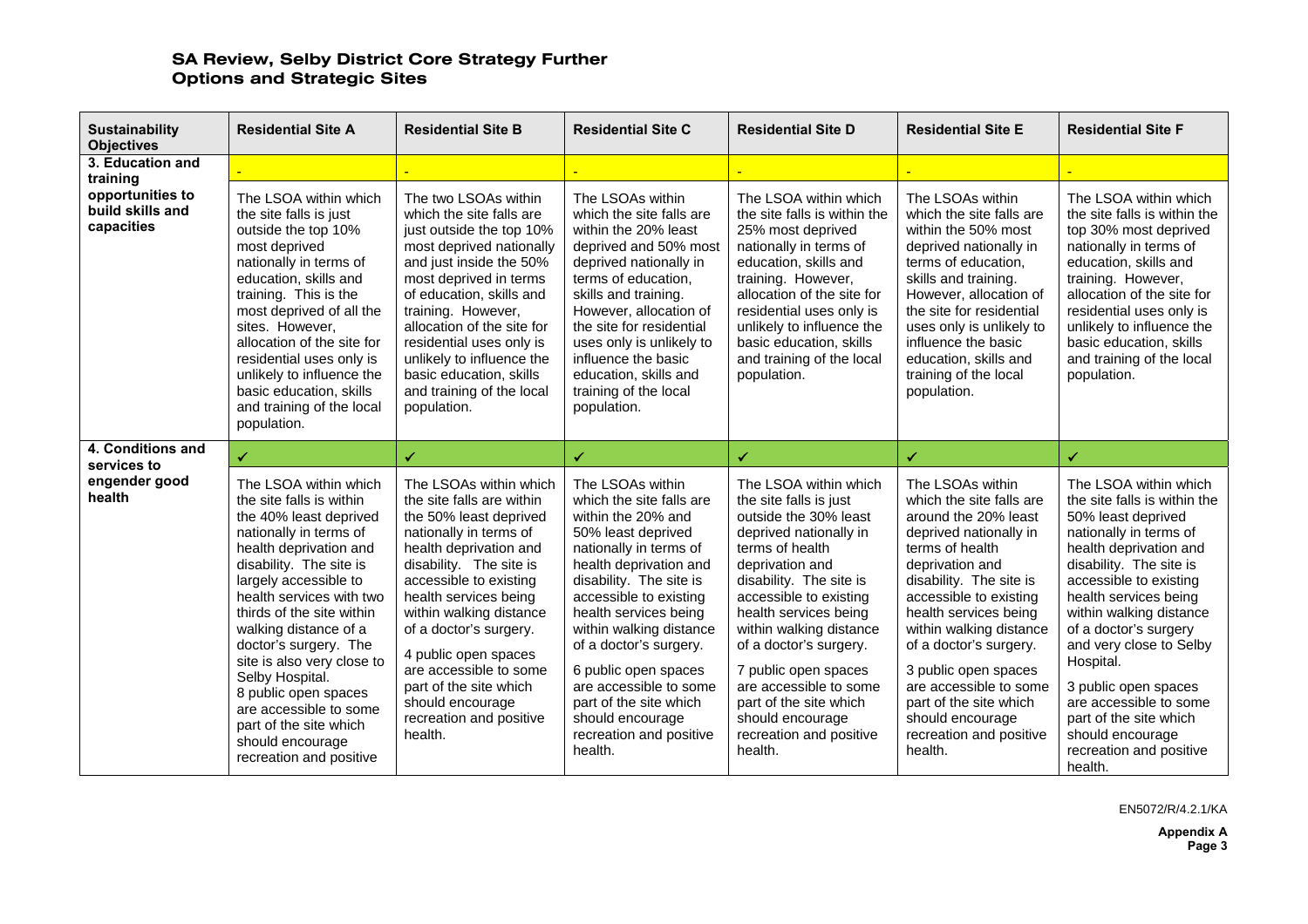| <b>Sustainability</b><br><b>Objectives</b>                                    | <b>Residential Site A</b>                                                                                                                                                                                                                                                                                                                    | <b>Residential Site B</b>                                                                                                                                                                                                                                                                                                                                  | <b>Residential Site C</b>                                                                                                                                                                                                                                                                                                                                                    | <b>Residential Site D</b>                                                                                                                                                                                                                                                                                                                                                                                                                                                                                            | <b>Residential Site E</b>                                                                                                                                                                                                                                                                                                                                      | <b>Residential Site F</b>                                                                                                                                                                                                                                                                                                                      |  |  |
|-------------------------------------------------------------------------------|----------------------------------------------------------------------------------------------------------------------------------------------------------------------------------------------------------------------------------------------------------------------------------------------------------------------------------------------|------------------------------------------------------------------------------------------------------------------------------------------------------------------------------------------------------------------------------------------------------------------------------------------------------------------------------------------------------------|------------------------------------------------------------------------------------------------------------------------------------------------------------------------------------------------------------------------------------------------------------------------------------------------------------------------------------------------------------------------------|----------------------------------------------------------------------------------------------------------------------------------------------------------------------------------------------------------------------------------------------------------------------------------------------------------------------------------------------------------------------------------------------------------------------------------------------------------------------------------------------------------------------|----------------------------------------------------------------------------------------------------------------------------------------------------------------------------------------------------------------------------------------------------------------------------------------------------------------------------------------------------------------|------------------------------------------------------------------------------------------------------------------------------------------------------------------------------------------------------------------------------------------------------------------------------------------------------------------------------------------------|--|--|
|                                                                               | health.                                                                                                                                                                                                                                                                                                                                      |                                                                                                                                                                                                                                                                                                                                                            |                                                                                                                                                                                                                                                                                                                                                                              |                                                                                                                                                                                                                                                                                                                                                                                                                                                                                                                      |                                                                                                                                                                                                                                                                                                                                                                |                                                                                                                                                                                                                                                                                                                                                |  |  |
| 5. Safety and                                                                 |                                                                                                                                                                                                                                                                                                                                              |                                                                                                                                                                                                                                                                                                                                                            |                                                                                                                                                                                                                                                                                                                                                                              | ✔                                                                                                                                                                                                                                                                                                                                                                                                                                                                                                                    |                                                                                                                                                                                                                                                                                                                                                                |                                                                                                                                                                                                                                                                                                                                                |  |  |
| security for people<br>and property                                           | Crime prevention<br>measures are not<br>specified at this stage.<br>However, other Council<br>policies should ensure<br>that the developments<br>are appropriately<br>designed to reduce the<br>risk of crime.<br>The LSOA within which<br>the site fall is within the<br>50% most deprived<br>nationally in terms of<br>crime and disorder. | Crime prevention<br>measures are not<br>specified at this stage.<br>However, other Council<br>policies should ensure<br>that the developments<br>are appropriately<br>designed to reduce the<br>risk of crime.<br>The LSOAs within which<br>the site falls are within<br>the 50% and 15% most<br>deprived nationally in<br>terms of crime and<br>disorder. | Crime prevention<br>measures are not<br>specified at this stage.<br>However, other Council<br>policies should ensure<br>that the developments<br>are appropriately<br>designed to reduce the<br>risk of crime.<br>The LSOAs within<br>which the site falls are<br>within the 20% least<br>deprived and 15% most<br>deprived nationally in<br>terms of crime and<br>disorder. | Whilst crime prevention<br>measures are not<br>specified at this stage,<br>this is a currently<br>underused site which<br>has become a target for<br>thieves and many of the<br>buildings are in a<br>dangerous condition.<br>The Crime Prevention<br>Design Advisor<br>therefore considers that<br>from a police point of<br>view regeneration of this<br>site should be a priority.<br>The LSOA within which<br>the site falls is within the<br>50% most deprived<br>nationally in terms of<br>crime and disorder. | Crime prevention<br>measures are not<br>specified at this stage.<br>However, other<br>Council policies should<br>ensure that the<br>developments are<br>appropriately designed<br>to reduce the risk of<br>crime.<br>The LSOAs within<br>which the site falls are<br>within the 15% and<br>50% least deprived<br>nationally in terms of<br>crime and disorder. | Crime prevention<br>measures are not<br>specified at this stage.<br>However, other Council<br>policies should ensure<br>that the developments<br>are appropriately<br>designed to reduce the<br>risk of crime.<br>The LSOA within which<br>the site falls is within the<br>40% least deprived<br>nationally in terms of<br>crime and disorder. |  |  |
| 6. Vibrant                                                                    |                                                                                                                                                                                                                                                                                                                                              |                                                                                                                                                                                                                                                                                                                                                            |                                                                                                                                                                                                                                                                                                                                                                              |                                                                                                                                                                                                                                                                                                                                                                                                                                                                                                                      |                                                                                                                                                                                                                                                                                                                                                                |                                                                                                                                                                                                                                                                                                                                                |  |  |
| communities to<br>participate in<br>decision-making                           | At this initial allocation stage, there is nothing to distinguish between the sites in terms of community vibrancy although the final allocations may include<br>community facilities. Provision of housing to meet local needs should build social and community capital and confidence.                                                    |                                                                                                                                                                                                                                                                                                                                                            |                                                                                                                                                                                                                                                                                                                                                                              |                                                                                                                                                                                                                                                                                                                                                                                                                                                                                                                      |                                                                                                                                                                                                                                                                                                                                                                |                                                                                                                                                                                                                                                                                                                                                |  |  |
| 7. Culture, leisure<br>and recreation<br>(CLR) activities<br>available to all |                                                                                                                                                                                                                                                                                                                                              | 2                                                                                                                                                                                                                                                                                                                                                          |                                                                                                                                                                                                                                                                                                                                                                              |                                                                                                                                                                                                                                                                                                                                                                                                                                                                                                                      |                                                                                                                                                                                                                                                                                                                                                                | ?                                                                                                                                                                                                                                                                                                                                              |  |  |
|                                                                               | At this initial allocation<br>stage there is no<br>information on whether<br><b>CLR</b> activities/venues<br>will be included within<br>the residential sites.                                                                                                                                                                               | At this initial allocation<br>stage there is no<br>information on whether<br><b>CLR</b> activities/venues<br>will be included within<br>the residential sites. A                                                                                                                                                                                           | At this initial allocation<br>stage there is no<br>information on whether<br><b>CLR</b> activities/venues<br>will be included within<br>the residential sites.                                                                                                                                                                                                               | At this initial allocation<br>stage there is no<br>information on whether<br><b>CLR</b> activities/venues<br>will be included within<br>the residential sites. A                                                                                                                                                                                                                                                                                                                                                     | At this initial allocation<br>stage there is no<br>information on whether<br>CLR activities/venues<br>will be included within<br>the residential sites.                                                                                                                                                                                                        | At this initial allocation<br>stage there is no<br>information on whether<br><b>CLR</b> activities/venues<br>will be included within<br>the residential sites. A                                                                                                                                                                               |  |  |

EN5072/R/4.2.1/KA

**Appendix A Page 4**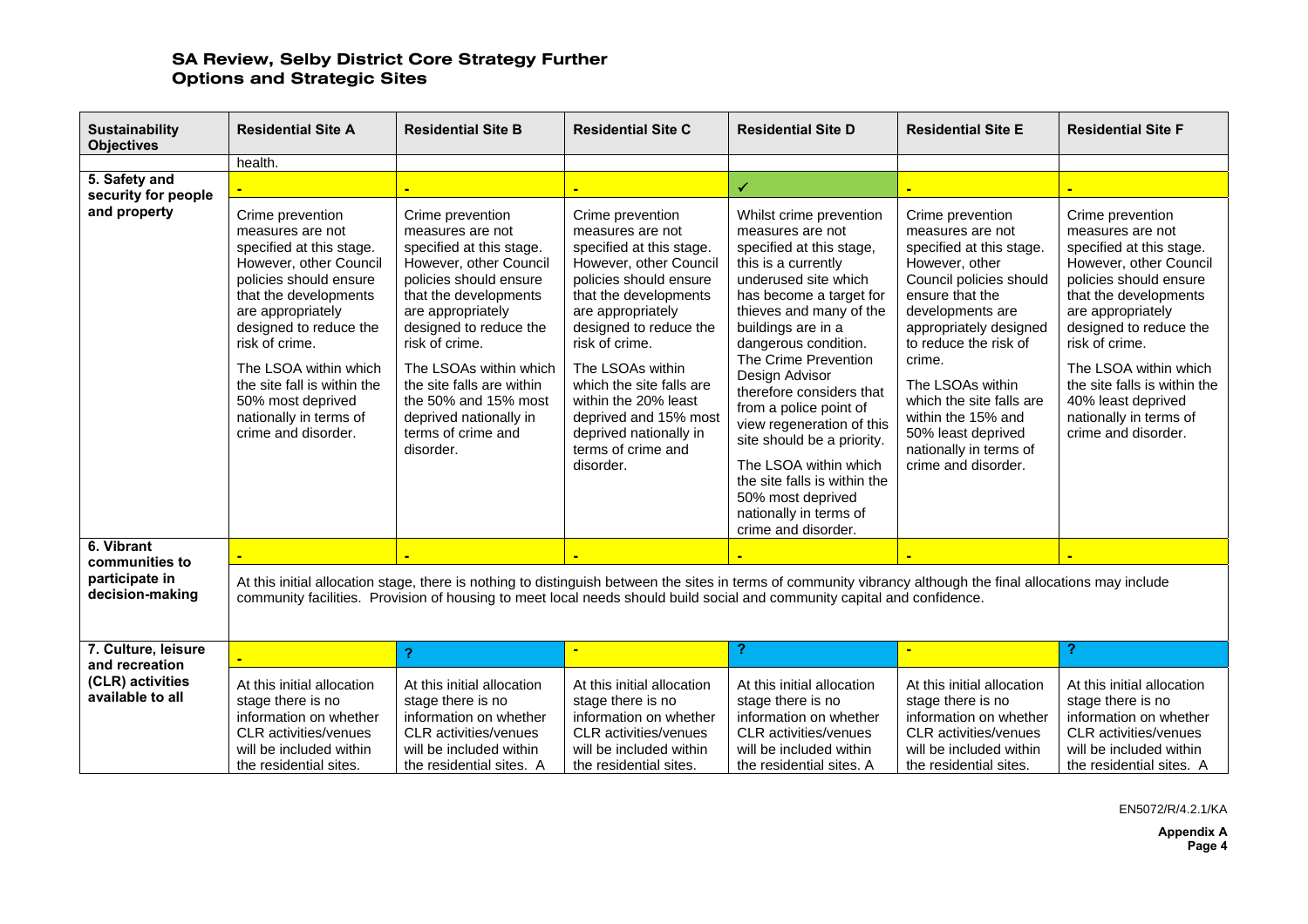| <b>Sustainability</b><br><b>Objectives</b> | <b>Residential Site A</b>                                                                                                                                                                                                                                                                                                                                   | <b>Residential Site B</b>                                                                                                                                                                                                                                                                                                                                                                                                                                                                                                                                       | <b>Residential Site C</b>                                                                                                                                                                                                                                                                                                                                                                                         | <b>Residential Site D</b>                                                                                                                                                                                                                                                                                                                                                                                                                                                                                                                                                                                                                                                                       | <b>Residential Site E</b>                                                                                                                                                                                                                                                                                                                                                                                                                                                                                | <b>Residential Site F</b>                                                                                                                                                                                                                                                                                                                                                                                                                                                                                                                                                                          |
|--------------------------------------------|-------------------------------------------------------------------------------------------------------------------------------------------------------------------------------------------------------------------------------------------------------------------------------------------------------------------------------------------------------------|-----------------------------------------------------------------------------------------------------------------------------------------------------------------------------------------------------------------------------------------------------------------------------------------------------------------------------------------------------------------------------------------------------------------------------------------------------------------------------------------------------------------------------------------------------------------|-------------------------------------------------------------------------------------------------------------------------------------------------------------------------------------------------------------------------------------------------------------------------------------------------------------------------------------------------------------------------------------------------------------------|-------------------------------------------------------------------------------------------------------------------------------------------------------------------------------------------------------------------------------------------------------------------------------------------------------------------------------------------------------------------------------------------------------------------------------------------------------------------------------------------------------------------------------------------------------------------------------------------------------------------------------------------------------------------------------------------------|----------------------------------------------------------------------------------------------------------------------------------------------------------------------------------------------------------------------------------------------------------------------------------------------------------------------------------------------------------------------------------------------------------------------------------------------------------------------------------------------------------|----------------------------------------------------------------------------------------------------------------------------------------------------------------------------------------------------------------------------------------------------------------------------------------------------------------------------------------------------------------------------------------------------------------------------------------------------------------------------------------------------------------------------------------------------------------------------------------------------|
|                                            | However, there are 8<br>public open spaces<br>within 20 minutes walk<br>of some part of the site.<br>An increased local<br>population may support<br>CLR providers.<br>Cross Hills Lane<br>crosses the site but it is<br>not anticipated that<br>development of the site<br>would be at the<br>expense of existing<br>rights of way or their<br>equivalent. | sports ground is located<br>within the allocation and<br>this may be lost by the<br>new development.<br>However, there are 4<br>public open spaces<br>within 20 minutes walk<br>of some part of the site.<br>An increased local<br>population may support<br>CLR providers.<br>The site is cut by a field<br>path NW-SE which<br>provides access<br>southwards through a<br>residential area to the<br>town centre but it is not<br>anticipated that<br>development of the site<br>would be at the expense<br>of existing rights of way<br>or their equivalent. | However, there are 6<br>public open spaces<br>within 20 minutes walk<br>of some part of the site.<br>An increased local<br>population may support<br>CLR providers.<br>One field path cuts<br>through the site SW-NE<br>and provides access to<br>the town centre but it is<br>not anticipated that<br>development of the site<br>would be at the<br>expense of existing<br>rights of way or their<br>equivalent. | sports ground and<br>allotment gardens are<br>located within the<br>allocation which may be<br>lost by the new<br>development. However,<br>there are 7 public open<br>spaces within 20<br>minutes walk of some<br>part of the site. An<br>increased local<br>population may support<br>CLR providers. The site<br>is currently known by<br>many as the gateway to<br>Selby but is currently an<br>eyesore. Regeneration<br>of the site should<br>therefore enhance the<br>visitor experience to<br>Selby and may<br>encourage people to<br>visit Selby.<br>There is an internal road<br>system across most of<br>the site. This would be<br>amended in the event of<br>development of the site. | However, there are 3<br>public open spaces<br>within 20 minutes walk<br>of some part of the<br>site. An increased local<br>population may<br>support CLR providers.<br>There is a minor road<br>crossing the site from<br>north to south and a<br>footpath near the A19<br>which provides access<br>into an adjacent<br>residential area to the<br>south but it is not<br>anticipated that<br>development of the<br>site would be at the<br>expense of existing<br>rights of way or their<br>equivalent. | playing field is located<br>within the allocation<br>which may be lost by<br>the new development.<br>However, there are 3<br>public open spaces<br>within 20 minutes walk<br>of some part of the site.<br>An increased local<br>population may support<br>CLR providers.<br><b>Brackenhill Lane forms</b><br>the southwestern<br>boundary of the site and<br>Foxhills Lane cuts<br>across the eastern end<br>of the site from north to<br>south. However, it is<br>not anticipated that<br>development of the site<br>would be at the expense<br>of existing rights of way<br>or their equivalent. |
| 8. Quality housing                         | $\checkmark$                                                                                                                                                                                                                                                                                                                                                | $\checkmark$                                                                                                                                                                                                                                                                                                                                                                                                                                                                                                                                                    | $\checkmark$                                                                                                                                                                                                                                                                                                                                                                                                      | $\checkmark$                                                                                                                                                                                                                                                                                                                                                                                                                                                                                                                                                                                                                                                                                    | $\checkmark$                                                                                                                                                                                                                                                                                                                                                                                                                                                                                             | $\checkmark$                                                                                                                                                                                                                                                                                                                                                                                                                                                                                                                                                                                       |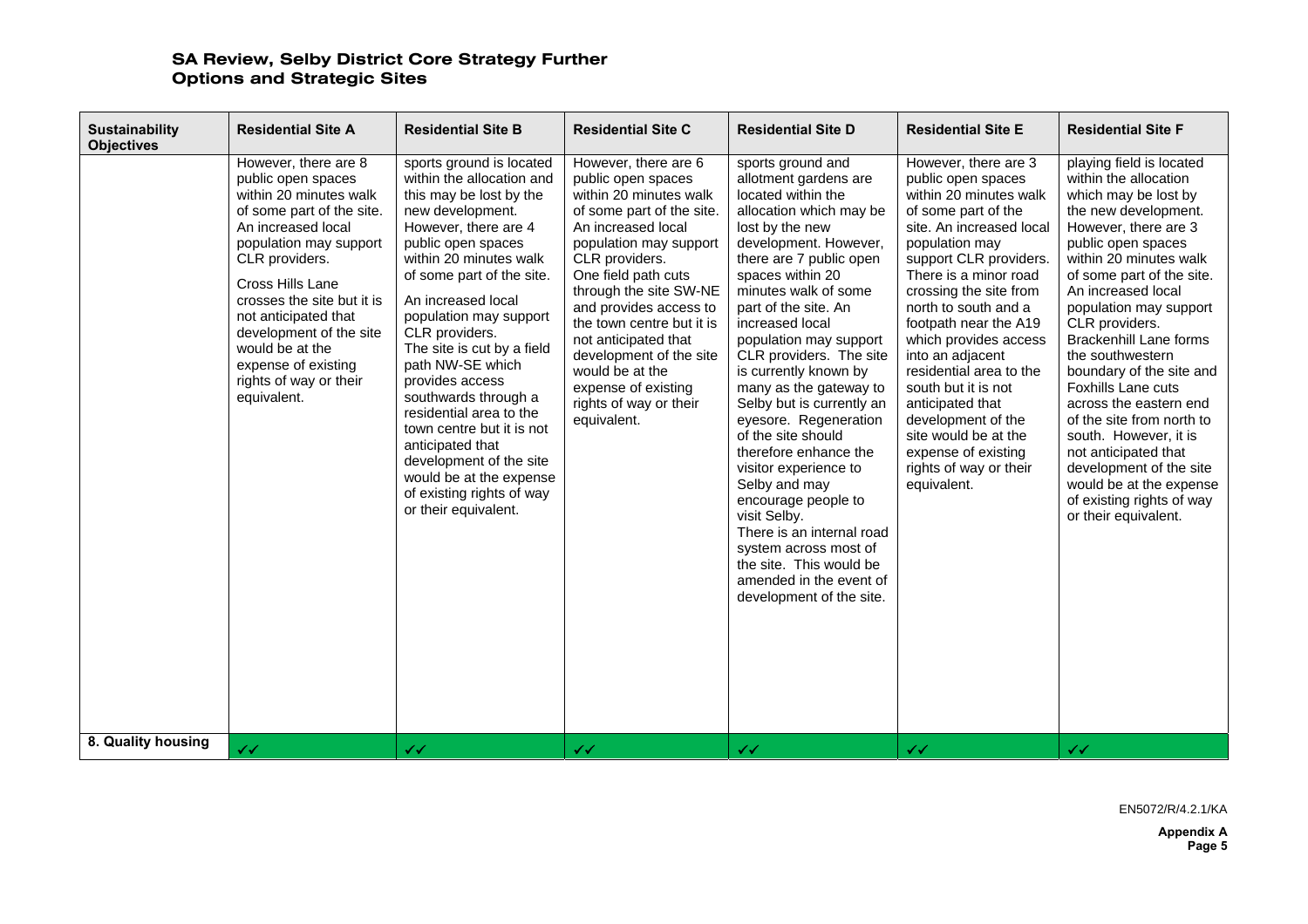| <b>Sustainability</b><br><b>Objectives</b>       | <b>Residential Site A</b>                                                                                                                                                                                                                                                                    | <b>Residential Site B</b>                                                                                                                                                                                                                                                                                                                      | <b>Residential Site C</b>                                                                                                                                                                                                                                                                                                                                 | <b>Residential Site D</b>                                                                                                                                                                                                                                                                                                                                                                                      | <b>Residential Site E</b>                                                                                                                                                                                                                                                                                                      | <b>Residential Site F</b>                                                                                                                                                                                                                                                                                                                                                                                      |
|--------------------------------------------------|----------------------------------------------------------------------------------------------------------------------------------------------------------------------------------------------------------------------------------------------------------------------------------------------|------------------------------------------------------------------------------------------------------------------------------------------------------------------------------------------------------------------------------------------------------------------------------------------------------------------------------------------------|-----------------------------------------------------------------------------------------------------------------------------------------------------------------------------------------------------------------------------------------------------------------------------------------------------------------------------------------------------------|----------------------------------------------------------------------------------------------------------------------------------------------------------------------------------------------------------------------------------------------------------------------------------------------------------------------------------------------------------------------------------------------------------------|--------------------------------------------------------------------------------------------------------------------------------------------------------------------------------------------------------------------------------------------------------------------------------------------------------------------------------|----------------------------------------------------------------------------------------------------------------------------------------------------------------------------------------------------------------------------------------------------------------------------------------------------------------------------------------------------------------------------------------------------------------|
| available to<br>everyone                         | The site is within the<br>50% least deprived in<br>terms of barriers to<br>housing and services<br>and is within the top<br>15% least deprived in<br>terms of the living<br>environment. The<br>provision of new<br>housing to meet local<br>needs should reduce<br>the barriers to housing. | The site is within the<br>50% and 20% least<br>deprived in terms of<br>barriers to housing and<br>services and is within<br>the top 40% most<br>deprived and 20% least<br>deprived in terms of the<br>living environment<br>(depending upon the<br>LSOA). Provision of<br>housing to meet local<br>needs should reduce<br>barriers to housing. | The site is within the<br>25% most deprived and<br>20% least deprived in<br>terms of barriers to<br>housing and services<br>and is within the 50%<br>most deprived and 25%<br>least deprived in terms<br>of the living<br>environment depending<br>upon the LSOA.<br>Provision of housing to<br>meet local needs<br>should reduce barriers<br>to housing. | The site is within the<br>25% least deprived in<br>terms of barriers to<br>housing and services<br>and is within the 50%<br>most deprived in terms<br>of the living<br>environment. Although<br>the site is within an area<br>of relatively low housing<br>deprivation, allocation of<br>the site adjacent to<br>areas of higher housing<br>deprivation should help<br>to improve scores in<br>adjacent LSOAs. | The site is within the<br>5% least deprived and<br>50% most deprived in<br>terms of barriers to<br>housing and services<br>and is within the 10%<br>least deprived and<br>15% least deprived in<br>terms of the living<br>environment.<br>Provision of housing to<br>meet local needs<br>should reduce barriers<br>to housing. | The site is within the<br>30% least deprived in<br>terms of barriers to<br>housing and services<br>and is within the 5%<br>least deprived in terms<br>of the living<br>environment. Although<br>the site is within an area<br>of relatively low housing<br>deprivation, allocation of<br>the site adjacent to<br>areas of higher housing<br>deprivation should help<br>to improve scores in<br>adjacent LSOAs. |
| 9. Local needs met<br>✓<br>locally               |                                                                                                                                                                                                                                                                                              | $\checkmark$                                                                                                                                                                                                                                                                                                                                   | $\checkmark$                                                                                                                                                                                                                                                                                                                                              | $21\sqrt{}$                                                                                                                                                                                                                                                                                                                                                                                                    | 21<                                                                                                                                                                                                                                                                                                                            | 21<                                                                                                                                                                                                                                                                                                                                                                                                            |
|                                                  | The site has reasonable<br>access to local facilities<br>with the following % of<br>the site within 20<br>minutes walking time:                                                                                                                                                              | The site has reasonable<br>access to local facilities<br>with the following % of<br>the site within 20<br>minutes walking time:                                                                                                                                                                                                                | The site has excellent<br>access to local facilities<br>with the following % of<br>the site within 20<br>minutes walking time:                                                                                                                                                                                                                            | The site has good<br>access to local facilities<br>with the following % of<br>the site within 20<br>minutes walking time:                                                                                                                                                                                                                                                                                      | The site has good<br>access to local<br>facilities with the<br>following % of the site<br>within 20 minutes                                                                                                                                                                                                                    | The site has good<br>access to local facilities<br>with the following % of<br>the site within 20<br>minutes walking time:                                                                                                                                                                                                                                                                                      |
|                                                  | Town Centre - 25%                                                                                                                                                                                                                                                                            | Town Centre - 0%                                                                                                                                                                                                                                                                                                                               | Town Centre - 100%                                                                                                                                                                                                                                                                                                                                        | Town Centre-100%                                                                                                                                                                                                                                                                                                                                                                                               | walking time:                                                                                                                                                                                                                                                                                                                  | Town Centre -0%                                                                                                                                                                                                                                                                                                                                                                                                |
|                                                  | Local Shops - 66%                                                                                                                                                                                                                                                                            | Local Shops - 100%                                                                                                                                                                                                                                                                                                                             | Local Shops - 100%                                                                                                                                                                                                                                                                                                                                        | Local Shops - 0%                                                                                                                                                                                                                                                                                                                                                                                               | Town Centre -0%                                                                                                                                                                                                                                                                                                                | Local Shops - 100%                                                                                                                                                                                                                                                                                                                                                                                             |
|                                                  | $GP - 66%$                                                                                                                                                                                                                                                                                   | $GP - 100%$                                                                                                                                                                                                                                                                                                                                    | GP-100%                                                                                                                                                                                                                                                                                                                                                   | $GP - 100%$                                                                                                                                                                                                                                                                                                                                                                                                    | Local Shops - 100%                                                                                                                                                                                                                                                                                                             | GP-100%                                                                                                                                                                                                                                                                                                                                                                                                        |
|                                                  | Primary school - 100%<br>There are no secondary                                                                                                                                                                                                                                              | Primary school - 100%<br>There are no secondary<br>schools within 20                                                                                                                                                                                                                                                                           | Primary school - 100%<br>(to 3No)                                                                                                                                                                                                                                                                                                                         | Primary school - 100%<br>(to 2No)                                                                                                                                                                                                                                                                                                                                                                              | $GP - 100%$<br>Primary school - 100%                                                                                                                                                                                                                                                                                           | Primary school - 100%<br>(to 3No)                                                                                                                                                                                                                                                                                                                                                                              |
|                                                  | schools within 20<br>minutes walk.                                                                                                                                                                                                                                                           | minutes walk.                                                                                                                                                                                                                                                                                                                                  | There are no<br>secondary schools                                                                                                                                                                                                                                                                                                                         | There is 1 secondary<br>school within 20                                                                                                                                                                                                                                                                                                                                                                       | (to 2No)<br>There is 1 secondary                                                                                                                                                                                                                                                                                               | There is 1 secondary<br>school within 20                                                                                                                                                                                                                                                                                                                                                                       |
| One primary school<br>accessible to this Site is |                                                                                                                                                                                                                                                                                              | One primary school                                                                                                                                                                                                                                                                                                                             | within 20 minutes walk                                                                                                                                                                                                                                                                                                                                    | minutes walk of part of                                                                                                                                                                                                                                                                                                                                                                                        | school within 20                                                                                                                                                                                                                                                                                                               | minutes walk of part of                                                                                                                                                                                                                                                                                                                                                                                        |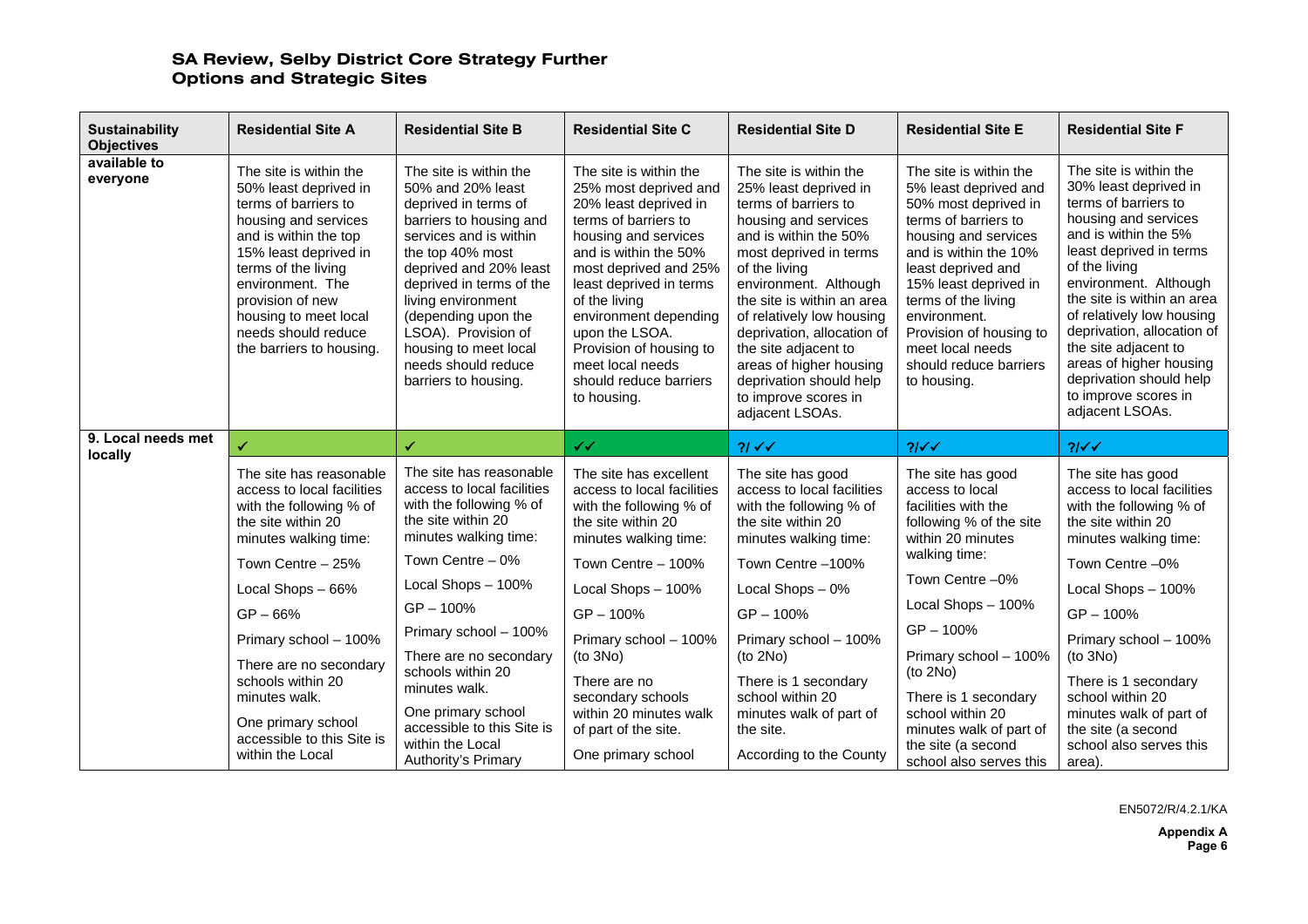| <b>Sustainability</b><br><b>Objectives</b>                      | <b>Residential Site A</b>                                                                                                                                                                                                                                                                                                                                                                                                                                                                                                      | <b>Residential Site B</b>                                                                                                                                                                                                                                                                                                                                                                                                                                                                               | <b>Residential Site C</b>                                                                                                                                                                                                                                                                                                                          | <b>Residential Site D</b>                                                                                                                                                                                                                                                                                                  | <b>Residential Site E</b>                                                                                                                                                                                                                                                                                            | <b>Residential Site F</b>                                                                                                                                                                                                                                                                                                       |
|-----------------------------------------------------------------|--------------------------------------------------------------------------------------------------------------------------------------------------------------------------------------------------------------------------------------------------------------------------------------------------------------------------------------------------------------------------------------------------------------------------------------------------------------------------------------------------------------------------------|---------------------------------------------------------------------------------------------------------------------------------------------------------------------------------------------------------------------------------------------------------------------------------------------------------------------------------------------------------------------------------------------------------------------------------------------------------------------------------------------------------|----------------------------------------------------------------------------------------------------------------------------------------------------------------------------------------------------------------------------------------------------------------------------------------------------------------------------------------------------|----------------------------------------------------------------------------------------------------------------------------------------------------------------------------------------------------------------------------------------------------------------------------------------------------------------------------|----------------------------------------------------------------------------------------------------------------------------------------------------------------------------------------------------------------------------------------------------------------------------------------------------------------------|---------------------------------------------------------------------------------------------------------------------------------------------------------------------------------------------------------------------------------------------------------------------------------------------------------------------------------|
|                                                                 | Authority's Primary<br>Capital Programme for<br>future refurbishment<br>and redevelopment and<br>there may be some<br>scope to increase<br>capacity in future years.<br>However, if this site is<br>developed in<br>combination with either<br>Sites B or C, a new<br>school may be required.<br>Whilst there are no<br>secondary schools<br>within 20 minutes walk<br>of this site, the schools<br>serving this area are<br>likely to have sufficient<br>capacity to<br>accommodate the<br>anticipated future<br>development. | Capital Programme for<br>future refurbishment<br>and redevelopment and<br>there may be some<br>scope to increase<br>capacity in future years.<br>However, if this site is<br>developed in<br>combination with either<br>Sites A or C, a new<br>school may be required.<br>Whilst there are no<br>secondary schools<br>within 20 minutes walk<br>of this site, the schools<br>serving this area are<br>likely to have sufficient<br>capacity to<br>accommodate the<br>anticipated future<br>development. | accessible to this Site<br>is within the Local<br>Authority's Primary<br>Capital Programme for<br>future refurbishment<br>and redevelopment and<br>there may be some<br>scope to increase<br>capacity in future<br>years. However, if this<br>site is developed in<br>combination with either<br>Sites A or B, a new<br>school may be<br>required. | Council Children and<br>Young People's<br>Service, a forecast<br>development of 700<br>dwellings is likely to<br>require expansion to<br>one or both primary<br>schools or provision of a<br>new primary school.<br>The secondary school<br>serving this area is also<br>unlikely to have<br>sufficient capacity.          | area)<br>It is unlikely that the<br>primary schools would<br>have sufficient<br>capacity for pupil yield<br>arising from anything<br>greater than 300 units<br>and an increase in<br>capacity would need to<br>be explored. The<br>secondary schools<br>serving this area have<br>capacity for additional<br>pupils. | It is unlikely that the<br>primary schools would<br>have sufficient capacity<br>for pupil yield arising<br>from anything greater<br>than 300 units and an<br>increase in capacity<br>would need to be<br>explored. The<br>secondary schools<br>serving this area have<br>capacity for additional<br>pupils.                     |
| 10. A transport<br>network which                                | ✓                                                                                                                                                                                                                                                                                                                                                                                                                                                                                                                              | $\mathbf x$                                                                                                                                                                                                                                                                                                                                                                                                                                                                                             | ×                                                                                                                                                                                                                                                                                                                                                  | ✔                                                                                                                                                                                                                                                                                                                          |                                                                                                                                                                                                                                                                                                                      |                                                                                                                                                                                                                                                                                                                                 |
| maximises access<br>whilst minimising<br>detrimental<br>impacts | The majority of the site<br>is not currently within 5<br>minutes walk of a bus<br>stop but pedestrian<br>routes to the A1238<br>would be sought in<br>association with the<br>development which<br>would bring a proportion<br>of the site within the<br>threshold. Services on<br>the A19 do not currently<br>meet the RSS                                                                                                                                                                                                    | The north eastern half<br>of the site is within a 5<br>minute walk of Wistow<br>Road bus service<br>although this is currently<br>hourly and therefore<br>does not meet the RSS<br>criteria.<br>Traffic arising from this<br>site would have to feed<br>through the town centre.<br>The County Council<br>Highways Authority has                                                                                                                                                                        | The western third of the<br>site is within a 5 minute<br>walk of Wistow Road<br>bus service although<br>this is currently hourly<br>and therefore does not<br>meet the RSS criteria.<br>Traffic arising from this<br>site would have to feed<br>through the town<br>centre. Comments<br>received from the<br><b>County Council</b>                 | 75% of the site is likely<br>to be within 5 minutes<br>walk of Barlby Road<br>services with good<br>service frequency of<br>approximately 4 per<br>hour. The site is also in<br>close proximity to the<br>railway station.<br>A new bridge would be<br>required over the<br>railway to access the<br>A19 from the southern | Half of the site is within<br>5 minutes walk of the<br>bus service on the<br>A19. However, this<br>does not meet the<br>RSS frequency criteria.<br>The site will have<br>direct or very good<br>access to the A road<br>system and does not<br>present any major<br>issues in terms of<br>network capacity.          | Only very small areas of<br>the site are within 5<br>minutes walk of services<br>on the A19 and A1238.<br>Services on the A19 do<br>not meet the RSS<br>frequency criteria and<br>services on the A1238<br>are approximately 2 per<br>hour but are not evenly<br>spaced.<br>The site will have direct<br>or very good access to |

EN5072/R/4.2.1/KA

**Appendix A Page 7**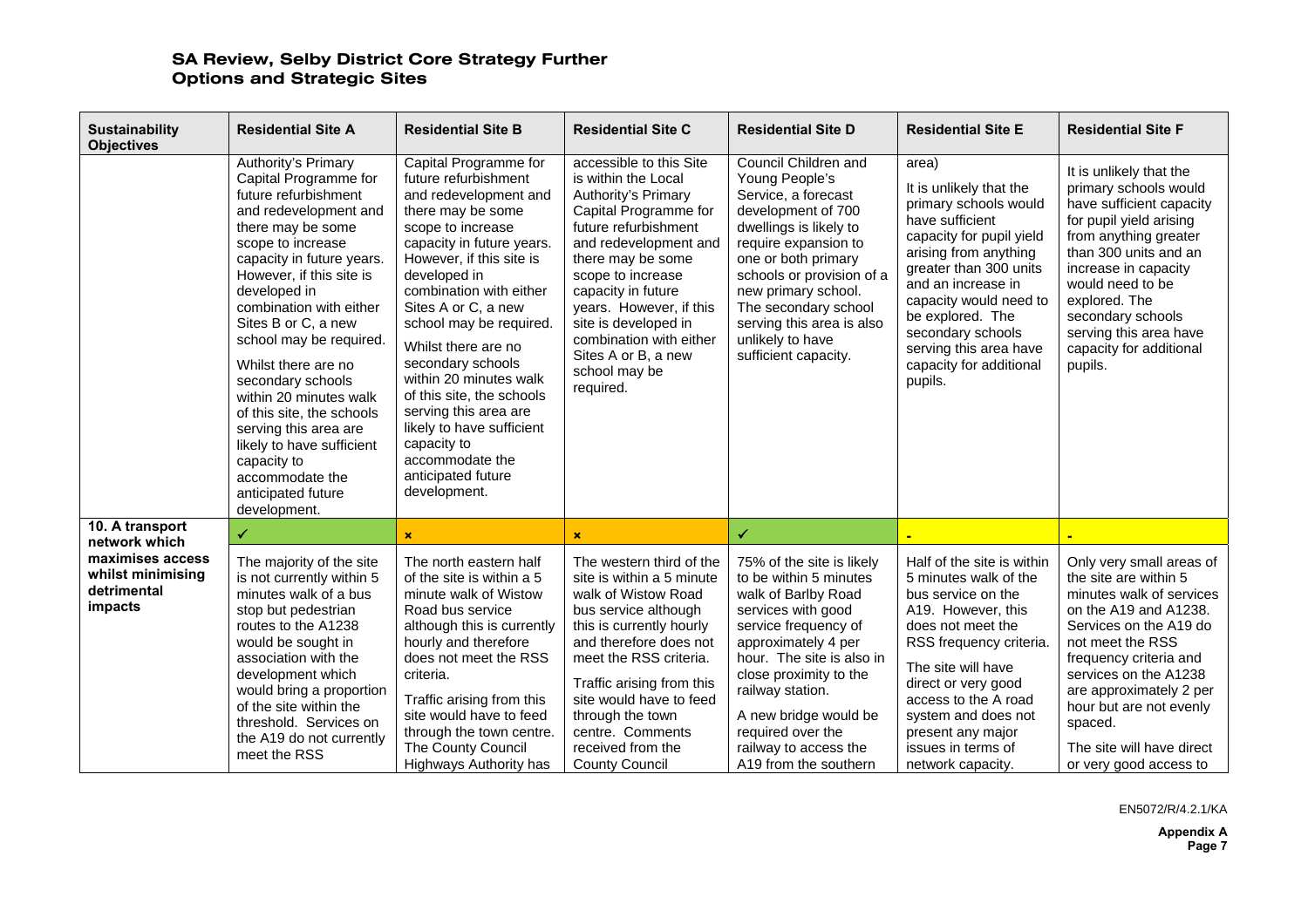| <b>Sustainability</b><br><b>Objectives</b>                                                                                                          | <b>Residential Site A</b>                                                                                                                                                                                                                                                                                                                                                                                                                      | <b>Residential Site B</b>                                                                                                                                                                                                                                                                                                                                                                                                                                                                              | <b>Residential Site C</b>                                                                                                                                                                                                                                                                                              | <b>Residential Site D</b>                                                                                                                                                                                                                                                                                                                                                                                                                                               | <b>Residential Site E</b>                                                                                                                                                                                                                                                                                                                    | <b>Residential Site F</b>                                                                                                                                                                                                                                                                                                                                                                                                                                                                                                            |
|-----------------------------------------------------------------------------------------------------------------------------------------------------|------------------------------------------------------------------------------------------------------------------------------------------------------------------------------------------------------------------------------------------------------------------------------------------------------------------------------------------------------------------------------------------------------------------------------------------------|--------------------------------------------------------------------------------------------------------------------------------------------------------------------------------------------------------------------------------------------------------------------------------------------------------------------------------------------------------------------------------------------------------------------------------------------------------------------------------------------------------|------------------------------------------------------------------------------------------------------------------------------------------------------------------------------------------------------------------------------------------------------------------------------------------------------------------------|-------------------------------------------------------------------------------------------------------------------------------------------------------------------------------------------------------------------------------------------------------------------------------------------------------------------------------------------------------------------------------------------------------------------------------------------------------------------------|----------------------------------------------------------------------------------------------------------------------------------------------------------------------------------------------------------------------------------------------------------------------------------------------------------------------------------------------|--------------------------------------------------------------------------------------------------------------------------------------------------------------------------------------------------------------------------------------------------------------------------------------------------------------------------------------------------------------------------------------------------------------------------------------------------------------------------------------------------------------------------------------|
|                                                                                                                                                     | frequency criteria of 30<br>minutes or less<br>frequency. Services on<br>the A1238 are<br>approximately 2 per<br>hour.<br>This site, if accessed<br>from the A1238, has<br>good connectivity to the<br>highway network and<br>according to the County<br>Council Highways<br>Authority does not<br>present any major<br>issues in terms of<br>network capacity.<br>However, a new access<br>involving bridging Selby<br>Dam would be required. | responded as follows:<br>This site would be<br>accessed from Wistow<br>Road which, based on<br>local knowledge, does<br>not have the capacity to<br>accommodate a<br>development of this<br>scale and due to<br>physical constraints on<br>the ground suitable<br>mitigation measures are<br>not available to alleviate<br>the additional impact on<br>the network. The<br><b>County Council would</b><br>therefore not support<br>the inclusion of this site<br>as a Strategic Housing<br>allocation. | Highways Authority are<br>the same as for Site B.                                                                                                                                                                                                                                                                      | part of the site, and<br>hence major<br>infrastructure<br>improvements would be<br>required. With the<br>construction of this<br>bridge the site does not<br>present any major<br>issues in terms of<br>network capacity. This<br>site is the subject of<br>ongoing discussions<br>with the County Council<br>and as such, issues<br>relating to access /<br>capacity have already<br>been investigated and<br>possible solutions /<br>mitigation measures<br>outlined. | However, the canal<br>bridge at the south<br>eastern corner of the<br>site is very narrow and<br>a listed building. A<br>parallel new bridge<br>could be constructed<br>as part of the<br>development.                                                                                                                                       | the A road system and<br>does not present any<br>major issues in terms of<br>network capacity.<br>However, it is noted<br>from the document that<br>access would be via<br>Foxhill Lane which is<br>not suitable for this<br>scale of development,<br>therefore, considerable<br>infrastructure<br>investment would be<br>required to facilitate the<br>delivery of this site. The<br>level crossing at the<br>north-eastern corner of<br>the site would probably<br>require automating and<br>prossibly a new link to<br>the A1238. |
| 11. A quality built<br>environment and                                                                                                              |                                                                                                                                                                                                                                                                                                                                                                                                                                                |                                                                                                                                                                                                                                                                                                                                                                                                                                                                                                        |                                                                                                                                                                                                                                                                                                                        | ✔                                                                                                                                                                                                                                                                                                                                                                                                                                                                       |                                                                                                                                                                                                                                                                                                                                              |                                                                                                                                                                                                                                                                                                                                                                                                                                                                                                                                      |
| efficient land use<br>patterns that make<br>good use of<br>previously<br>developed sites,<br>minimise travel and<br>promote balanced<br>development | The site would be a<br>greenfield urban<br>extension. The<br>Agricultural land<br>classification is Grade 2<br>which is very good<br>agricultural land.<br>The site is close to<br>Selby Town Centre and<br>associated local<br>amenities.<br>The quality of the built<br>environment is not<br>currently specified by                                                                                                                         | The site would be a<br>greenfield urban<br>extension. The<br>Agricultural land<br>classification is Grade 2<br>which is very good<br>agricultural land.<br>The site is close to<br>Selby Town Centre and<br>associated local<br>amenities.<br>The quality of the built<br>environment is not<br>currently specified by                                                                                                                                                                                 | The site would be a<br>greenfield urban<br>extension. The<br>Agricultural land<br>classification is Grade<br>1 which is excellent<br>agricultural land.<br>The site is close to<br>Selby Town Centre and<br>associated local<br>amenities.<br>The quality of the built<br>environment is not<br>currently specified by | The site would be an<br>urban extension but is<br>currently partially<br>occupied by Olympia<br>Park (an industrial<br>estate) with some<br>disused buildings<br>together with public<br>open space and<br>allotments. As the site<br>has been previously<br>used, a beneficial effect<br>is shown. The site is<br>not classified as<br>agricultural land.                                                                                                              | The site would be a<br>greenfield urban<br>extension and is in the<br>currently designated<br>Strategic Countryside<br>Gap where<br>developments are not<br>generally permitted by<br>the current Selby Local<br>Plan Policies if the<br>effect on the open<br>character of the<br>countryside or the gap<br>between settlements<br>would be | The site would be a<br>greenfield urban<br>extension and is in the<br>currently designated<br>Strategic Countryside<br>Gap.<br>The Agricultural land<br>classification is Grade 2<br>which is very good<br>agricultural land.<br>The quality of the built<br>environment is not<br>currently specified by<br>the allocation but would                                                                                                                                                                                                |

EN5072/R/4.2.1/KA

**Appendix A Page 8**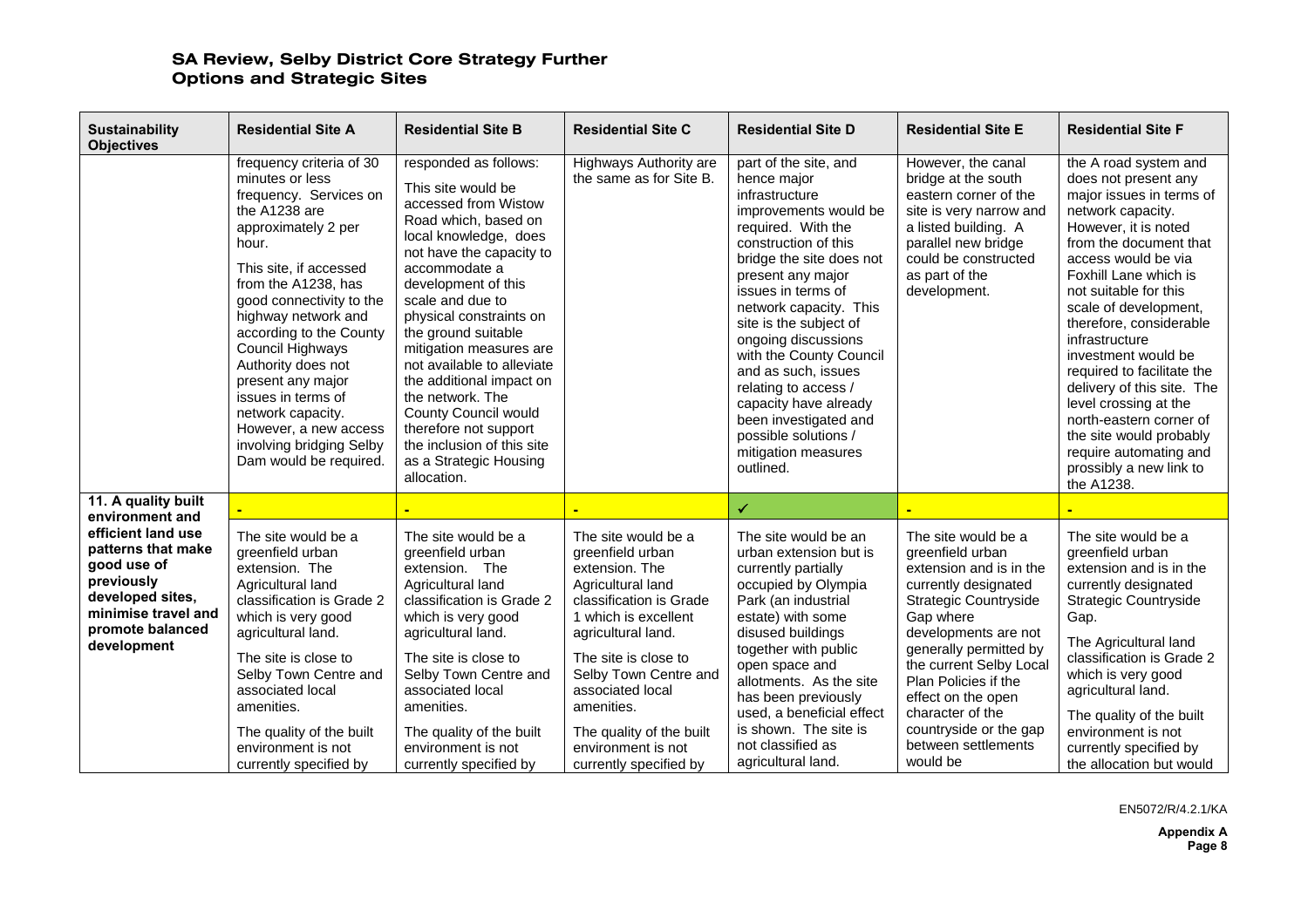| <b>Sustainability</b><br><b>Objectives</b>                                                                                                                                                                                                                                              | <b>Residential Site A</b>                                                                                                                                                                                                                                                                                                                                                                                                                                                                                                                    | <b>Residential Site B</b>                                                                                                                                                                                                                                                   | <b>Residential Site C</b>                                                                                                                                                  | <b>Residential Site D</b>                                                                                                                                                                                                                                                                                                                                                                                                                                                                                                                                                                                   | <b>Residential Site E</b>                                                                                                                                                                                                                                                                                                                                                                                                                                                                                                                                                   | <b>Residential Site F</b>                                                                                                                                                                                                                                                                                                                                                                                                                                                                                                                                                                    |
|-----------------------------------------------------------------------------------------------------------------------------------------------------------------------------------------------------------------------------------------------------------------------------------------|----------------------------------------------------------------------------------------------------------------------------------------------------------------------------------------------------------------------------------------------------------------------------------------------------------------------------------------------------------------------------------------------------------------------------------------------------------------------------------------------------------------------------------------------|-----------------------------------------------------------------------------------------------------------------------------------------------------------------------------------------------------------------------------------------------------------------------------|----------------------------------------------------------------------------------------------------------------------------------------------------------------------------|-------------------------------------------------------------------------------------------------------------------------------------------------------------------------------------------------------------------------------------------------------------------------------------------------------------------------------------------------------------------------------------------------------------------------------------------------------------------------------------------------------------------------------------------------------------------------------------------------------------|-----------------------------------------------------------------------------------------------------------------------------------------------------------------------------------------------------------------------------------------------------------------------------------------------------------------------------------------------------------------------------------------------------------------------------------------------------------------------------------------------------------------------------------------------------------------------------|----------------------------------------------------------------------------------------------------------------------------------------------------------------------------------------------------------------------------------------------------------------------------------------------------------------------------------------------------------------------------------------------------------------------------------------------------------------------------------------------------------------------------------------------------------------------------------------------|
|                                                                                                                                                                                                                                                                                         | the allocation but would<br>be covered by other<br>Council policies.                                                                                                                                                                                                                                                                                                                                                                                                                                                                         | the allocation but would<br>be covered by other<br>Council policies.                                                                                                                                                                                                        | the allocation but would<br>be covered by other<br>Council policies.                                                                                                       | The quality of the built<br>environment is not<br>currently specified by<br>the allocation but would<br>be covered by other<br>Council policies.                                                                                                                                                                                                                                                                                                                                                                                                                                                            | compromised.<br>The Agricultural land<br>classification is Grade<br>2 which is very good<br>agricultural land.<br>The quality of the built<br>environment is not<br>currently specified by<br>the allocation but<br>would be covered by<br>other Council policies.                                                                                                                                                                                                                                                                                                          | be covered by other<br>Council policies.                                                                                                                                                                                                                                                                                                                                                                                                                                                                                                                                                     |
| 12. Preserve.<br>enhance and                                                                                                                                                                                                                                                            | 2                                                                                                                                                                                                                                                                                                                                                                                                                                                                                                                                            | 2                                                                                                                                                                                                                                                                           |                                                                                                                                                                            | 2                                                                                                                                                                                                                                                                                                                                                                                                                                                                                                                                                                                                           | 2/x                                                                                                                                                                                                                                                                                                                                                                                                                                                                                                                                                                         | 2/x                                                                                                                                                                                                                                                                                                                                                                                                                                                                                                                                                                                          |
| manage the<br>character and<br>appearance of<br>archaeological<br>sites, historic<br>buildings,<br><b>Conservation</b><br>Areas, historic<br>parks and gardens,<br>battlefields and<br>other architectural<br>and historically<br>important features<br>and areas and their<br>settings | The site abuts the<br>north-western edge of<br>the Leeds Road<br>Conservation Area and<br>is located immediately<br>to the south of a group<br>of listed buildings at<br>Hempbridge Farm. This<br>would need to be taken<br>into account in any new<br>development. Long<br>distance views of Selby<br>Abbey and St James<br>Church would need to<br>be considered and<br>taken advantage of.<br>The site does not<br>contain or lie adjacent<br>to Ancient Monuments,<br>known archaeological<br>sites, or registered<br>parks and gardens. | A group of buildings at<br>Hempbridge Farm at the<br>southwestern end of the<br>Site are listed.<br>The site is not located<br>within or adjacent to any<br>Conservation Areas.<br>Ancient Monuments,<br>known archaeological<br>sites, or registered<br>parks and gardens. | The site is not located<br>within or adjacent to<br>any conservation<br>areas, Ancient<br>Monuments, known<br>archaeological sites, or<br>registered parks and<br>gardens. | The riverside area, at<br>the south-western end<br>of this site lies within the<br>Selby Conservation<br>Area. This will need to<br>be taken into account in<br>any new development.<br>Site D provides views<br>across to Selby Abbey<br>and St James Church<br>spire. It is not thought<br>that development of the<br>site would interfere with<br>views of the Abbey from<br>any other important<br>location, but the design<br>of any development<br>should attempt to take<br>advantage of the views<br>from within the site.<br>The site does not<br>contain or lie adjacent to<br>Ancient Monuments, | The western third of<br>the site lies within the<br><b>Brayton Church</b><br>Conservation area.<br>Brayton Church is a<br>Grade 1 listed building<br>and Brayton Rectory is<br>also listed.<br>Development within<br>the Brayton Church<br><b>Conservation Area</b><br>may affect views of the<br>church. The Canal<br>Bridge at the south<br>eastern corner of the<br>Site is also listed. This<br>will need to be taken<br>into account in any<br>new development.<br>Due to the amount of<br>the Site lying within the<br>conservation area, and<br>the proximity of the | The south eastern<br>corner of the site is<br>within the Brayton<br><b>Church Conservation</b><br>Area. Brayton Church is<br>a Grade 1 listed building<br>and Brayton Rectory is<br>also listed.<br>Development within the<br><b>Brayton Church</b><br>Conservation Area may<br>affect views of the<br>church. This will need to<br>be taken into account in<br>any new development.<br>Due to some of the Site<br>lying within the<br>conservation area, and<br>the proximity of the<br>Grade 1 listed church,<br>the potential for<br>negative impacts exists<br>if suitable mitigation is |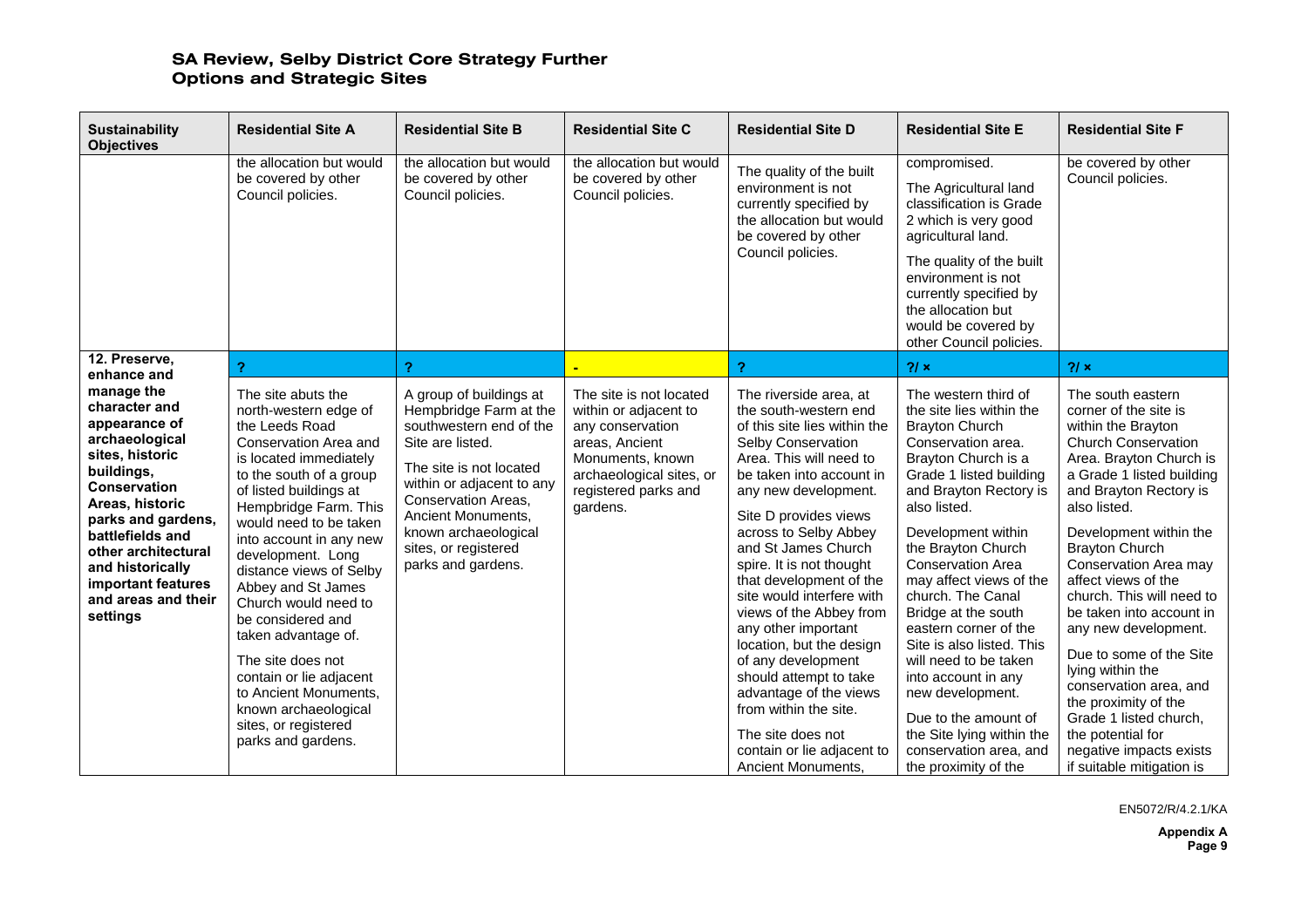| <b>Sustainability</b><br><b>Objectives</b>                                 | <b>Residential Site A</b>                                                                                                                                                                                         | <b>Residential Site B</b>                                                                                                                         | <b>Residential Site C</b>                                                                                                                         | <b>Residential Site D</b>                                                                                                                                                                                                                                                                                                   | <b>Residential Site E</b>                                                                                                                                                                                                                                     | <b>Residential Site F</b>                                                                                                                           |
|----------------------------------------------------------------------------|-------------------------------------------------------------------------------------------------------------------------------------------------------------------------------------------------------------------|---------------------------------------------------------------------------------------------------------------------------------------------------|---------------------------------------------------------------------------------------------------------------------------------------------------|-----------------------------------------------------------------------------------------------------------------------------------------------------------------------------------------------------------------------------------------------------------------------------------------------------------------------------|---------------------------------------------------------------------------------------------------------------------------------------------------------------------------------------------------------------------------------------------------------------|-----------------------------------------------------------------------------------------------------------------------------------------------------|
|                                                                            |                                                                                                                                                                                                                   |                                                                                                                                                   |                                                                                                                                                   | known archaeological<br>sites, or registered parks<br>and gardens.                                                                                                                                                                                                                                                          | Grade 1 listed church,<br>the potential for<br>negative impacts<br>exists if suitable<br>mitigation is not<br>included.<br>The site does not<br>contain or lie adjacent<br>to Ancient Monuments.<br>archaeological sites,<br>registered parks and<br>gardens. | not included.<br>The site does not<br>contain or lie adjacent to<br>Ancient Monuments.<br>archaeological sites,<br>registered parks and<br>gardens. |
| 13. A bio-diverse<br>and attractive                                        |                                                                                                                                                                                                                   |                                                                                                                                                   |                                                                                                                                                   |                                                                                                                                                                                                                                                                                                                             |                                                                                                                                                                                                                                                               |                                                                                                                                                     |
| natural<br>environment                                                     | There are no known geological sites, sites of nature conservation interest or protected species habitats present on the site. At this stage, requirements for<br>ecological enhancements have not been specified. |                                                                                                                                                   |                                                                                                                                                   |                                                                                                                                                                                                                                                                                                                             |                                                                                                                                                                                                                                                               |                                                                                                                                                     |
| 14. Minimal<br>pollution levels                                            |                                                                                                                                                                                                                   |                                                                                                                                                   |                                                                                                                                                   | ✔                                                                                                                                                                                                                                                                                                                           |                                                                                                                                                                                                                                                               |                                                                                                                                                     |
|                                                                            | The site is greenfield<br>and is not anticipated to<br>be contaminated.<br>The site is not in an Air<br><b>Quality Management</b><br>Area (AQMA).                                                                 | The site is greenfield<br>and is not anticipated to<br>be contaminated.<br>The site is not in an Air<br><b>Quality Management</b><br>Area (AQMA). | The site is greenfield<br>and is not anticipated<br>to be contaminated.<br>The site is not in an Air<br><b>Quality Management</b><br>Area (AQMA). | Due to the use of the<br>site as an industrial<br>estate, there is potential<br>for contamination. This<br>would need to be<br>investigated and<br>potentially remediated<br>resulting in a beneficial<br>effect.<br>The site is not in an Air<br><b>Quality Management</b><br>Area (AQMA).                                 | The site is greenfield<br>and is not anticipated<br>to be contaminated.<br>The site is not in an Air<br><b>Quality Management</b><br>Area (AQMA).                                                                                                             | The site is greenfield<br>and is not anticipated to<br>be contaminated.<br>The site is not in an Air<br><b>Quality Management</b><br>Area (AQMA).   |
| 15. Reduce<br>greenhouse gas                                               | $\mathbf{x}$                                                                                                                                                                                                      | $\mathbf x$                                                                                                                                       | $\mathbf x$                                                                                                                                       | $\mathbf x$                                                                                                                                                                                                                                                                                                                 | $\mathbf x$                                                                                                                                                                                                                                                   | ×                                                                                                                                                   |
| emissions and a<br>managed response<br>to the effects of<br>climate change |                                                                                                                                                                                                                   |                                                                                                                                                   |                                                                                                                                                   | Allocation of any site for new residential uses is likely to result in increased greenhouse gas emissions from transport, construction and operation of the<br>development. Minimising these emissions would be controlled by other Council policies relating to energy efficient design and renewable energy requirements. |                                                                                                                                                                                                                                                               |                                                                                                                                                     |

EN5072/R/4.2.1/KA

**Appendix A Page 10**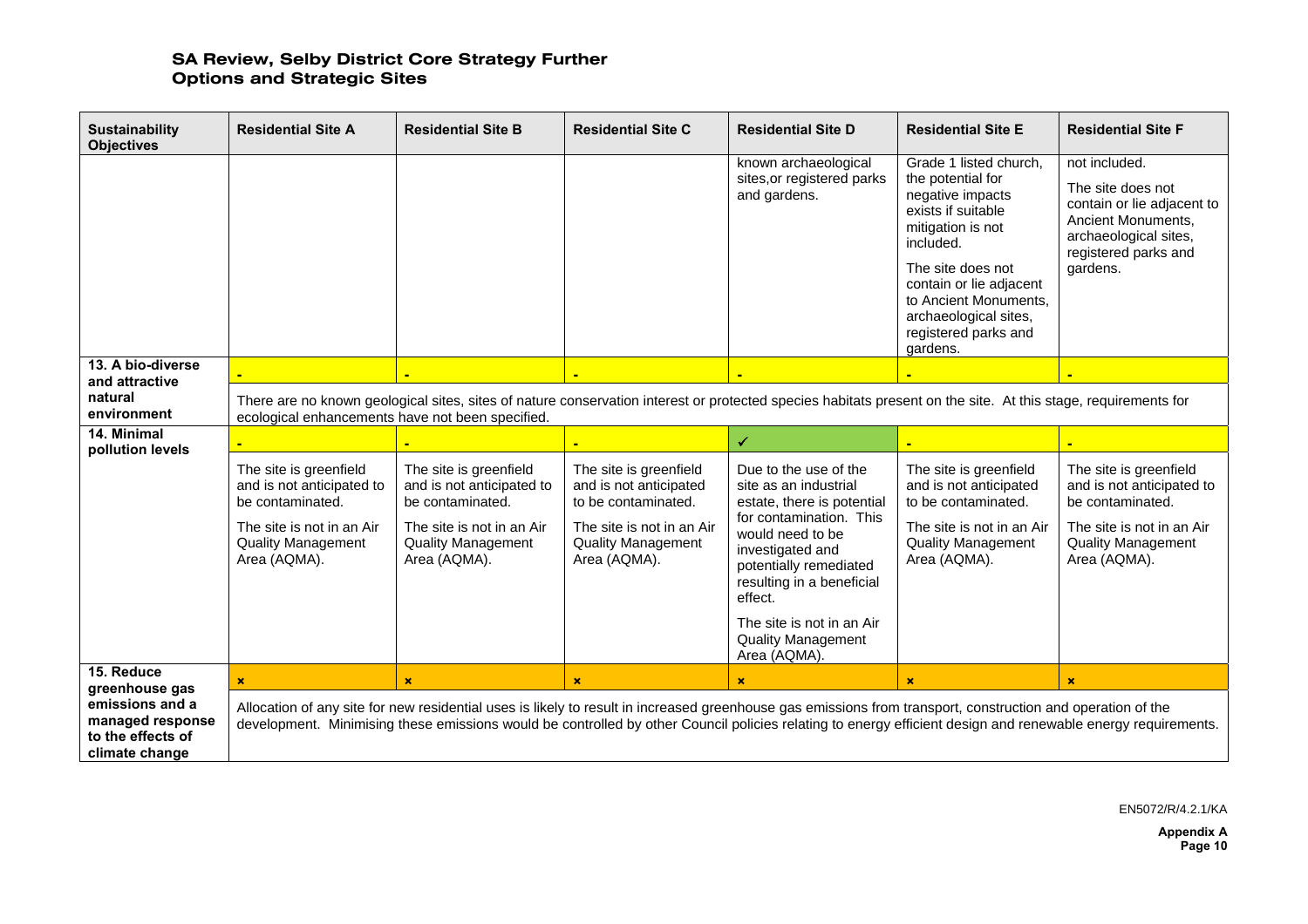| <b>Sustainability</b><br><b>Objectives</b>                                                                                                                                                                                                                                                                                                                     | <b>Residential Site A</b>                                                                                                                                                                                                                                            | <b>Residential Site B</b>                                                                                                               | <b>Residential Site C</b>                                                                                       | <b>Residential Site D</b>                                                                                                  | <b>Residential Site E</b>                                                         | <b>Residential Site F</b>                                  |
|----------------------------------------------------------------------------------------------------------------------------------------------------------------------------------------------------------------------------------------------------------------------------------------------------------------------------------------------------------------|----------------------------------------------------------------------------------------------------------------------------------------------------------------------------------------------------------------------------------------------------------------------|-----------------------------------------------------------------------------------------------------------------------------------------|-----------------------------------------------------------------------------------------------------------------|----------------------------------------------------------------------------------------------------------------------------|-----------------------------------------------------------------------------------|------------------------------------------------------------|
| 16. Reduce the risk<br>of flooding to<br>people and<br>property                                                                                                                                                                                                                                                                                                | $\mathbf{X}$<br>The site lies partly<br>within flood zone 2 and<br>3a and therefore has a<br>high risk of flooding.<br>Bridging of the Selby<br>Dam would be required<br>to access this site. The<br>effect on flood risk<br>would therefore need to<br>be assessed. | XX<br>The site lies partly<br>within flood zone $3b -$<br>the functional flood plain<br>where development is<br>not normally permitted. | $\mathbf{X}$<br>The site lies entirely<br>within Flood Zone 3a<br>and therefore has a<br>high risk of flooding. | $\mathbf{X} \mathbf{X}$<br>The site lies entirely<br>within Flood Zone 3a<br>and therefore has a high<br>risk of flooding. | $\mathbf x$<br>The north eastern part<br>of the site lies within<br>Flood Zone 2. | ×<br>The majority of the site<br>lies within Flood Zone 2. |
| 17. Prudent and<br>$\mathbf x$<br>$\pmb{\times}$<br>$\mathbf x$<br>×<br>efficient use of<br><b>resources</b><br>Any new development is likely to result in increased use of resources and waste generation. However, requiring and/or encouraging resource efficiency and<br>waste management would be controlled by other Core Strategy and Council policies. |                                                                                                                                                                                                                                                                      |                                                                                                                                         |                                                                                                                 |                                                                                                                            |                                                                                   |                                                            |

EN5072/R/4.2.1/KA

**Appendix A Page 11**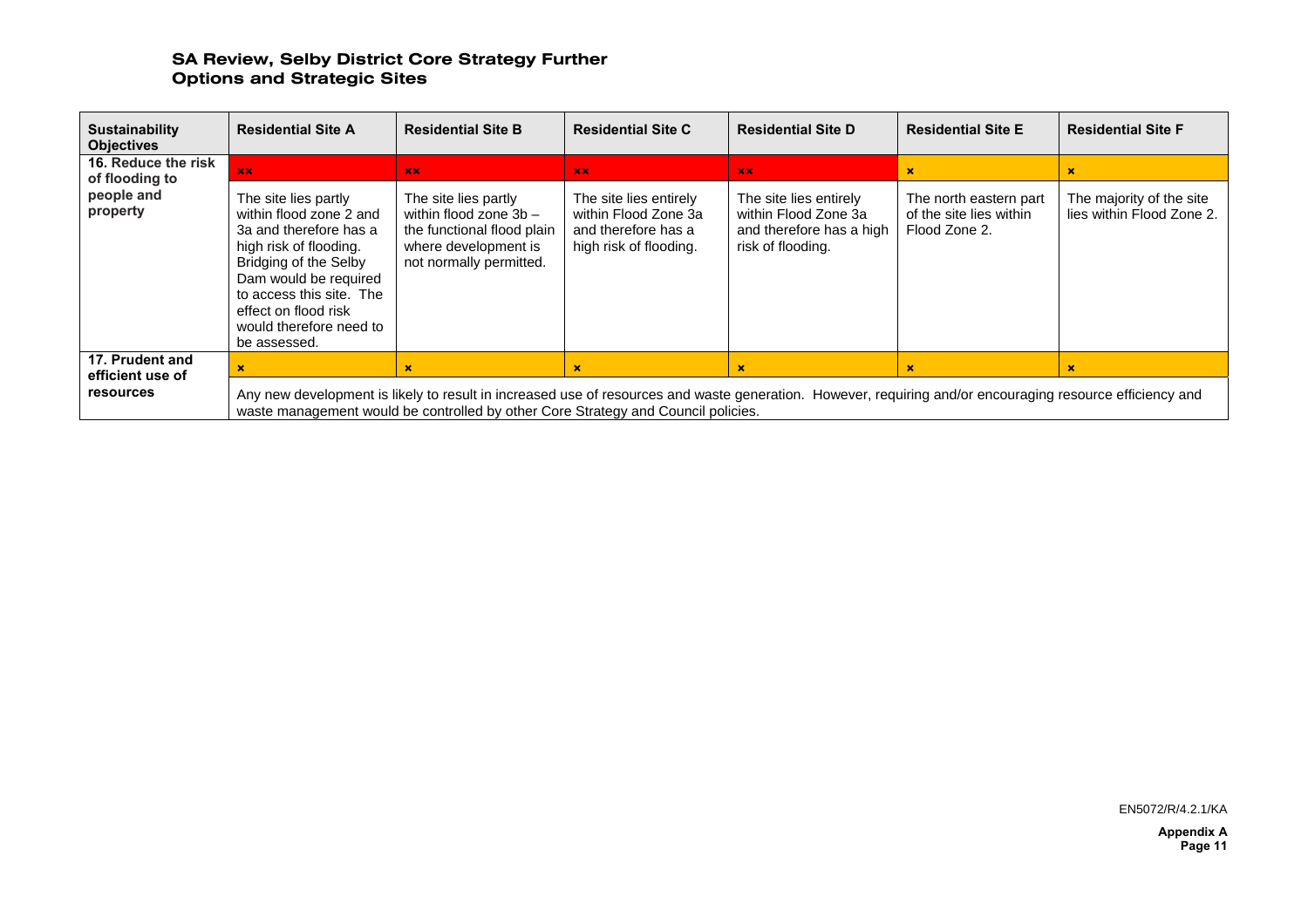# **APPENDIX B – APPRAISAL OF STRATEGIC EMPLOYMENT SITE OPTIONS**

| <b>Abbreviation/Symbol</b> | <b>Description</b>  |
|----------------------------|---------------------|
|                            | Magnitude of Effect |
| $\checkmark\checkmark$     | Very sustainable    |
|                            | Sustainable         |
|                            | <b>Neutral</b>      |
|                            | Uncertain           |
| $\mathbf x$                | Unsustainable       |
| x x                        | Very unsustainable  |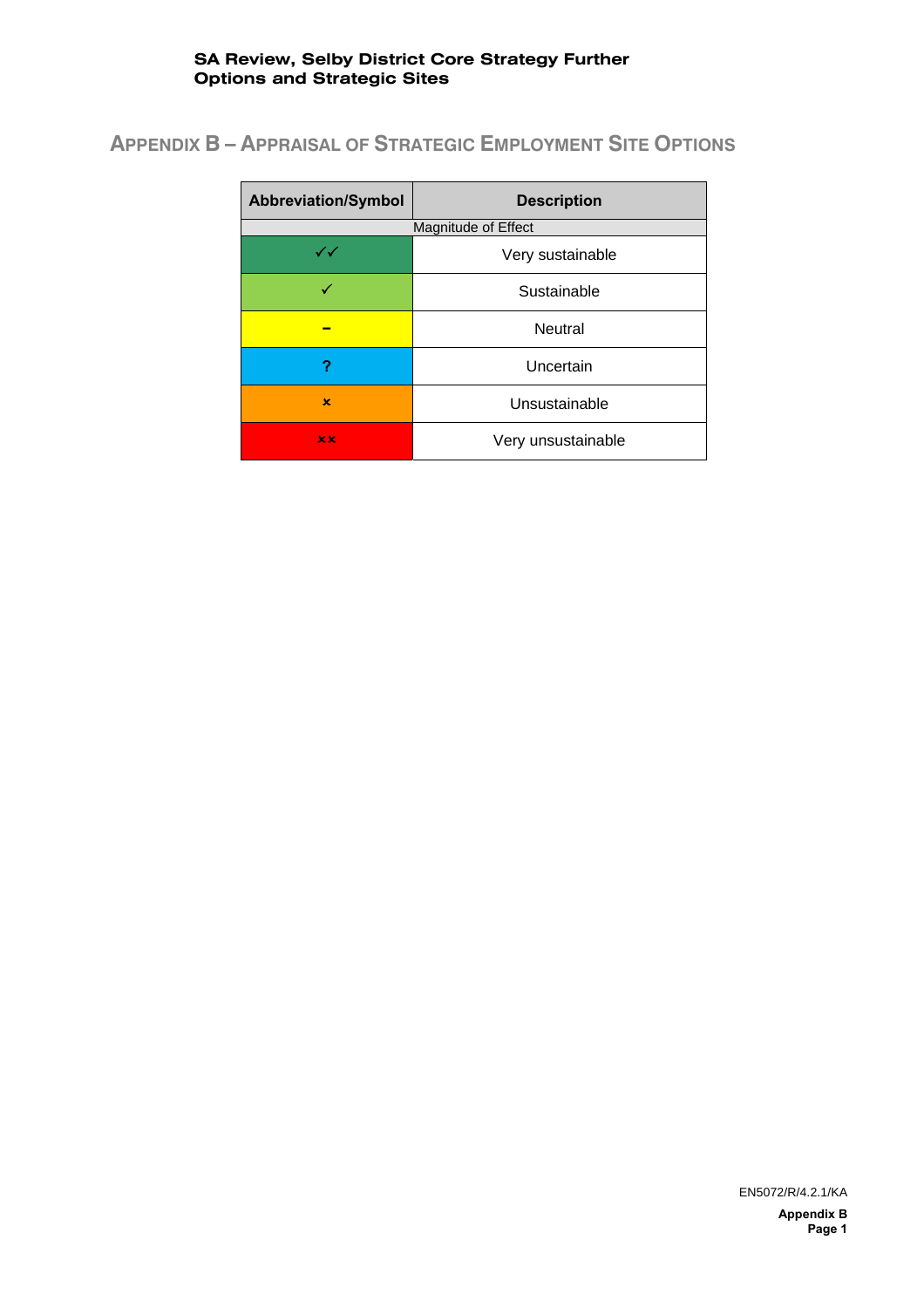| <b>Sustainability Objectives</b>                  | <b>Employment Site G (Olympia)</b>                                                                                                                                                                                                                                                                                                                                                                                                                                                                                     | <b>Employment Site H (Burn)</b>                                                                                                                                                                                                                                                                                                                                                                                                                                                                                                                                                                                                                                                               |
|---------------------------------------------------|------------------------------------------------------------------------------------------------------------------------------------------------------------------------------------------------------------------------------------------------------------------------------------------------------------------------------------------------------------------------------------------------------------------------------------------------------------------------------------------------------------------------|-----------------------------------------------------------------------------------------------------------------------------------------------------------------------------------------------------------------------------------------------------------------------------------------------------------------------------------------------------------------------------------------------------------------------------------------------------------------------------------------------------------------------------------------------------------------------------------------------------------------------------------------------------------------------------------------------|
| 1. Good quality employment opportunities          |                                                                                                                                                                                                                                                                                                                                                                                                                                                                                                                        |                                                                                                                                                                                                                                                                                                                                                                                                                                                                                                                                                                                                                                                                                               |
| available to all                                  | Allocation of this site would result in the creation of up to 81ha of<br>employment land and therefore potential for significant new<br>employment development.                                                                                                                                                                                                                                                                                                                                                        | Allocation of this site would result in the creation of up to 195 ha<br>of employment land and therefore potential for significant new<br>employment development.                                                                                                                                                                                                                                                                                                                                                                                                                                                                                                                             |
|                                                   | The site is within the Barlby Ward and Lower Super Output Area<br>(LSOA) E01027878 which is just within the top 50% most<br>deprived in terms of overall Indices of Multiple Deprivation (IMD).<br>The rank of income and employment are around the 40% most<br>deprived. The site is therefore within a more deprived LSOA<br>than Employment Site H. However, it is less accessible by<br>public transport travel than Site H because of the difficulties of<br>accessing current public transport services on foot. | The site is within the Hambleton Ward and LSOA E01027895<br>and is relatively highly ranked in the overall Indices of Multiple<br>Deprivation (in the top 30% least deprived). The rank of income<br>is within the top quintile (ie least deprived) whilst the rank of<br>employment score is within the 40% least deprived. The site is<br>therefore within a less deprived LSOA than employment site G.<br>However, the site is accessible within 40minutes public transport<br>travel time to a greater proportion of the Selby population<br>(approximately 26,000) than Site G. However, the current bus<br>service is only once per hour and would probably need to be<br>supplemented. |
| 2. Conditions which enable business               | ✔                                                                                                                                                                                                                                                                                                                                                                                                                                                                                                                      | $\checkmark$                                                                                                                                                                                                                                                                                                                                                                                                                                                                                                                                                                                                                                                                                  |
| success, economic growth and investment           |                                                                                                                                                                                                                                                                                                                                                                                                                                                                                                                        |                                                                                                                                                                                                                                                                                                                                                                                                                                                                                                                                                                                                                                                                                               |
|                                                   | The allocation would increase the amount of employment land in<br>the District by up to 81ha which would enable business growth<br>and investment.                                                                                                                                                                                                                                                                                                                                                                     | The allocation would increase the amount of employment land in<br>the District by up to 195ha which would enable business growth<br>and investment.                                                                                                                                                                                                                                                                                                                                                                                                                                                                                                                                           |
| 3. Education and training opportunities to        |                                                                                                                                                                                                                                                                                                                                                                                                                                                                                                                        |                                                                                                                                                                                                                                                                                                                                                                                                                                                                                                                                                                                                                                                                                               |
| build skills and capacities                       | The IMD rank of education, skills and training is poor, falling<br>within the 25% most deprived overall. Whilst allocation of the<br>site for employment uses is likely to result in some on-the-job<br>training and potentially encourage life-long learning, the<br>allocation itself cannot influence this and therefore a neutral<br>score is given.                                                                                                                                                               | The rank of education falls within the 42% least deprived. Whilst<br>allocation of the site for employment uses is likely to result in<br>some on-the-job training and potentially encourage life-long<br>learning, the the allocation itself cannot influence this and<br>therefore a neutral score is given.                                                                                                                                                                                                                                                                                                                                                                                |
| 4. Conditions and services to engender            |                                                                                                                                                                                                                                                                                                                                                                                                                                                                                                                        |                                                                                                                                                                                                                                                                                                                                                                                                                                                                                                                                                                                                                                                                                               |
| good health                                       | Employment generation should enhance the overall feeling of wellbeing, however, allocation of employment sites cannot influence<br>the quality or accessibility of health services and therefore the overall effect is expected to be neutral.                                                                                                                                                                                                                                                                         |                                                                                                                                                                                                                                                                                                                                                                                                                                                                                                                                                                                                                                                                                               |
| 5. Safety and security for people and<br>property |                                                                                                                                                                                                                                                                                                                                                                                                                                                                                                                        |                                                                                                                                                                                                                                                                                                                                                                                                                                                                                                                                                                                                                                                                                               |
|                                                   | The provision of greater employment opportunities should have<br>knock-on effects in improving issues associated with deprivation<br>such as crime. The IMD rank of crime and disorder for the LSOA                                                                                                                                                                                                                                                                                                                    | The provision of greater employment opportunities should have<br>knock-on effects in improving issues associated with deprivation<br>such as crime. The IMD rank of crime and disorder for the LSOA                                                                                                                                                                                                                                                                                                                                                                                                                                                                                           |

EN5072/R/4.2.1/KA

**Appendix B Page 2**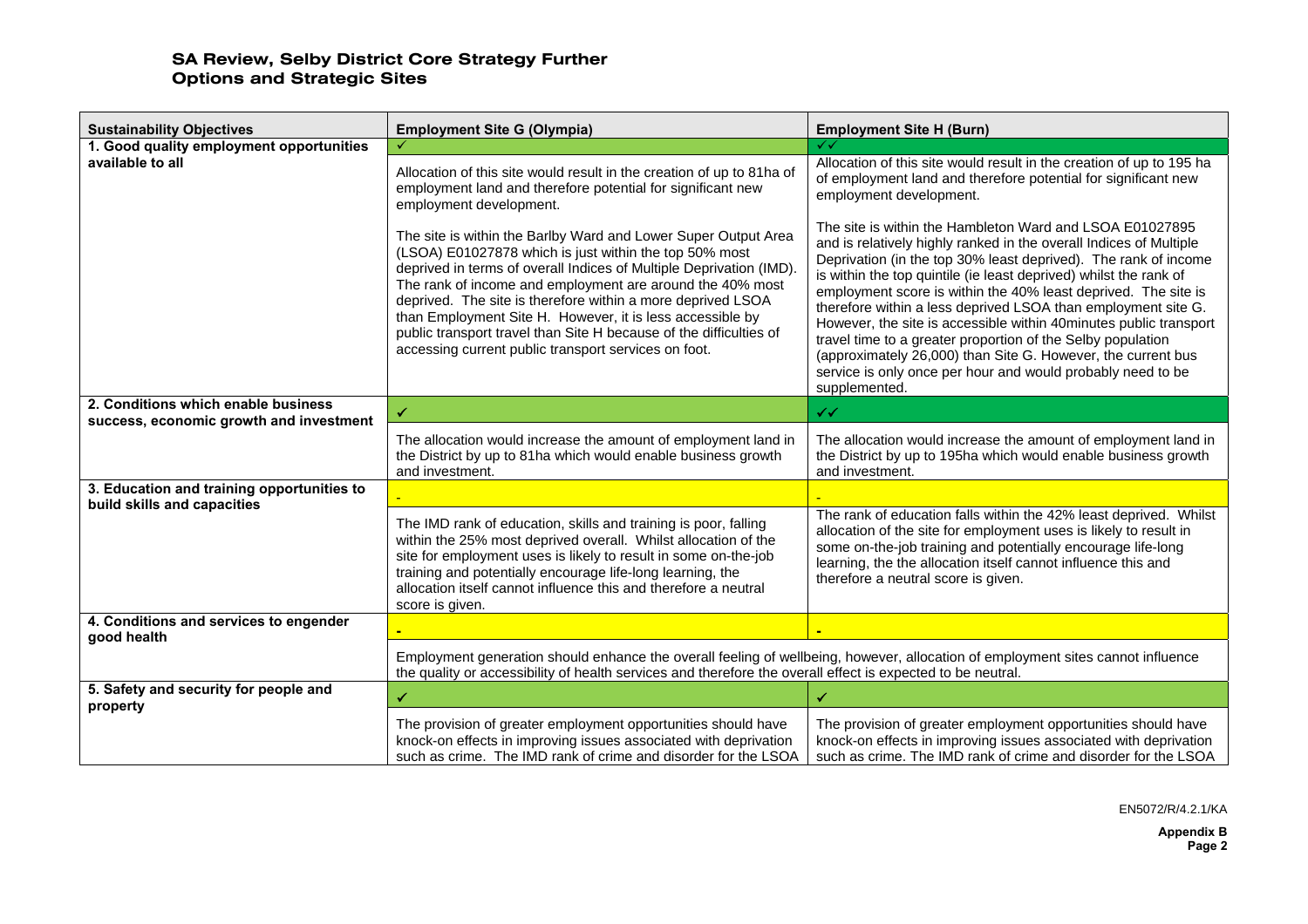| <b>Sustainability Objectives</b>                                                | <b>Employment Site G (Olympia)</b>                                                                                                                                                                                                                                                                                                   | <b>Employment Site H (Burn)</b>                                                                                                                                                                                                                                                                                                                                              |
|---------------------------------------------------------------------------------|--------------------------------------------------------------------------------------------------------------------------------------------------------------------------------------------------------------------------------------------------------------------------------------------------------------------------------------|------------------------------------------------------------------------------------------------------------------------------------------------------------------------------------------------------------------------------------------------------------------------------------------------------------------------------------------------------------------------------|
|                                                                                 | within which the site is located is within the 50% most deprived.<br>However, employees may be drawn from other more deprived<br>areas.                                                                                                                                                                                              | within which the site is located is within the 30% least deprived.<br>However, employees may be drawn from other more deprived<br>areas.                                                                                                                                                                                                                                     |
| 6. Vibrant communities to participate in<br>decision-making                     | ✓                                                                                                                                                                                                                                                                                                                                    |                                                                                                                                                                                                                                                                                                                                                                              |
|                                                                                 | The exact nature of uses on the site is currently unknown and<br>may include community facilities/conference facilities.<br>Generation of employment should increase the vibrancy of the<br>local communities and improve social and community capital and<br>confidence.                                                            | The exact nature of uses on the site is currently unknown and<br>may include community facilities/conference facilities.<br>Generation of employment should increase the vibrancy of the<br>local communities but given that the site is already currently<br>used by a gliding club which is likely to contribute to community<br>vibrancy, a neutral score has been given. |
| 7. Culture, leisure and recreation activities<br>available to all               |                                                                                                                                                                                                                                                                                                                                      | $-Ix$                                                                                                                                                                                                                                                                                                                                                                        |
|                                                                                 | The exact nature of the uses that will be developed on the site is<br>currently unknown but may include some additional public open<br>space or extension to the existing footpath/cycleway along the<br>southern boundary adjacent to the river. However, as the site<br>uses are currently unknown a neutral score has been given. | There are no rights of way within this site but development of the<br>site for employment uses is likely to result in loss of space for the<br>existing gliding club present on the site. However, due to the<br>size of the site it is anticipated that some recreational space<br>could be provided.                                                                       |
| 8. Quality housing available to everyone                                        |                                                                                                                                                                                                                                                                                                                                      |                                                                                                                                                                                                                                                                                                                                                                              |
|                                                                                 | Not applicable for the assessment of employment sites.                                                                                                                                                                                                                                                                               |                                                                                                                                                                                                                                                                                                                                                                              |
| 9. Local needs met locally                                                      | ✔                                                                                                                                                                                                                                                                                                                                    | ✔                                                                                                                                                                                                                                                                                                                                                                            |
|                                                                                 | Creation of employment opportunities near to Selby Town Centre<br>should help create regional supply chains for goods and services<br>and make employment uses accessible to a large part of the<br>District's population.                                                                                                           | Creation of employment opportunities near to Selby Town Centre<br>should help create regional supply chains for goods and services<br>and make employment uses accessible to a large part of the<br>District's population.                                                                                                                                                   |
| 10. A transport network which maximises<br>access whilst minimising detrimental | $\checkmark$                                                                                                                                                                                                                                                                                                                         | ✔                                                                                                                                                                                                                                                                                                                                                                            |
| impacts                                                                         | The site is located immediately adjacent to Selby Town Centre<br>and the 2001 Census Working Age Population within 40minutes<br>public transport travel time of this site in the weekday morning<br>peak is 19,911.                                                                                                                  | This site is slightly removed from Selby Town Centre although<br>the 2001 Census Working Age Population within 40minutes<br>public transport travel time of this site in the weekday morning<br>peak is greater than for employment site G at 26,402.                                                                                                                        |
|                                                                                 | Part of the site north of the railway is within 5 minutes walk of the<br>Barlby Road Bus Services (4 per hour). The remainder of the<br>site is not currently served by public transport. The railway<br>station is within a reasonable distance of the site.                                                                        | However, only a very small part of the site is currently within 5<br>minutes walk of services on the A19 and the current bus service<br>is only once per hour and would probably need to be<br>supplemented Construction of the Burn By-pass would bring                                                                                                                     |

EN5072/R/4.2.1/KA

**Appendix B Page 3**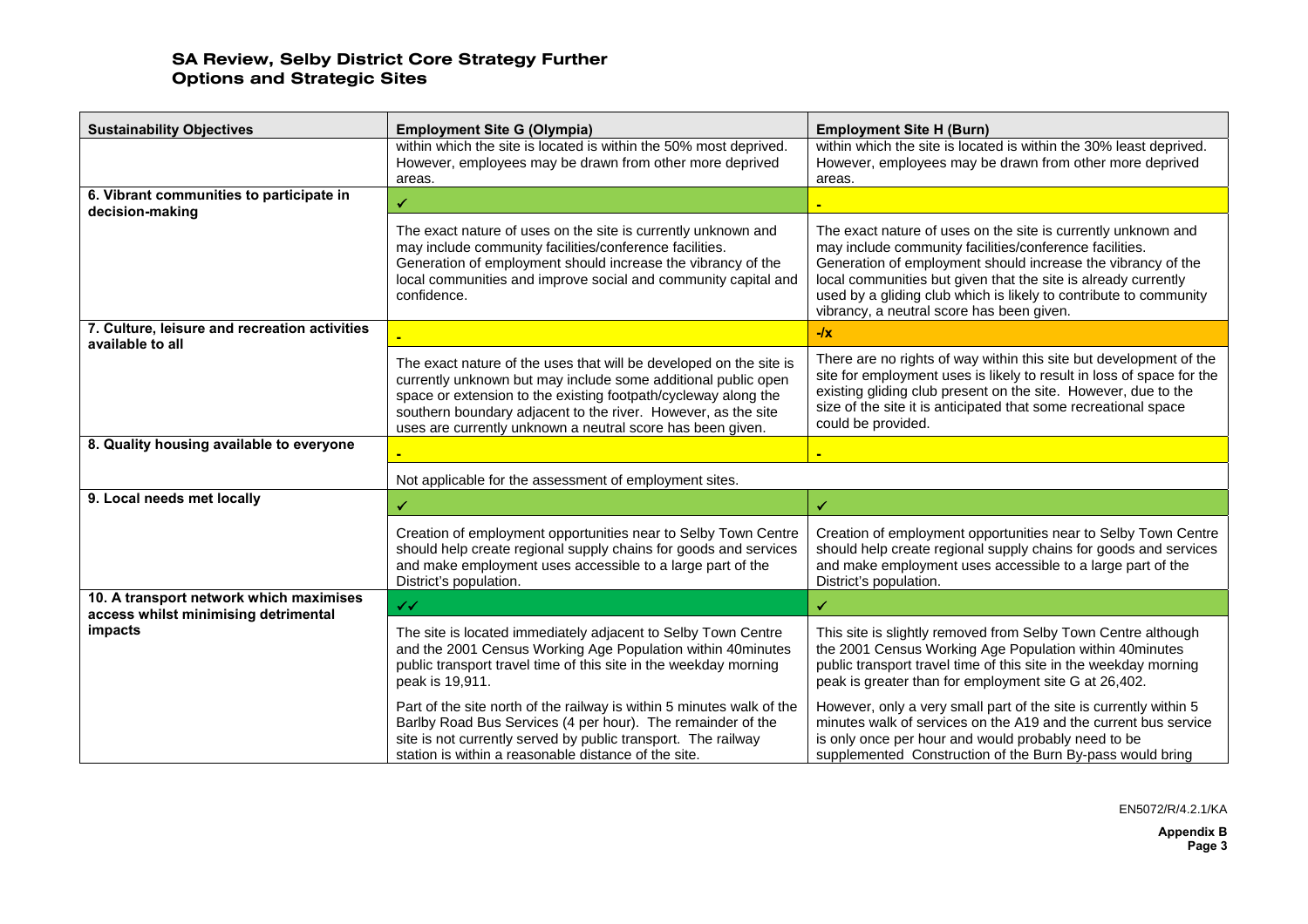| <b>Sustainability Objectives</b>                                                                                                                                                                                   | <b>Employment Site G (Olympia)</b>                                                                                                                                                                                                                                                                                                                                                  | <b>Employment Site H (Burn)</b>                                                                                                                                                                                                                                                                                                                                                                                                                                                                     |  |
|--------------------------------------------------------------------------------------------------------------------------------------------------------------------------------------------------------------------|-------------------------------------------------------------------------------------------------------------------------------------------------------------------------------------------------------------------------------------------------------------------------------------------------------------------------------------------------------------------------------------|-----------------------------------------------------------------------------------------------------------------------------------------------------------------------------------------------------------------------------------------------------------------------------------------------------------------------------------------------------------------------------------------------------------------------------------------------------------------------------------------------------|--|
|                                                                                                                                                                                                                    | A pedestrian and cycle route runs along the southern boundary<br>of the site along the river.                                                                                                                                                                                                                                                                                       | services closer to the site but a new service would be needed to<br>provide adequate access to the complete site.                                                                                                                                                                                                                                                                                                                                                                                   |  |
| 11. A quality built environment and efficient                                                                                                                                                                      |                                                                                                                                                                                                                                                                                                                                                                                     | $\overline{\mathbf{r}}$                                                                                                                                                                                                                                                                                                                                                                                                                                                                             |  |
| land use patterns that make good use of<br>previously developed sites, minimise travel<br>and promote balanced development                                                                                         | The site is a greenfield urban extension and part of the site is<br>classified as Grade 2 Agricultural land which is very good<br>agricultural land.<br>Design requirements have not been specified at this stage but<br>would be in accordance with the requirements of other Core<br>Strategy Policies which should ensure that the development is<br>appropriate to the setting. | The site has been used as an airfield previously and retains<br>some runways which are used by a gliding club. The remainder<br>of the site is in agricultural use. The Agricultural land<br>classification is Grade 2 which is very good agricultural land.<br>Whilst the site is classified as brownfield land, development of<br>this site would result in loss of some openness in this area<br>although it is not within the Greenbelt or the locally designated<br>Strategic Countryside Gap. |  |
|                                                                                                                                                                                                                    |                                                                                                                                                                                                                                                                                                                                                                                     | Design requirements have not been specified at this stage but<br>would be in accordance with the requirements of other Core<br>Strategy Policies which should ensure that the development is<br>appropriate to the setting.                                                                                                                                                                                                                                                                         |  |
| 12. Preserve, enhance and manage the<br>character and appearance of                                                                                                                                                |                                                                                                                                                                                                                                                                                                                                                                                     |                                                                                                                                                                                                                                                                                                                                                                                                                                                                                                     |  |
| archaeological sites, historic buildings,<br><b>Conservation Areas, historic parks and</b><br>gardens, battlefields and other architectural<br>and historically important features and<br>areas and their settings | The sites do not impact upon any Conservation Areas, listed buildings, Ancient Monuments, registered parks and gardens or known<br>archaeological sites.                                                                                                                                                                                                                            |                                                                                                                                                                                                                                                                                                                                                                                                                                                                                                     |  |
| 13. A bio-diverse and attractive natural<br>environment                                                                                                                                                            |                                                                                                                                                                                                                                                                                                                                                                                     |                                                                                                                                                                                                                                                                                                                                                                                                                                                                                                     |  |
|                                                                                                                                                                                                                    | The sites are not designated as a geological site or site of nature conservation interest and there are no known protected species<br>habitats present.                                                                                                                                                                                                                             |                                                                                                                                                                                                                                                                                                                                                                                                                                                                                                     |  |
| 14. Minimal pollution levels                                                                                                                                                                                       | $-12$                                                                                                                                                                                                                                                                                                                                                                               | $\sqrt{2}$                                                                                                                                                                                                                                                                                                                                                                                                                                                                                          |  |
|                                                                                                                                                                                                                    | The potential for new pollution to occur would depend upon the<br>end use of the site.<br>The site is not in an Air Quality Management Area (AQMA).                                                                                                                                                                                                                                 | Due to the site's historical use as an airfield, there may be areas<br>of contamination which would require remediation. The potential<br>for new pollution to occur would depend upon the end use of the<br>site.                                                                                                                                                                                                                                                                                  |  |
|                                                                                                                                                                                                                    | Development of the site for employment uses may increase<br>traffic flows on local roads resulting in an increase of air pollution<br>and this should be assessed at the time.                                                                                                                                                                                                      | The site is not in an Air Quality Management Area (AQMA).<br>Development of the site for employment uses may increase<br>traffic flows on local roads resulting in an increase of air pollution                                                                                                                                                                                                                                                                                                     |  |

EN5072/R/4.2.1/KA

**Appendix B Page 4**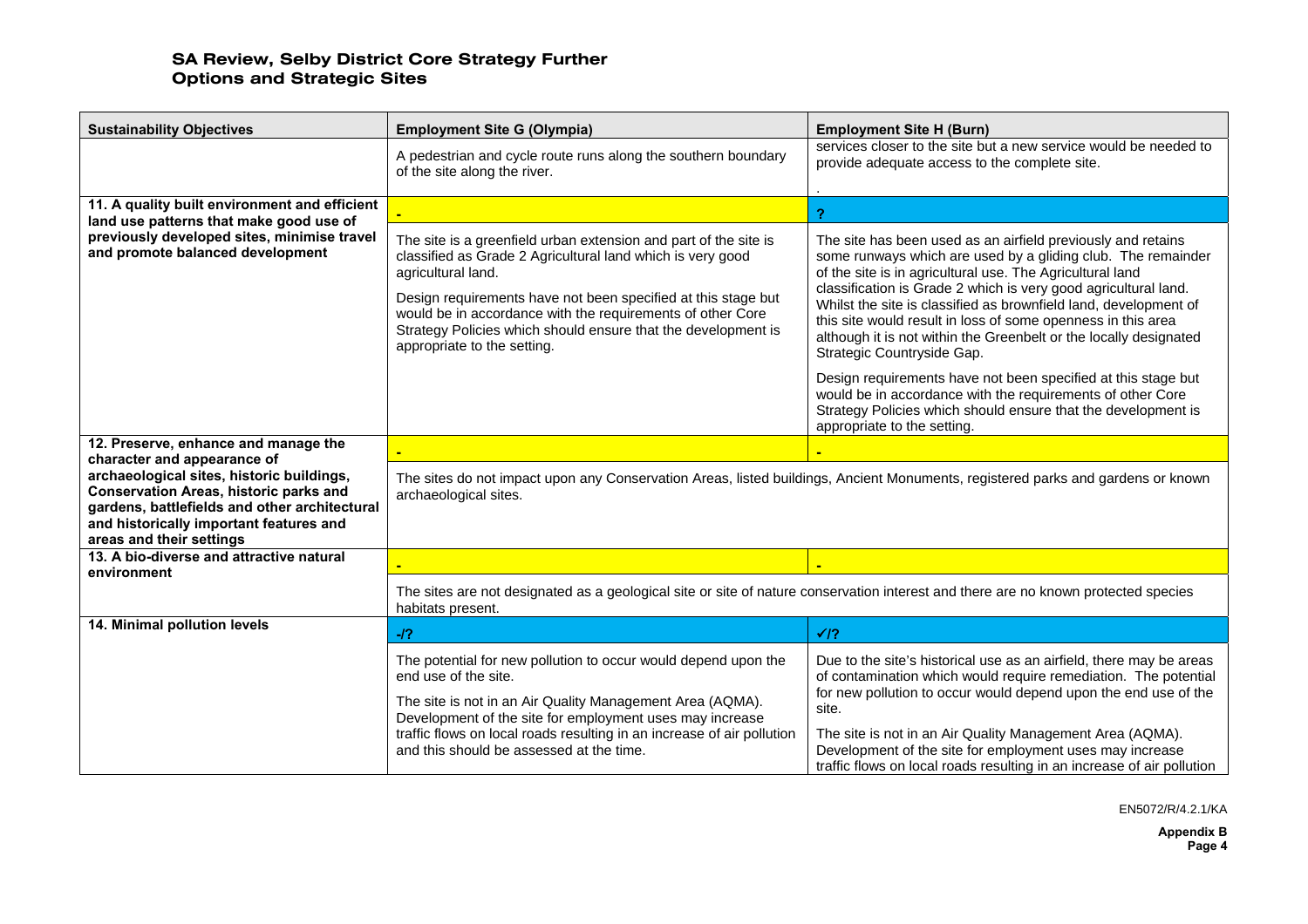| <b>Sustainability Objectives</b>                          | <b>Employment Site G (Olympia)</b>                                                                                                                                                                                                                                                                                                               | <b>Employment Site H (Burn)</b>                                                                                                                                                                                                                                                                                                                                                                                                       |  |
|-----------------------------------------------------------|--------------------------------------------------------------------------------------------------------------------------------------------------------------------------------------------------------------------------------------------------------------------------------------------------------------------------------------------------|---------------------------------------------------------------------------------------------------------------------------------------------------------------------------------------------------------------------------------------------------------------------------------------------------------------------------------------------------------------------------------------------------------------------------------------|--|
|                                                           |                                                                                                                                                                                                                                                                                                                                                  | and this should be assessed at the time.                                                                                                                                                                                                                                                                                                                                                                                              |  |
| 15. Reduce greenhouse gas emissions and                   |                                                                                                                                                                                                                                                                                                                                                  |                                                                                                                                                                                                                                                                                                                                                                                                                                       |  |
| a managed response to the effects of                      |                                                                                                                                                                                                                                                                                                                                                  | $\boldsymbol{\mathsf{x}}$                                                                                                                                                                                                                                                                                                                                                                                                             |  |
| climate change                                            | Allocation of any site for new employment uses is likely to result<br>in increased greenhouse gas emissions from transport,<br>construction and operation of the development. Minimising<br>these emissions would be controlled by the other Core strategy<br>policies relating to energy efficient design and renewable energy<br>requirements. | Allocation of any site for new employment uses is likely to result<br>in increased greenhouse gas emissions from transport,<br>construction and operation of the development. Minimising these<br>emissions would be controlled by the other Core strategy policies<br>relating to energy efficient design and renewable energy<br>requirements.                                                                                      |  |
|                                                           | Site G is likely to be more easily accessible from the existing<br>primary road network and is therefore more likely to result in<br>lower transport related emissions than Site H. However, Site H<br>is accessible by public transport to a greater number of the Selby<br>population.                                                         |                                                                                                                                                                                                                                                                                                                                                                                                                                       |  |
| 16. Reduce the risk of flooding to people<br>and property | XX                                                                                                                                                                                                                                                                                                                                               | $\mathbf{X} \mathbf{X}$                                                                                                                                                                                                                                                                                                                                                                                                               |  |
|                                                           | The site lies entirely within Flood Zone 3a and therefore has a<br>high risk of flooding.                                                                                                                                                                                                                                                        | The site lies within Flood Zone $3b$ – the functional floodplain,<br>where development is not normally permitted.                                                                                                                                                                                                                                                                                                                     |  |
|                                                           |                                                                                                                                                                                                                                                                                                                                                  | The Environment Agency have indicated in a recent consultation<br>response that it is likely that further study will demonstrate that<br>the site is not within the functional floodplain. This is because<br>outside built up areas the flood zone maps do not distinguish<br>between 3a and 3b (i.e. both are classed as functional<br>floodplain). However part of the site would still remain within<br>Flood Zone 3 (high risk). |  |
| 17. Prudent and efficient use of resources                |                                                                                                                                                                                                                                                                                                                                                  | ×                                                                                                                                                                                                                                                                                                                                                                                                                                     |  |
|                                                           | Any new development is likely to result in increased use of resources and waste generation. However, requiring and/or encouraging<br>resource efficiency and waste management would be controlled by other Core Strategy and Council policies                                                                                                    |                                                                                                                                                                                                                                                                                                                                                                                                                                       |  |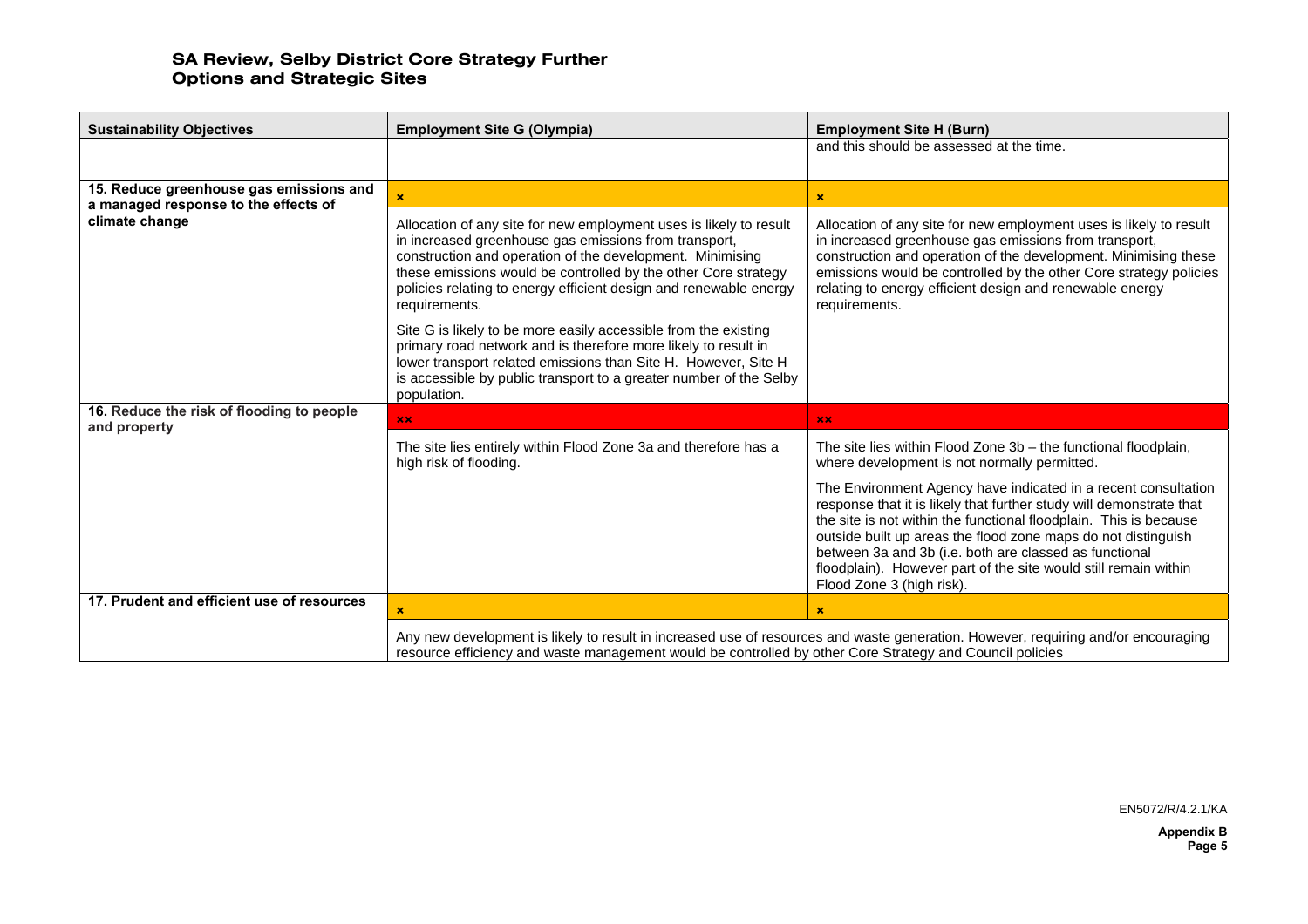**APPENDIX C - APPRAISAL OF SITE LOCATION OPTIONS FOR GYPSY AND TRAVELLER SITES** 

| <b>Abbreviation/Symbol</b> | <b>Description</b>  |
|----------------------------|---------------------|
|                            | Magnitude of Effect |
| $\checkmark\checkmark$     | Very sustainable    |
| ✓                          | Sustainable         |
| -                          | <b>Neutral</b>      |
| ?                          | Uncertain           |
| ×                          | Unsustainable       |
| x x                        | Very unsustainable  |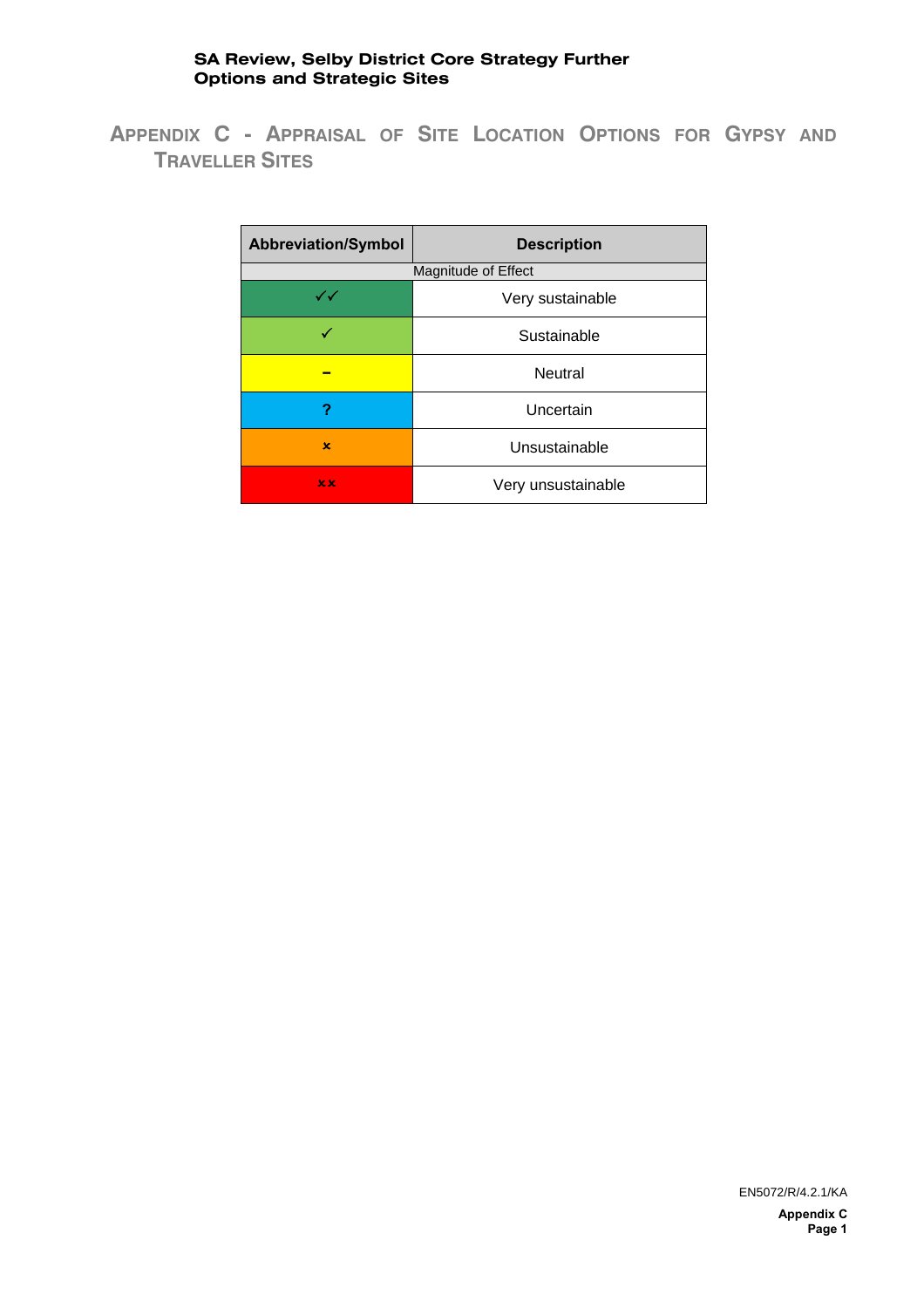| <b>Sustainability</b><br><b>Objectives</b>                      | <b>Option A</b>                                                                                                                                                                                                                                     | <b>Option B</b>                                                                                                                                                                                                                                            | <b>Option C</b>                                                                                                                                                                                                                                      |  |
|-----------------------------------------------------------------|-----------------------------------------------------------------------------------------------------------------------------------------------------------------------------------------------------------------------------------------------------|------------------------------------------------------------------------------------------------------------------------------------------------------------------------------------------------------------------------------------------------------------|------------------------------------------------------------------------------------------------------------------------------------------------------------------------------------------------------------------------------------------------------|--|
| Employment                                                      | ٠                                                                                                                                                                                                                                                   | $\blacksquare$                                                                                                                                                                                                                                             | ÷                                                                                                                                                                                                                                                    |  |
| opportunities<br>(SA1)                                          | The options relate to allocating sites for gypsies and travellers and are anticipated to have a<br>neutral effect on employment opportunities.                                                                                                      |                                                                                                                                                                                                                                                            |                                                                                                                                                                                                                                                      |  |
| Conditions which                                                |                                                                                                                                                                                                                                                     |                                                                                                                                                                                                                                                            |                                                                                                                                                                                                                                                      |  |
| enable economic<br>growth (SA2)                                 | The options relate to allocating sites for gypsies and travellers and are anticipated to have a<br>neutral effect on economic growth.                                                                                                               |                                                                                                                                                                                                                                                            |                                                                                                                                                                                                                                                      |  |
| Education and                                                   | $\sqrt{2}$                                                                                                                                                                                                                                          | $\sqrt{2}$                                                                                                                                                                                                                                                 | $\overline{?}$                                                                                                                                                                                                                                       |  |
| training<br>opportunities<br>(SA3)                              | If the sites are spread across<br>the District there should not<br>be too much increased<br>demand on existing school<br>capacity. However access<br>may not be as good as sites<br>located in or close to towns<br>and primary villages.           | If the sites are located in or<br>close to the towns and primary<br>villages there may not be<br>sufficient capacity within<br>existing education facilities.<br>However access should be<br>good as the sites are close to<br>towns and primary villages. | If the existing sites are<br>expanded there may not be<br>enough capacity within<br>existing education facilities<br>and depending on where the<br>sites are located, access may<br>not be as good as sites close<br>to towns and primary villages.  |  |
| Conditions to                                                   | $\sqrt{2}$                                                                                                                                                                                                                                          | $\sqrt{2}$                                                                                                                                                                                                                                                 | $\overline{?}$                                                                                                                                                                                                                                       |  |
| engender good<br>health (SA4)                                   | If the sites are spread across<br>the District there should not<br>be too much increased<br>demand on existing health<br>care capacity. However<br>access may not be as good<br>as sites located in or close to<br>towns and primary villages.      | If the sites are located in or<br>close to the towns and primary<br>villages there not be enough<br>capacity within existing health<br>care facilities. However<br>access should be good as the<br>sites are close to towns and<br>primary villages.       | If the existing sites are<br>expanded there may not be<br>enough capacity within<br>existing health care facilities<br>and depending on where the<br>sites are located, access may<br>not be as good as sites close<br>to towns and primary villages |  |
| Safety and                                                      | $\overline{?}$                                                                                                                                                                                                                                      | 2/x                                                                                                                                                                                                                                                        | 2/x                                                                                                                                                                                                                                                  |  |
| security - people<br>& property (SA5)                           | Anti-social behaviour and<br>crime is often associated with<br>gypsy and traveller sites. By<br>spreading the sites across the<br>District the gypsies and<br>travellers may become more<br>integrated into the local<br>community.                 | Anti-social behaviour and<br>crime is often associated with<br>gypsy and traveller sites.<br>Locating sites in or close to<br>the towns and primary villages<br>may increase the fear of crime<br>within local communities.<br>The sites themselves must   | Anti-social behaviour and<br>crime is often associated with<br>gypsy and traveller sites.<br>Expanding of existing sites<br>could increase the fear of<br>crime within local<br>communities.<br>The sites themselves must                            |  |
|                                                                 | The sites themselves must<br>consider the health and safety<br>and security of the residents.                                                                                                                                                       | consider the health and safety<br>and security of the residents.                                                                                                                                                                                           | consider the health and safety<br>and security of the residents.                                                                                                                                                                                     |  |
| Vibrant                                                         |                                                                                                                                                                                                                                                     |                                                                                                                                                                                                                                                            | Ξ                                                                                                                                                                                                                                                    |  |
| communities to<br>participate in<br>decision making<br>(SA6)    | The options relate to allocating sites for gypsies and travellers and are anticipated to have a<br>neutral effect on community participation in decision making.                                                                                    |                                                                                                                                                                                                                                                            |                                                                                                                                                                                                                                                      |  |
| Accessibility to                                                | $\mathbf{P}$                                                                                                                                                                                                                                        | $\sqrt{2}$                                                                                                                                                                                                                                                 | $\mathbf{R}$                                                                                                                                                                                                                                         |  |
| culture, leisure<br>and recreation<br>(CLR) activities<br>(SA7) | Sites located across the<br>district may not have as good<br>access to CLR activities as<br>those located within towns<br>and villages.<br>It is important that the sites<br>themselves have recreation<br>areas and open space to keep<br>animals. | Sites located within towns and<br>villages are likely to have the<br>best access to CLR activities.<br>It is important that the sites<br>themselves have recreation<br>areas and open space to keep<br>animals.                                            | Accessibility to CLR activities<br>will depend upon the location<br>of the existing sites.<br>However, it is important that<br>the sites themselves have<br>recreation areas and open<br>space to keep animals.                                      |  |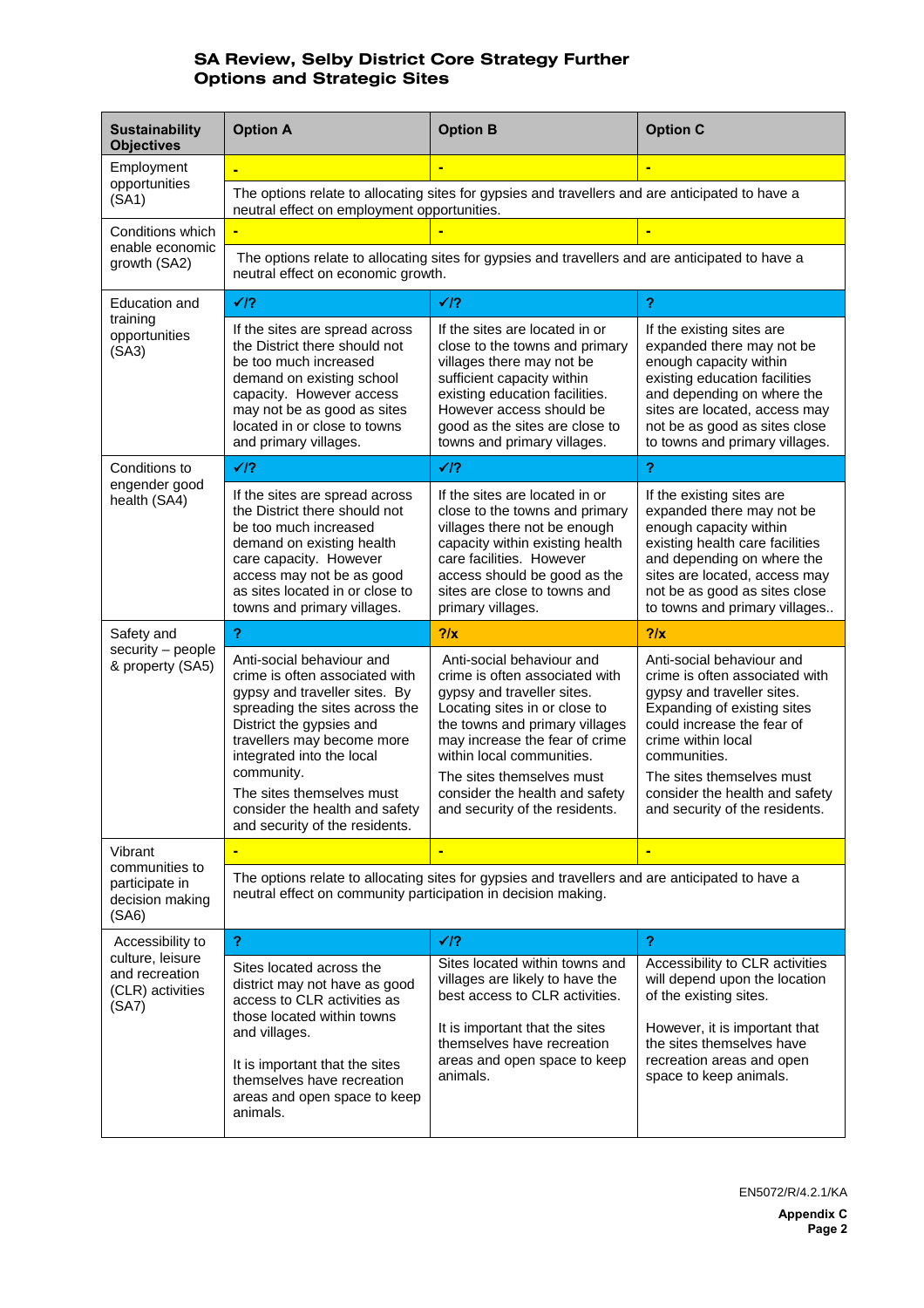| <b>Sustainability</b><br><b>Objectives</b>   | <b>Option A</b>                                                                                                                                                                                                                                                                                                                                                                                                                                                                    | <b>Option B</b>                                                                                                                                                                                                                                                                                                                                                                                                                                                      | <b>Option C</b>                                                                                                                                                                                                                                                                                                                                                                                                                                                                    |  |
|----------------------------------------------|------------------------------------------------------------------------------------------------------------------------------------------------------------------------------------------------------------------------------------------------------------------------------------------------------------------------------------------------------------------------------------------------------------------------------------------------------------------------------------|----------------------------------------------------------------------------------------------------------------------------------------------------------------------------------------------------------------------------------------------------------------------------------------------------------------------------------------------------------------------------------------------------------------------------------------------------------------------|------------------------------------------------------------------------------------------------------------------------------------------------------------------------------------------------------------------------------------------------------------------------------------------------------------------------------------------------------------------------------------------------------------------------------------------------------------------------------------|--|
| Quality housing<br>available to all<br>(SA8) | ✓                                                                                                                                                                                                                                                                                                                                                                                                                                                                                  | ✓                                                                                                                                                                                                                                                                                                                                                                                                                                                                    | ✔                                                                                                                                                                                                                                                                                                                                                                                                                                                                                  |  |
|                                              | The policy is anticipated to meet the housing needs of gypsies and travellers by providing them<br>with suitable sites.                                                                                                                                                                                                                                                                                                                                                            |                                                                                                                                                                                                                                                                                                                                                                                                                                                                      |                                                                                                                                                                                                                                                                                                                                                                                                                                                                                    |  |
| Local needs met                              |                                                                                                                                                                                                                                                                                                                                                                                                                                                                                    |                                                                                                                                                                                                                                                                                                                                                                                                                                                                      |                                                                                                                                                                                                                                                                                                                                                                                                                                                                                    |  |
| locally (SA9)                                | a neutral effect on local needs.                                                                                                                                                                                                                                                                                                                                                                                                                                                   | The options relate to the allocation of sites for gypsies and travellers and are anticipated to have                                                                                                                                                                                                                                                                                                                                                                 |                                                                                                                                                                                                                                                                                                                                                                                                                                                                                    |  |
| Transport and                                | ✓                                                                                                                                                                                                                                                                                                                                                                                                                                                                                  | $\checkmark$                                                                                                                                                                                                                                                                                                                                                                                                                                                         | ✔                                                                                                                                                                                                                                                                                                                                                                                                                                                                                  |  |
| access (SA10)                                | The draft policy within the<br>internal draft Preferred<br>Options Report requires that<br>any selected sites have<br>access to schools, shops and<br>local services. Therefore, this<br>will contribute to improving<br>access to opportunities and<br>facilities for all groups. All<br>selected sites must have safe<br>and convenient access to the<br>highway network. However<br>access may not be as good<br>as sites located in or close to<br>towns and primary villages. | The draft policy within the<br>internal draft Preferred<br>Options Report requires that<br>any selected sites have<br>access to schools, shops and<br>local services. Therefore, this<br>will contribute to improving<br>access to opportunities and<br>facilities for all groups. All<br>selected sites must have safe<br>and convenient access to the<br>highway network. Close<br>proximity to towns and primary<br>villages will increase access to<br>services. | The draft policy within the<br>internal draft Preferred<br>Options Report requires that<br>any selected sites have<br>access to schools, shops and<br>local services. Therefore, this<br>will contribute to improving<br>access to opportunities and<br>facilities for all groups. All<br>selected sites must have safe<br>and convenient access to the<br>highway network. However<br>access may not be as good as<br>sites located in or close to<br>towns and primary villages. |  |
| <b>Built</b>                                 |                                                                                                                                                                                                                                                                                                                                                                                                                                                                                    |                                                                                                                                                                                                                                                                                                                                                                                                                                                                      |                                                                                                                                                                                                                                                                                                                                                                                                                                                                                    |  |
| environment &<br>land-use (SA11)             | The draft policy within the internal draft Preferred Options Report requires that the sites will be<br>well screened or have the ability to be screened. Selected sites should not have a significant<br>adverse effect on the character and appearance of the countryside.                                                                                                                                                                                                        |                                                                                                                                                                                                                                                                                                                                                                                                                                                                      |                                                                                                                                                                                                                                                                                                                                                                                                                                                                                    |  |
| Historic built                               |                                                                                                                                                                                                                                                                                                                                                                                                                                                                                    |                                                                                                                                                                                                                                                                                                                                                                                                                                                                      |                                                                                                                                                                                                                                                                                                                                                                                                                                                                                    |  |
| environment<br>(SA12)                        | The draft policy within the internal draft Preferred Options Report stipulates that any site selected<br>for gypsies and travellers must not be located within a Locally Important Landscape Area, a<br>Historic Park or Garden, or an area of archaeological importance.                                                                                                                                                                                                          |                                                                                                                                                                                                                                                                                                                                                                                                                                                                      |                                                                                                                                                                                                                                                                                                                                                                                                                                                                                    |  |
| <b>Biodiversity</b>                          |                                                                                                                                                                                                                                                                                                                                                                                                                                                                                    |                                                                                                                                                                                                                                                                                                                                                                                                                                                                      |                                                                                                                                                                                                                                                                                                                                                                                                                                                                                    |  |
| (SA13)                                       | The draft policy within the internal draft Preferred Options Report should ensure that any sites<br>selected for gypsies and travellers will not harm a site of acknowledged nature conservation<br>importance and will not be located within a Locally Important Landscape Area. In addition,<br>selected sites should not have a significant adverse effect on the character and appearance of<br>the countryside.                                                               |                                                                                                                                                                                                                                                                                                                                                                                                                                                                      |                                                                                                                                                                                                                                                                                                                                                                                                                                                                                    |  |
| Minimal pollution                            |                                                                                                                                                                                                                                                                                                                                                                                                                                                                                    |                                                                                                                                                                                                                                                                                                                                                                                                                                                                      |                                                                                                                                                                                                                                                                                                                                                                                                                                                                                    |  |
| levels (SA14)                                | The options relate to the allocation of sites for gypsies and travellers and are anticipated to have<br>an overall neutral effect on minimising pollution levels.                                                                                                                                                                                                                                                                                                                  |                                                                                                                                                                                                                                                                                                                                                                                                                                                                      |                                                                                                                                                                                                                                                                                                                                                                                                                                                                                    |  |
| Greenhouse gas                               |                                                                                                                                                                                                                                                                                                                                                                                                                                                                                    |                                                                                                                                                                                                                                                                                                                                                                                                                                                                      | $\blacksquare$                                                                                                                                                                                                                                                                                                                                                                                                                                                                     |  |
| & climate<br>change (SA15)                   | The options relate to the allocation of sites for gypsies and travellers and are anticipated to have<br>an overall neutral effect on greenhouse gas emissions and climate change.                                                                                                                                                                                                                                                                                                  |                                                                                                                                                                                                                                                                                                                                                                                                                                                                      |                                                                                                                                                                                                                                                                                                                                                                                                                                                                                    |  |
| Reduce risk of                               | $\mathbf{r}$                                                                                                                                                                                                                                                                                                                                                                                                                                                                       | 2                                                                                                                                                                                                                                                                                                                                                                                                                                                                    | ?                                                                                                                                                                                                                                                                                                                                                                                                                                                                                  |  |
| flooding (SA16)                              | flooding is therefore uncertain.                                                                                                                                                                                                                                                                                                                                                                                                                                                   | The draft policy within the internal draft Preferred Options Report does not indicate that identified<br>sites should be directed away from areas of flood risk. Therefore the effect of the options on                                                                                                                                                                                                                                                              |                                                                                                                                                                                                                                                                                                                                                                                                                                                                                    |  |
| Prudent use of                               | ?                                                                                                                                                                                                                                                                                                                                                                                                                                                                                  | $\overline{?}$                                                                                                                                                                                                                                                                                                                                                                                                                                                       | 2                                                                                                                                                                                                                                                                                                                                                                                                                                                                                  |  |
| resources<br>(SA17)                          | The draft policy within the internal draft Preferred Options Report does not indicate whether the<br>new sites should be located on brownfield land or how resource use would be minimised. Sites<br>near to towns and villages may be able to use local infrastructure such as electricity and gas                                                                                                                                                                                |                                                                                                                                                                                                                                                                                                                                                                                                                                                                      |                                                                                                                                                                                                                                                                                                                                                                                                                                                                                    |  |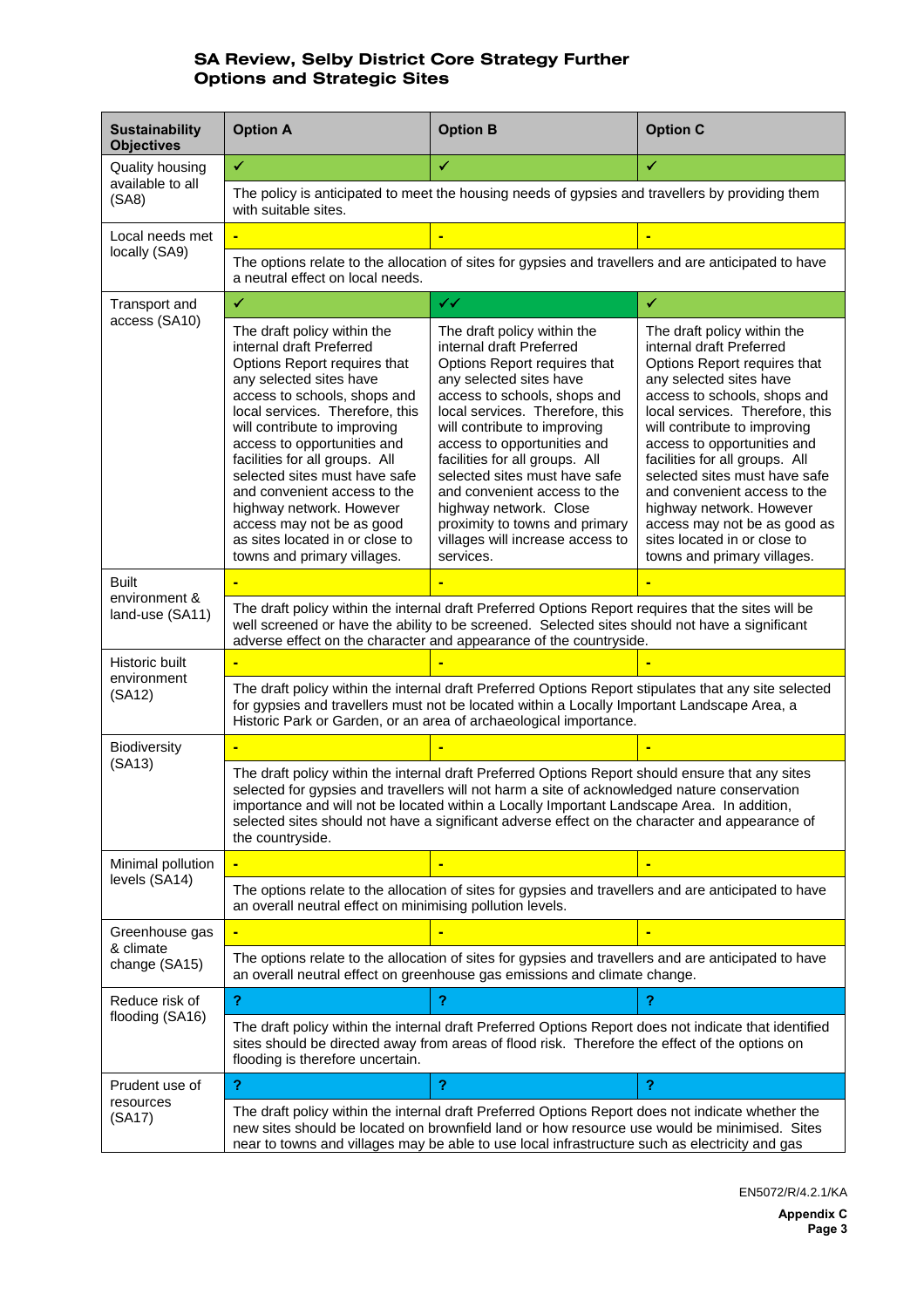| <b>Sustainability</b><br><b>Objectives</b> | <b>Option A</b> | <b>Option B</b>                                                                                | <b>Option C</b> |
|--------------------------------------------|-----------------|------------------------------------------------------------------------------------------------|-----------------|
|                                            | resource use.   | supplies and recycling facilities. However, easier access to resources may result in increased |                 |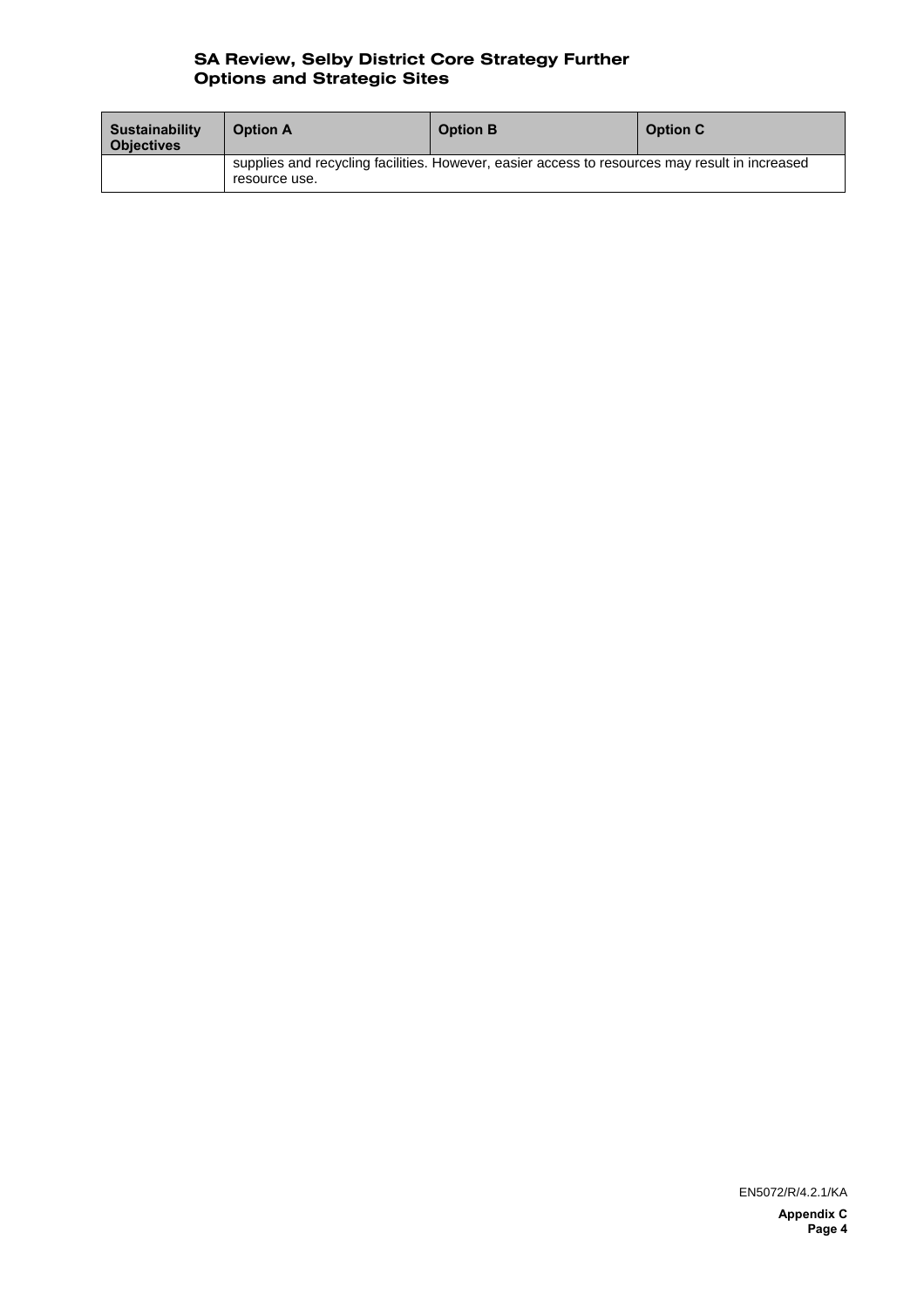**APPENDIX D – APPRAISAL OF SITE SIZE OPTIONS FOR GYPSY AND TRAVELLER SITES**

| <b>Abbreviation/Symbol</b> | <b>Description</b>  |
|----------------------------|---------------------|
|                            | Magnitude of Effect |
| $\checkmark\checkmark$     | Very sustainable    |
| ✓                          | Sustainable         |
|                            | Neutral             |
| ?                          | Uncertain           |
| $\mathbf x$                | Unsustainable       |
| x x                        | Very unsustainable  |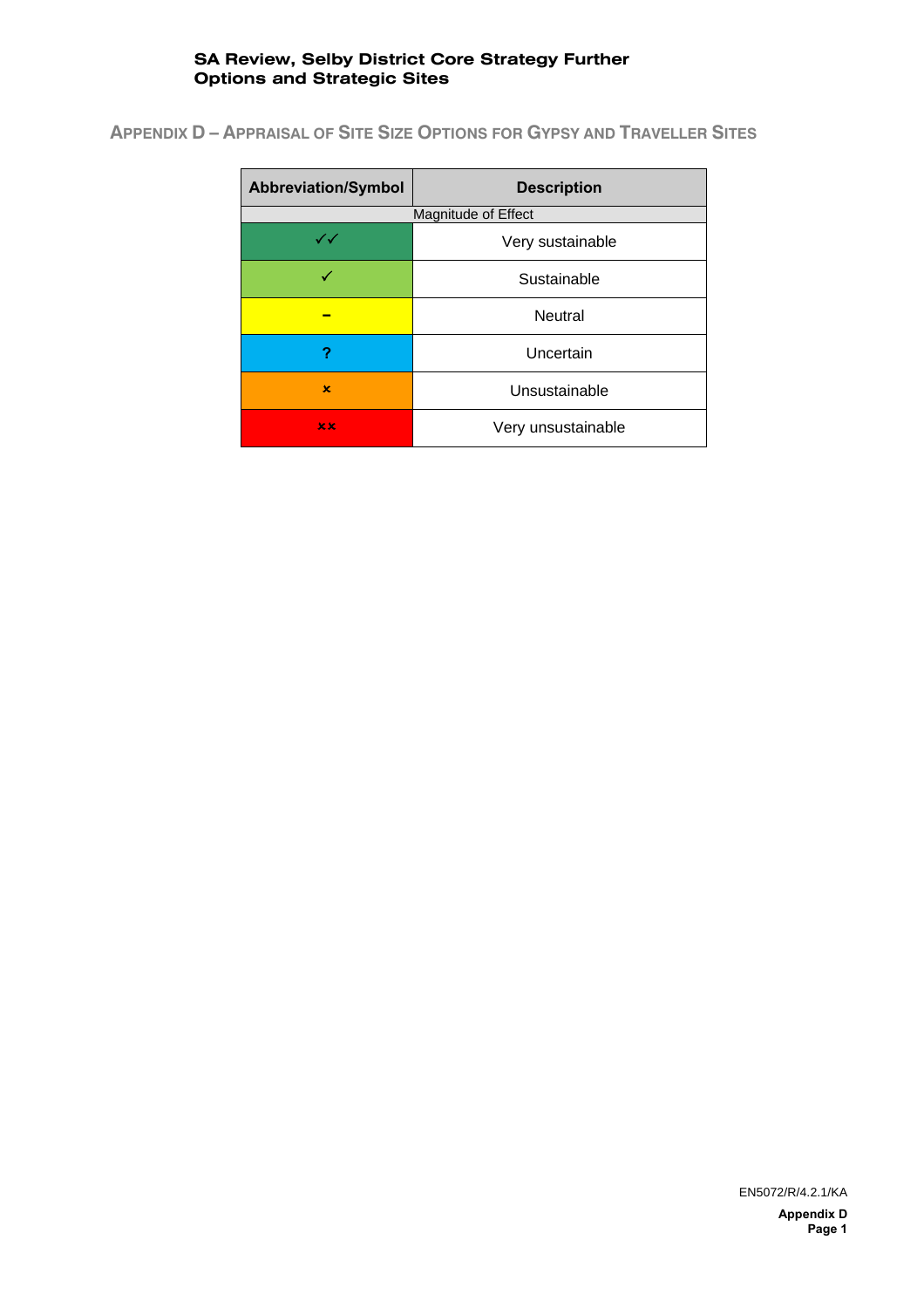| <b>Sustainability</b><br><b>Objectives</b>                   | <b>Option A</b>                                                                                                                                                                                                                                                                                                                                                                                                                                            | <b>Option B</b>                                                                                                                                                                                                                     | <b>Option C</b>                                                                                                                                                                            |  |
|--------------------------------------------------------------|------------------------------------------------------------------------------------------------------------------------------------------------------------------------------------------------------------------------------------------------------------------------------------------------------------------------------------------------------------------------------------------------------------------------------------------------------------|-------------------------------------------------------------------------------------------------------------------------------------------------------------------------------------------------------------------------------------|--------------------------------------------------------------------------------------------------------------------------------------------------------------------------------------------|--|
| Employment<br>opportunities (SA1)                            |                                                                                                                                                                                                                                                                                                                                                                                                                                                            |                                                                                                                                                                                                                                     |                                                                                                                                                                                            |  |
|                                                              | The options relate to allocating sites for gypsies and travellers and are anticipated to have a<br>neutral effect on employment opportunities.                                                                                                                                                                                                                                                                                                             |                                                                                                                                                                                                                                     |                                                                                                                                                                                            |  |
| Conditions which                                             |                                                                                                                                                                                                                                                                                                                                                                                                                                                            |                                                                                                                                                                                                                                     |                                                                                                                                                                                            |  |
| enable economic<br>growth (SA2)                              | The options relate to allocating sites for gypsies and travellers and are anticipated to have a<br>neutral effect on economic growth.                                                                                                                                                                                                                                                                                                                      |                                                                                                                                                                                                                                     |                                                                                                                                                                                            |  |
| Education and                                                | $\mathbf{P}$                                                                                                                                                                                                                                                                                                                                                                                                                                               | $\sqrt{2}$                                                                                                                                                                                                                          | $\checkmark$                                                                                                                                                                               |  |
| training<br>opportunities (SA3)                              | Larger sites may put<br>pressure on existing<br>educational facilities.                                                                                                                                                                                                                                                                                                                                                                                    | If individual sites are located<br>across the District there may be<br>less pressure on existing<br>education facilities. However<br>access may be more difficult<br>than sites close to towns and<br>primary villages.             | Larger sites may put<br>pressure on existing<br>educational facilities.<br>However, site sizes could<br>be targeted according to<br>the available facilities giving<br>more flexibility.   |  |
| Conditions to                                                | $\mathbf{P}$                                                                                                                                                                                                                                                                                                                                                                                                                                               | $\sqrt{2}$                                                                                                                                                                                                                          | $\checkmark$                                                                                                                                                                               |  |
| engender good<br>health (SA4)                                | Larger sites may put<br>pressure on existing<br>healthcare facilities.                                                                                                                                                                                                                                                                                                                                                                                     | If individual sites are located<br>across the District there may be<br>less pressure on existing health<br>facilities. However access may<br>be more difficult that sites close<br>to towns and primary villages.                   | Larger sites may put<br>pressure on existing<br>healthcare facilities.<br>However, site sizes could<br>be targeted according to<br>the available facilities giving<br>more flexibility.    |  |
| Safety and security                                          | $\overline{?}$                                                                                                                                                                                                                                                                                                                                                                                                                                             | $\sqrt{2}$                                                                                                                                                                                                                          | 2                                                                                                                                                                                          |  |
| - people & property<br>(SA5)                                 | Anti-social behaviour and<br>crime is often associated<br>with gypsy and traveller<br>sites and larger sites may<br>result in an increased fear<br>of crime within the local<br>community.                                                                                                                                                                                                                                                                 | Anti-social behaviour and crime<br>is often associated with gypsy<br>and traveller sites. By creating<br>smaller sites across the District<br>the gypsies and travellers may<br>become more integrated into the<br>local community. | Anti-social behaviour and<br>crime is often associated<br>with gypsy and traveller<br>sites and larger sites may<br>result in an increased fear<br>of crime within the local<br>community. |  |
| Vibrant communities                                          |                                                                                                                                                                                                                                                                                                                                                                                                                                                            |                                                                                                                                                                                                                                     |                                                                                                                                                                                            |  |
| to participate in<br>decision making<br>(SA6)                | The options relate to allocating sites for gypsies and travellers and are anticipated to have a<br>neutral effect on community participation in decision making.                                                                                                                                                                                                                                                                                           |                                                                                                                                                                                                                                     |                                                                                                                                                                                            |  |
| Accessibility to                                             |                                                                                                                                                                                                                                                                                                                                                                                                                                                            | $-I$ ?                                                                                                                                                                                                                              |                                                                                                                                                                                            |  |
| culture, leisure and<br>recreation (CLR)<br>activities (SA7) | The sizes of the sites are unlikely to have a significant effect on their accessibility to CLR<br>activities. Smaller sites may be less likely to have communal open space and recreational<br>areas.                                                                                                                                                                                                                                                      |                                                                                                                                                                                                                                     |                                                                                                                                                                                            |  |
| Quality housing<br>available to all<br>(SA8)                 | ✓                                                                                                                                                                                                                                                                                                                                                                                                                                                          | $\checkmark$                                                                                                                                                                                                                        | $\checkmark$                                                                                                                                                                               |  |
|                                                              | The options are anticipated to meet the housing needs of gypsies and travellers by providing<br>them with suitable sites.                                                                                                                                                                                                                                                                                                                                  |                                                                                                                                                                                                                                     |                                                                                                                                                                                            |  |
| Local needs met                                              | ٠                                                                                                                                                                                                                                                                                                                                                                                                                                                          | ٠                                                                                                                                                                                                                                   | Ξ                                                                                                                                                                                          |  |
| locally (SA9)                                                | The options relate to allocation of sites for gypsies and travellers and are anticipated to have a<br>neutral effect on local needs.                                                                                                                                                                                                                                                                                                                       |                                                                                                                                                                                                                                     |                                                                                                                                                                                            |  |
| Transport and                                                | ✓                                                                                                                                                                                                                                                                                                                                                                                                                                                          | $\checkmark$                                                                                                                                                                                                                        | $\checkmark$                                                                                                                                                                               |  |
| access (SA10)                                                | The draft policy within the internal draft Preferred Options Report requires that any selected<br>sites have access to schools, shops and local services. Therefore, this will contribute to<br>improving access to opportunities and facilities for all groups. All selected sites must have<br>safe and convenient access to the highway network. The relative accessibility of the sites will<br>be dependent upon their location rather than the size. |                                                                                                                                                                                                                                     |                                                                                                                                                                                            |  |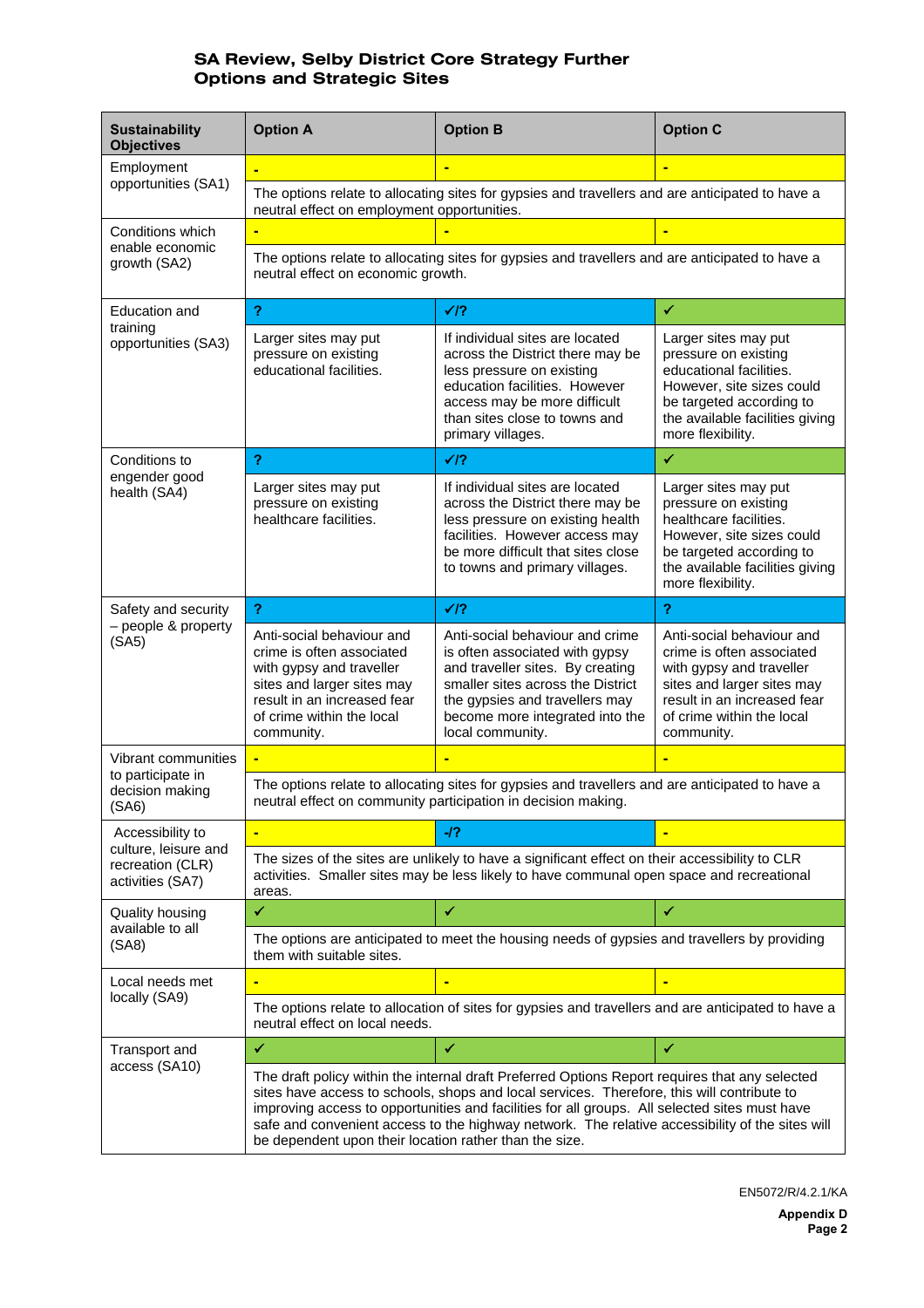| <b>Sustainability</b><br><b>Objectives</b>   | <b>Option A</b>                                                                                                                                                                                                                                                                                                                                                                                                      | <b>Option B</b> | <b>Option C</b> |  |
|----------------------------------------------|----------------------------------------------------------------------------------------------------------------------------------------------------------------------------------------------------------------------------------------------------------------------------------------------------------------------------------------------------------------------------------------------------------------------|-----------------|-----------------|--|
| Built environment &<br>land-use (SA11)       |                                                                                                                                                                                                                                                                                                                                                                                                                      |                 |                 |  |
|                                              | The draft policy within the internal draft Preferred Options Report requires that the sites will be<br>well screened or have the ability to be screened. Selected sites should not have a significant<br>adverse effect on the character and appearance of the countryside.                                                                                                                                          |                 |                 |  |
| Historic built<br>environment (SA12)         |                                                                                                                                                                                                                                                                                                                                                                                                                      |                 |                 |  |
|                                              | The draft policy within the internal draft Preferred Options Report stipulates that any site<br>selected for gypsies and travellers must not be located within a Locally Important Landscape<br>Area, a Historic Park or Garden, or an area of archaeological importance. Assuming this<br>policy is adopted, the site size is unlikely to have a significant effect on the historic built<br>environment.           |                 |                 |  |
| Biodiversity (SA13)                          |                                                                                                                                                                                                                                                                                                                                                                                                                      |                 |                 |  |
|                                              | The draft policy within the internal draft Preferred Options Report should ensure that any sites<br>selected for gypsies and travellers will not harm a site of acknowledged nature conservation<br>importance and will not be located within a Locally Important Landscape Area. In addition,<br>selected sites should not have a significant adverse effect on the character and appearance of<br>the countryside. |                 |                 |  |
| Minimal pollution                            |                                                                                                                                                                                                                                                                                                                                                                                                                      |                 |                 |  |
| levels (SA14)                                | The options relate to allocation of sites for gypsies and travellers and are anticipated to have<br>an overall neutral effect on minimising pollution levels.                                                                                                                                                                                                                                                        |                 |                 |  |
| Greenhouse gas &<br>climate change<br>(SA15) |                                                                                                                                                                                                                                                                                                                                                                                                                      |                 |                 |  |
|                                              | The options relate to allocation of sites for gypsies and travellers and are anticipated to have<br>an overall neutral effect on greenhouse gas emissions and climate change.                                                                                                                                                                                                                                        |                 |                 |  |
| Reduce risk of<br>flooding (SA16)            | $\overline{?}$                                                                                                                                                                                                                                                                                                                                                                                                       | ?               | ?               |  |
|                                              | Larger sites may be more established and therefore be covered with hardstanding or have<br>established drainage systems. However, the impact on flood risk is dependent upon site<br>location more than site size.                                                                                                                                                                                                   |                 |                 |  |
| Prudent use of<br>resources (SA17)           |                                                                                                                                                                                                                                                                                                                                                                                                                      |                 | $\blacksquare$  |  |
|                                              | The size of the site is unlikely to have a significant effect on the use of resources. It may be<br>easier to set up facilities on larger sites such as electricity and gas supplies and recycling<br>collections but provision of electricity and gas supplies may also encourage increased<br>resource use.                                                                                                        |                 |                 |  |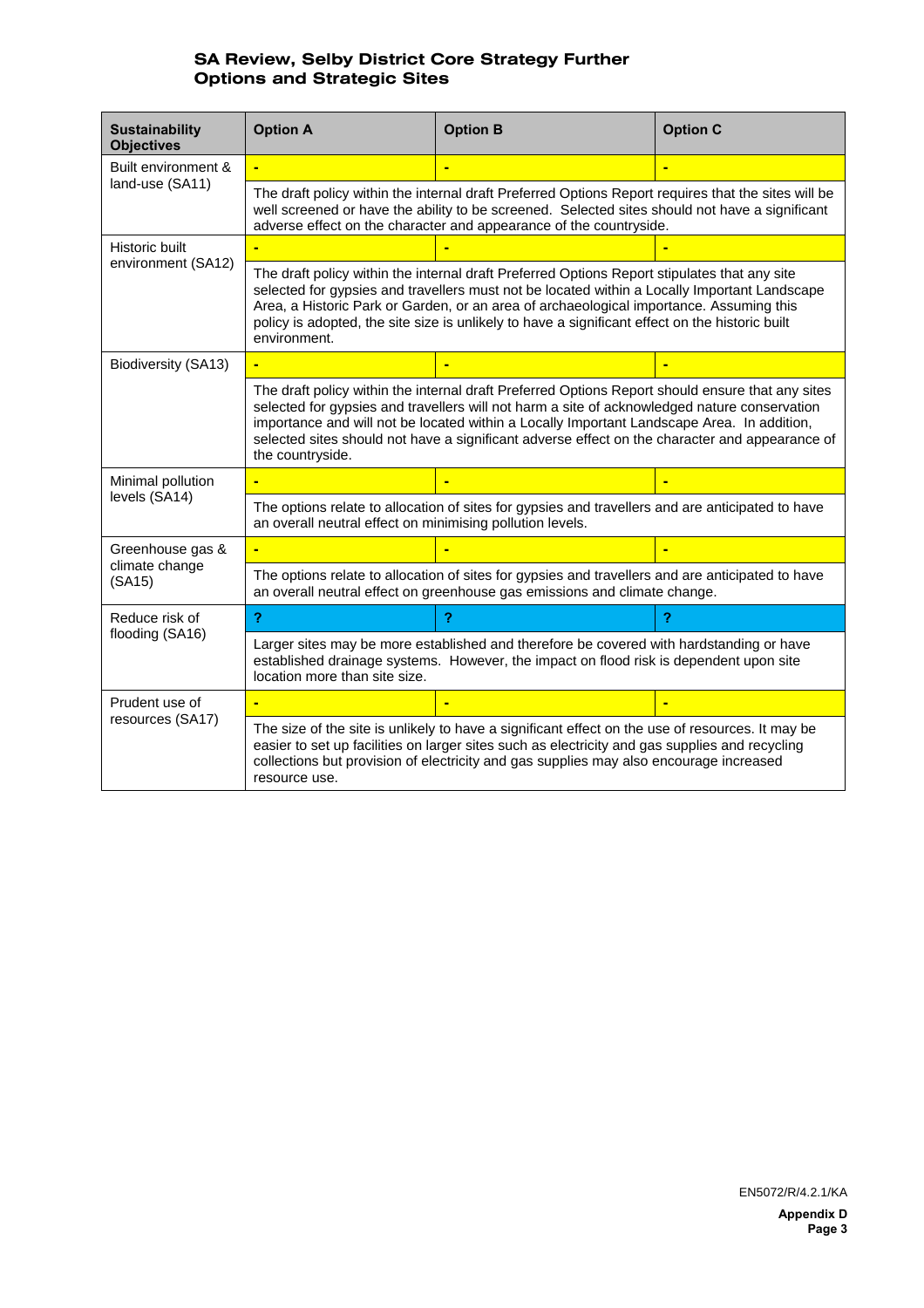**APPENDIX E – APPRAISAL OF SITE OPTIONS FOR SHOWGROUND PEOPLE**

| <b>Abbreviation/Symbol</b> | <b>Description</b> |
|----------------------------|--------------------|
| Magnitude of Effect        |                    |
| $\checkmark\checkmark$     | Very sustainable   |
| √                          | Sustainable        |
|                            | Neutral            |
| ?                          | Uncertain          |
| $\mathbf x$                | Unsustainable      |
| x x                        | Very unsustainable |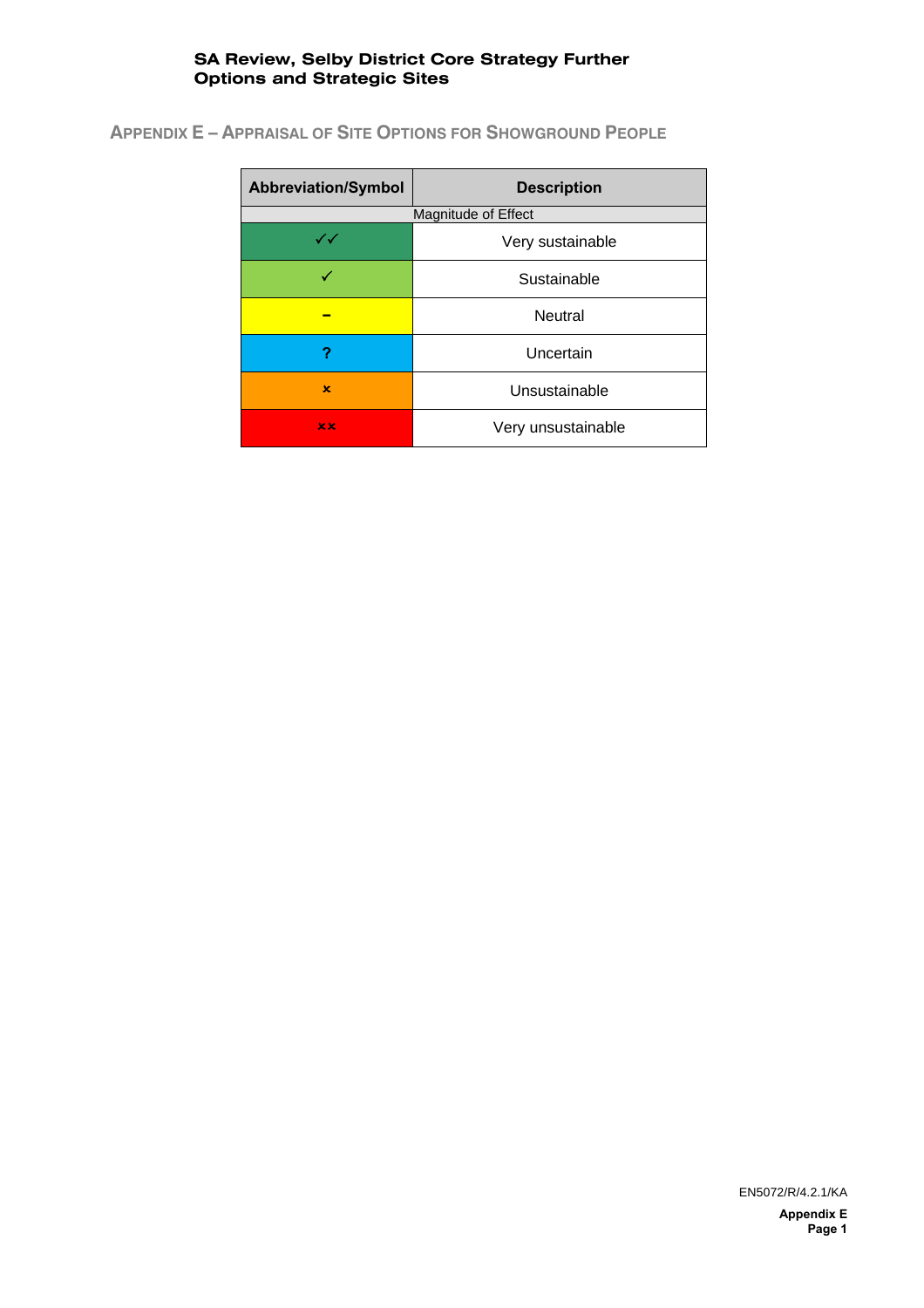| <b>Sustainability</b><br><b>Objectives</b>                                    | <b>Option A</b>                                                                                                                                                                                                                                                                                                                 | <b>Option B</b>                                                                                                                                                                                                                                                   |  |
|-------------------------------------------------------------------------------|---------------------------------------------------------------------------------------------------------------------------------------------------------------------------------------------------------------------------------------------------------------------------------------------------------------------------------|-------------------------------------------------------------------------------------------------------------------------------------------------------------------------------------------------------------------------------------------------------------------|--|
| Employment<br>opportunities (SA1)                                             |                                                                                                                                                                                                                                                                                                                                 |                                                                                                                                                                                                                                                                   |  |
|                                                                               | The options relate to allocating sites for Showground People and are anticipated to have a<br>neutral effect on employment opportunities.                                                                                                                                                                                       |                                                                                                                                                                                                                                                                   |  |
| Conditions which                                                              |                                                                                                                                                                                                                                                                                                                                 |                                                                                                                                                                                                                                                                   |  |
| enable economic<br>growth (SA2)                                               | The options relate to allocating sites for Showground People and are anticipated to have a<br>neutral effect on economic growth.                                                                                                                                                                                                |                                                                                                                                                                                                                                                                   |  |
| Education and training<br>opportunities (SA3)                                 | $\checkmark$                                                                                                                                                                                                                                                                                                                    | $\boldsymbol{?}$                                                                                                                                                                                                                                                  |  |
|                                                                               | The sites should have good access to<br>education facilities as they would be close to<br>the principal towns in the District.<br>School capacity should not be a major issue<br>as only the Further Options report anticipates<br>that very limited provision is required for<br>Showground people.                            | If the sites are located on the strategic<br>road network, there may not be such<br>close proximity to education facilities as<br>sites close to the towns and primary<br>villages.                                                                               |  |
| Conditions to engender                                                        | $\checkmark$                                                                                                                                                                                                                                                                                                                    | 2/x                                                                                                                                                                                                                                                               |  |
| good health (SA4)                                                             | The sites should have good access to health<br>facilities as they would be close to the<br>principal towns in the District.<br>Health care capacity should not be a major<br>issue as only limited provision is required for<br>Showground people.                                                                              | If the sites are located on the strategic<br>road network, they may not be such close<br>proximity to health facilities. Living in<br>close proximity to busy roads may have<br>negative impacts on health.                                                       |  |
| Safety and security -                                                         | 2/x                                                                                                                                                                                                                                                                                                                             | $\overline{?}$                                                                                                                                                                                                                                                    |  |
| people & property<br>(SA5)                                                    | Whilst Showground people tend to occupy<br>sites intermittently, there remains some<br>potential for occupation of sites close to<br>principal towns and villages to increase the<br>fear of crime within the local community.<br>The sites themselves must consider the<br>health and safety and security of the<br>residents. | Location of sites near to the strategic road<br>network is less likely to result in potential<br>conflicts between the local community<br>and Showground people.<br>The sites themselves must consider the<br>health and safety and security of the<br>residents. |  |
| Vibrant communities to<br>participate in decision<br>making (SA6)             |                                                                                                                                                                                                                                                                                                                                 |                                                                                                                                                                                                                                                                   |  |
|                                                                               | The options relate to allocating sites for Showground People and are anticipated to have a<br>neutral effect on community participation in decision making.                                                                                                                                                                     |                                                                                                                                                                                                                                                                   |  |
| Accessibility to culture,<br>leisure and recreation<br>(CLR) activities (SA7) | ✔                                                                                                                                                                                                                                                                                                                               | 21 <sup>2</sup>                                                                                                                                                                                                                                                   |  |
|                                                                               | Sites located near to the primary towns and villages are likely to have better access to CLR<br>activities than those located on the strategic road network.                                                                                                                                                                    |                                                                                                                                                                                                                                                                   |  |
| Quality housing<br>available to all (SA8)                                     | ✓                                                                                                                                                                                                                                                                                                                               |                                                                                                                                                                                                                                                                   |  |
|                                                                               | The options are anticipated to meet the housing needs of Showground People by providing<br>them with suitable sites.                                                                                                                                                                                                            |                                                                                                                                                                                                                                                                   |  |
| Local needs met locally<br>(SA9)                                              | ٠                                                                                                                                                                                                                                                                                                                               |                                                                                                                                                                                                                                                                   |  |
|                                                                               | The options relate to allocating sites for Showground People and are anticipated to have a<br>neutral effect on local needs.                                                                                                                                                                                                    |                                                                                                                                                                                                                                                                   |  |
| Transport and access                                                          | ✔                                                                                                                                                                                                                                                                                                                               | ✔                                                                                                                                                                                                                                                                 |  |
| (SA10)                                                                        | Sites located in close proximity to towns and villages are likely to have better access to<br>local facilities. However, sites located in close proximity to the strategic road network may<br>minimise the travel required by fairground equipment through towns and villages which<br>could cause disruption.                 |                                                                                                                                                                                                                                                                   |  |